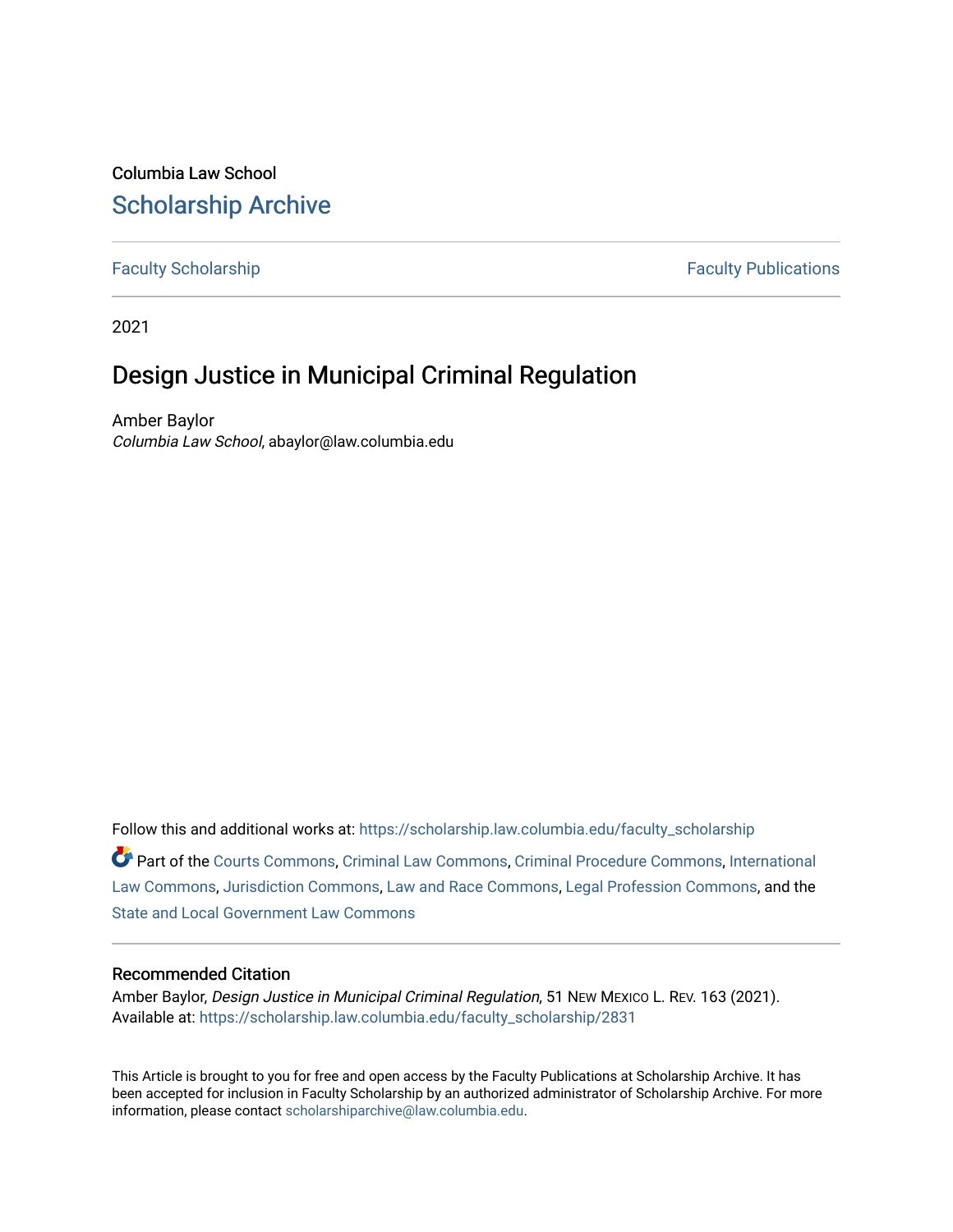## **DESIGN JUSTICE IN MUNICIPAL CRIMINAL REGULATION**

#### Amber Baylor

#### **INTRODUCTION**

Like many places in the United States, municipal courts in New Orleans, Louisiana, date back to the  $1880s<sup>1</sup>$ . These small, city courts were granted, through the Louisiana's Home Rule Charter Act, the ability to locally regulate and adjudicate low-level criminal charges.<sup>2</sup> Municipal courts hear charges against residents and visitors for crimes like trespass, public intoxication, disturbing the peace, and disrupting school classes.<sup>3</sup> Many of these regulations are the direct descendants of the city's Black Codes, postbellum attempts to regulate the movement and behavior of its newly emancipated Black residents.<sup>4</sup> In the modern era, these crimes may be described as "Quality of Life Offenses."5 Yet in 2015, the majority of municipal court fines and fees in New Orleans were still burdening Black people.<sup>6</sup> Though the prosecutions occur in a different century, the impact of municipal court laws is inseparable from their original intention.7

From 1915 until the time of its removal in 2017, Confederate General Beauregard's statue overlooked the City Park entrance in New Orleans.<sup>8</sup> The statue stood as a reminder of the city's violently segregated past. Residents and visitors to New Orleans's parks and plazas could not avoid the tall figures of the city's

4*. See* David F. Forte, *Spiritual Equality, the Black Codes, and the Americanization of the Freedmen*, 43 LOY. L. REV. 569 (1998).

5. Debra Livingston, *Police Discretion and the Quality of Life in Public Places: Courts, Communities and the New Policing,* 97 COLUM. L. REV. 551, 557–58, 581 (1997) (stating that local policies of policing and making stops and arrests for petty crime in urban areas is referred to as "order maintenance" policing and "broken windows policing"); *see also* Dorothy E. Roberts, *Race, Vagueness, and the Social Meaning of Order-Maintenance Policing*, 89 J. CRIM. L. & CRIMINOLOGY 775, 804 (1999) (discussing "order-maintenance policing").

6. MATHILDE LAISNE, JON WOOL & CHRISTIAN HENRICHSON, PAST DUE: EXAMINING THE COSTS AND CONSEQUENCES OF CHARGING FOR JUSTICE IN NEW ORLEANS 18 (Vera Institute of Justice 2017).

7*. See* Aviva Shen, *The Conflict of Interest at the Heart of New Orleans' Courts*, THINKPROGRESS.ORG (Jan. 12, 2017), https://thinkprogress.org/the-conflict-of-interest-at-the-heart-ofnew-orleans-courts-44dc23c96508/ [https://perma.cc/AP8Z-FS83]; *see also* Abrams, *supra* note 3.

8. Amber Nicholson, *General Beauregard Statue*, NEW ORLEANS HIST. (Oct. 24, 2020), https://neworleanshistorical.org/items/show/111 [https://perma.cc/R39T-B9C3].

<sup>1.</sup> James Kimbrough Owen*, Home Rule in Louisiana*, 45 NAT'L MUN. REV. 383 (1956).

<sup>2</sup>*. Id.*; *see also* Wayne A. Logan*, The Shadow Criminal Law of Municipal Governance*, 62 OH. ST. L. J. 1409, 1423, 1426–28 (2001).

<sup>3.</sup> Eve Abrams, *For Many in New Orleans, Municipal Court is the Gateway to the Criminal Justice System*, NEW ORLEANS PUB. RADIO (Jan. 20, 2016), https://www.wwno.org/post/many-new-orleansmunicipal-court-gateway-criminal-justice-system-

<sup>2#:~:</sup>text=A%20block%20from%20the%20Criminal,to%20the%20criminal%20justice%20system [https://perma.cc/KTD4-QSJG].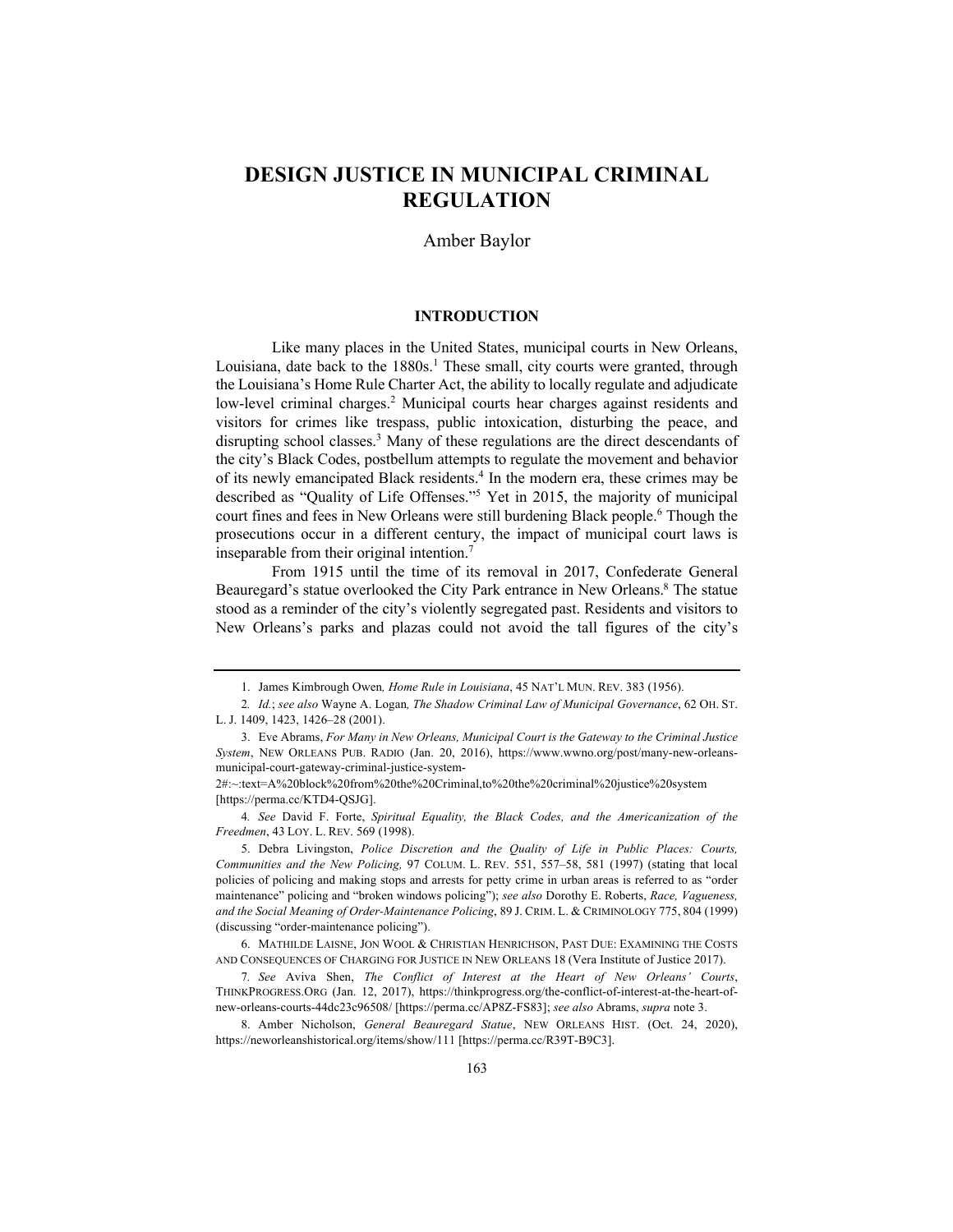Confederate heroes. Some people in New Orleans argued to keep the statues as reminders of the city's proud heritage or as a haunting but necessary reminder of its past sins.<sup>9</sup> But many people felt differently.<sup>10</sup> The statues, they argued, had to be removed from the feet up because their existence was inseparable from their original purpose.11 Proponents of removal argued that the space could not belong to all residents as long as the Confederate heroes maintained their prominent posts along central walkways.12 The city responded in the night, unfixing and dispersing the statues to less populated corners.<sup>13</sup>

As residents call for the removal of Confederate statues in New Orleans and other cities around the country, professional designers are assisting cities in reimagining the spaces where the monuments previously stood.<sup>14</sup> Designers are working with communities to reclaim formerly exclusionary spaces, developing new forms of participatory design that are centered on prioritizing the needs of marginalized community members.15 Design justice is an emergent form of participatory design geared towards inclusive redesign of previously exclusionary public spaces.

Law reform is a different beast than park design. Reforming the municipal court system is much less concrete than removing a statue. However, despite the difference between court reform and statue removal, design justice's contemplation of history and tools for participatory planning can help us envision and work towards more inclusive municipal court systems.<sup>16</sup>

This article explores design justice as a framework for deeper inclusion in municipal criminal court reform. Section I provides a brief summary of a typical litigant's path through modern municipal courts. This section then explores the historic role of municipal courts, the insider/outsider dichotomy of municipal criminal regulation, and the limitations of past reform efforts. Section II shifts into an overview of participatory design and discusses the new emergence of design justice. Within the discussion of design justice, the article focuses on three precepts of design justice: excavating the history and impact of the courts, creating tools for

<sup>9</sup>*. See id.*; *see also* Campbell Robertson, *New Orleans Removes Beauregard Statue, and Subdued Crowds Look On,* N.Y. TIMES (May 17, 2017), https://www.nytimes.com/2017/05/17/us/beauregardconfederate-new-orleans-statue.html [https://perma.cc/D77L-92TP].

<sup>10</sup>*. See* Robertson, *supra* note 9.

<sup>11</sup>*. Id.*; *see also* Julian Chabliss, *Don't Call Them Memorials*, FRIEZE (Aug. 23, 2017), https://frieze.com/article/dont-call-them-memorials [https://perma.cc/GL62-DSDA].

<sup>12</sup>*. See* Nicholson, *supra* note 8; *see also* Robertson, *supra* note 9.

<sup>13.</sup> Robertson, *supra* note 9.

<sup>14</sup>*. Statement on the Intersection of the Arts, History, and Community Dialogue*, AMS. FOR THE ARTS: NEWS ROOM (Aug. 18, 2017), https://www.americansforthearts.org/news-room/arts-mobilizationcenter/statement-on-the-intersection-of-the-arts-history-and-community-dialogue [https://perma.cc/9R3A-6YQN].

<sup>15</sup>*. See id.*; Paul Keskeys, *Can Participatory Design Save the World?*, ARCHITECTURAL DIG. (July 25, 2018), https://www.architecturaldigest.com/story/participatory-design-open-architecturecollaborative [https://perma.cc/UUZ9-6XGU].

<sup>16</sup>*. See* DAVID DE LA PEÑA, DIANE JONES ALLEN, RANDOLPH T. HESTER JR., JEFFREY HOU, LAURA J. LAWSON & MARCIA J. MCNALLY, *Introduction*, *in* DESIGN AS DEMOCRACY: TECHNIQUES FOR COLLECTIVE CREATIVITY (David de la Peña et al. eds., 2017); CYNTHIA E. SMITH, *Designing an America of the People, by the People, and for the People, in* BY THE PEOPLE: DESIGNING A BETTER AMERICA (Cooper Hewitt 2016).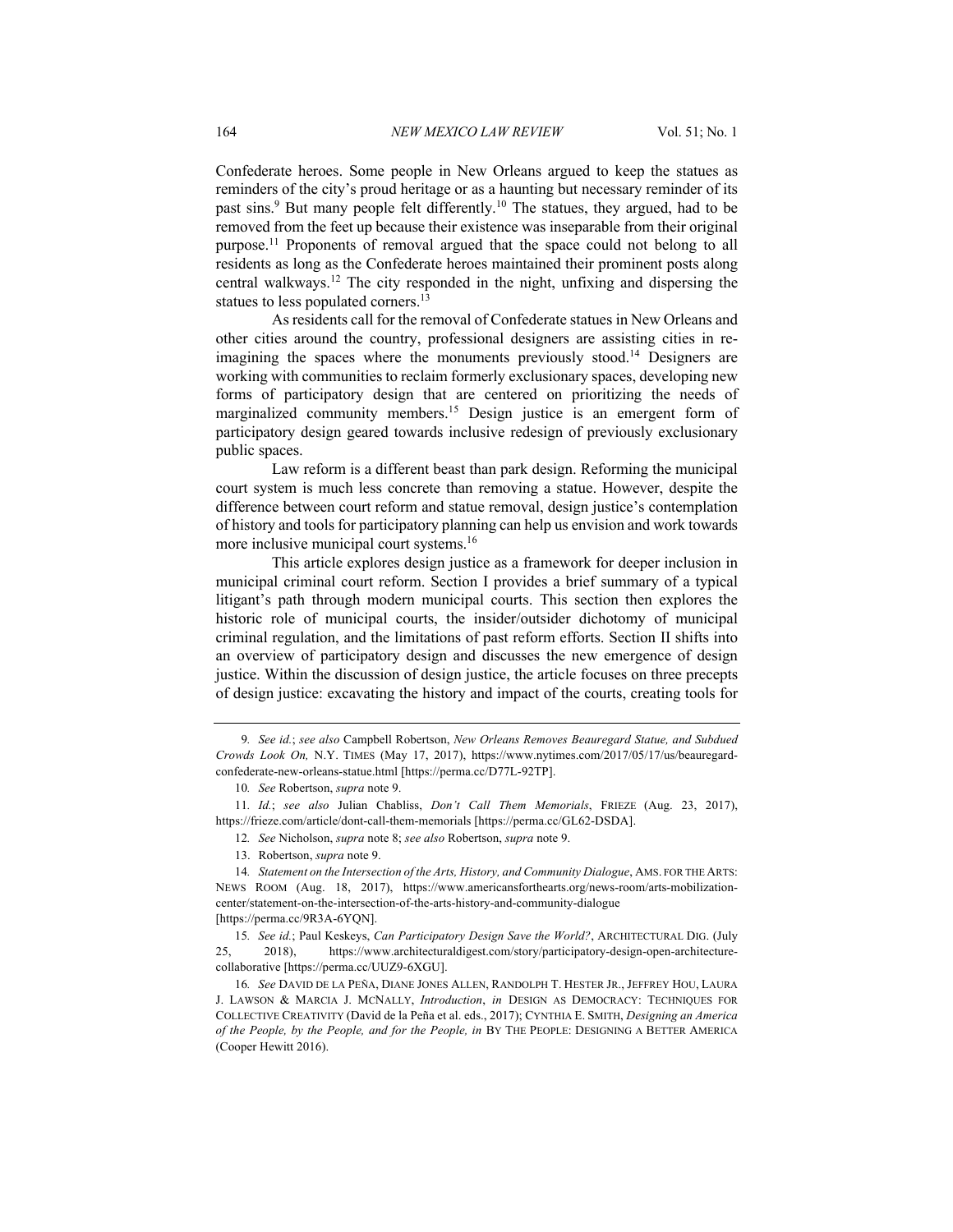participation, and finding clear and shared understandings of spatial experiences. The final section applies a design justice framework to municipal criminal regulation to create fundamental change. By implementing design justice principles, marginalized communities can strike down oppressive municipal criminal regulation that maintains the social hierarchy, and rally supporters from within and outside of the system to design an inclusive plan for change.

#### **I. MUNICIPAL CRIMINAL REGULATION**

#### **A. A Litigant's Path through Municipal Court**

Municipal courts are located in nearly every city in the country.<sup>17</sup> In a large city like Phoenix, Arizona, the municipal court is a nine-story, red-brick building with thirty-eight separate courtrooms and over twenty judges to hear low-level misdemeanor cases.18 In a more rural area, like Montgomery County West, Ohio, the municipal court consists of one courtroom and one judge presiding over ten municipalities.<sup>19</sup> The municipal court jurisdictions are limited to charges that do not warrant significant time in jail<sup>20</sup>—the municipal courts in New Orleans, for instance, only have jurisdiction over crimes defined as misdemeanors and traffic offenses.<sup>21</sup>

There are many ways to find oneself in municipal court. One might receive a ticket after a stop by a police officer mandating appearance in municipal court.<sup>22</sup> The officer may accuse the ticketed individual of intoxication in public, sleeping in public, trespass, pushing a classmate in a public school, jaywalking, or a minor traffic

<sup>17.</sup> Nat'l Ctr. for State Cts., *State Courts Web Sites*, https://www.ncsc.org/Information-and-Resources/Browse-by-State/State-Court-Websites.aspx [https://perma.cc/RF5A-NFGF].

<sup>18.</sup> City of Phoenix, *About the Court,* https://www.phoenix.gov/court/about [https://perma.cc/WX25-EVT3].

<sup>19</sup>*. The Municipal Court of Montgomery County Ohio,* http://www.mccountycourts.org/ [https://perma.cc/5L46-HWU5].

<sup>20.</sup> Depending on the state's penal code, allegations of trespass, disorderly conduct, public intoxication, loitering, traffic, harassment, simple assault, and marijuana possessions could bring a person into municipal criminal court. Texas has over 1,300 fine-only offenses at the state level, and local ordinances create even more potential violations. TEX. MUN. CT. EDUC. CTR., TEXAS CLASS C & FINE-ONLY MISDEMEANORS, 2017-2019 (2017).

<sup>21.</sup> MUN. & TRAFFIC CT. OF NEW ORLEANS, https://www.nola.gov/municipal-traffic-court/ [https://perma.cc/L6GY-ZLLF].

<sup>22.</sup> TEXAS APPLESEED & TEXAS FAIR DEFENSE PROJECT, PAY OR STAY: THE HIGH COST OF JAILING TEXANS FOR FINES & FEES 1 (2017).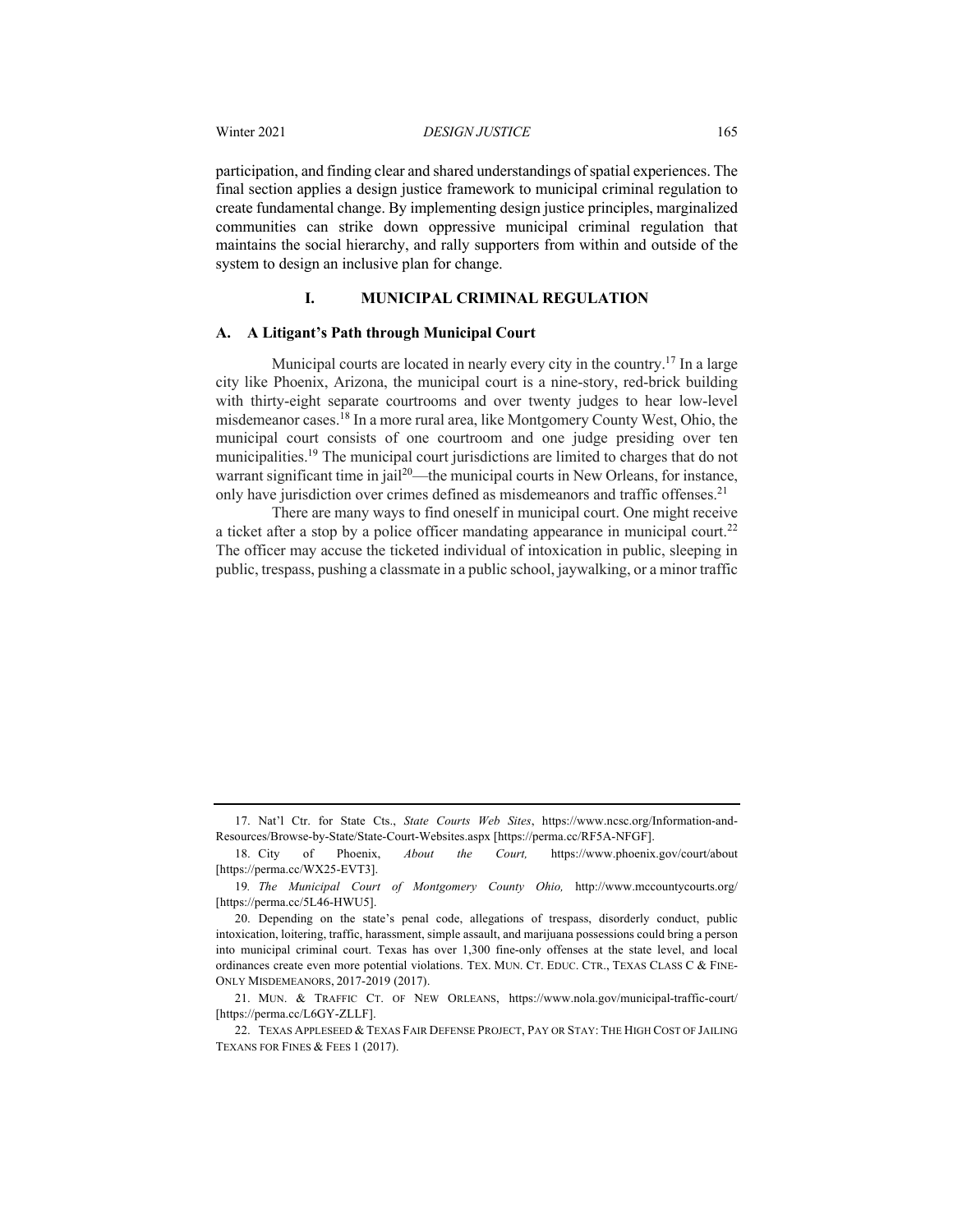violation.23 A ticket requires the recipient to appear in municipal court to handle the charges, unless they want to send in a plea of guilt.<sup>24</sup>

On paper, sentences for these crimes typically result in fines or mandated community service.25 A person headed to the municipal court may not consider the trip to be very serious. However, this is a misconception: the process of resolving a ticket in municipal court can carry with it nearly all of the dangers that follow a criminal prosecution in state courts.26 A conviction in municipal court results in a barrage of fees and has implications for employment, custody, housing, and immigration.27 A litigant may be oblivious to the gravity of municipal court charges because a ticket appears less significant than an arrest or because they are not expected to have an attorney with them in municipal court. However, pleading guilty to a ticket for more than a violation is a true criminal conviction.28

Most states interpret the Sixth Amendment to guarantee counsel only to people facing jail time; thus, an indigent litigant in municipal court has no right to an attorney.29 In *Agersinger v. Hamlin* and *Scott v. Illinois*, the Supreme Court delineated the requirement for assignment of counsel and required states to provide counsel when a person is facing jail time.<sup>30</sup> Since a sentence of incarceration may not directly attach to a low-level conviction, *Agersinger* and *Scott* exempt courts with jurisdiction over fine-only offenses from having to assign an attorney to indigent

24. MUN. & TRAFFIC CT. OF NEW ORLEANS, *supra* note 21; CITY OF LAS CRUCES, *FAQs*, https://lascruces.org/Faq.aspx?QID=220 [https://perma.cc/K5KC-8GAE]; SEATTLE MUN. CT., *Ticket Response Options*, https://www.seattle.gov/courts/tickets-and-payments/ticket-response-options [https://perma.cc /33SQ-2J9A].

<sup>23.</sup> These are a sample of some of the charges the author and her students have represented individuals on in the Texas A&M Law Criminal Defense Clinic. *See also* TEXAS APPLESEED & TEXAS FAIR DEFENSE PROJECT, *supra* note 22, at 1; Ct. Watch NOLA, NEW ORLEANS CRIM. DIST., CT., MAGISTRATE CT. & MUN. CT.: 2018 REVIEW (2019) https://www.courtwatchnola.org/wpcontent/uploads/2018-Annual-Report.pdf [https://perma.cc/SSV3-73EN] (enumerating Trespass, Disturbing the Peace, Etc.); SIXTH AMEND. CTR., THE RIGHT TO COUNSEL IN RURAL NEVADA: EVALUATION OF INDIGENT DEFENSE SERVICES (2018), https://sixthamendment.org /6AC/6AC\_NV\_report\_2018.pdf [https://perma.cc/NQL7-6S2Y] (Nevada has two types of trial courts of limited jurisdiction: justice courts and municipal courts. Municipal courts have jurisdiction over misdemeanor cases and traffic/ordinance violations alleged to have occurred within a city limit where such courts exist.); JOHN PAWASARAT & MARILYN WALZAK, CITED IN MILWAUKEE: THE COST OF UNPAID MUNICIPAL CITATIONS 3 (2015) (enumerating disorderly conduct, driving without a license, failure to report, loitering, retail theft, resisting arrest, building code violations, noise, and littering).

<sup>25.</sup> TEX. MUN. CT. EDUC. CTR., *supra* note 20.

<sup>26.</sup> Jenny Roberts, *Informed Misdemeanor Sentencing*, 46 HOFSTRA L. REV. 171, 208 (2017); TEXAS APPLESEED & TEXAS FAIR DEFENSE PROJECT, *supra* note 22, at 15.

<sup>27.</sup> Roberts, *supra* note 26, at 203; Jenny Roberts, *Crashing the Misdemeanor System,* 70 WASH. & LEE L. REV. 1089, 1097–98 (2013); TEXAS APPLESEED & TEXAS FAIR DEFENSE PROJECT, *supra* note 22, at 1.

<sup>28.</sup> MUN. & TRAFFIC CT. OF NEW ORLEANS, *supra* note 21; CITY OF LAS CRUCES, *supra* note 24; SEATTLE MUN. CT., *supra* note 24; *see also infra* RYAN KELLUS TURNER & W. CLAY ABBOTT note 36.

<sup>29.</sup> Argersinger v. Hamlin, 407 U.S. 25, 40 (1972); Scott v. Illinois, 440 U.S. 367, 373–74 (1979); Roberts, *supra* note 26, at 184 (2017); Robert J. Martin & Walter Kowalski, *"A Matter Of Simple Justice": Enactment Of New Jersey's Municipal Public Defender Act*, 51 RUTGERS L. REV. 637, 638 (1999) (In 1997, NJ passed the first act providing for counsel in municipal court.).

<sup>30</sup>*. Argersinger* 407 U.S. at 40; *Scott*, 440 U.S. at 373–74.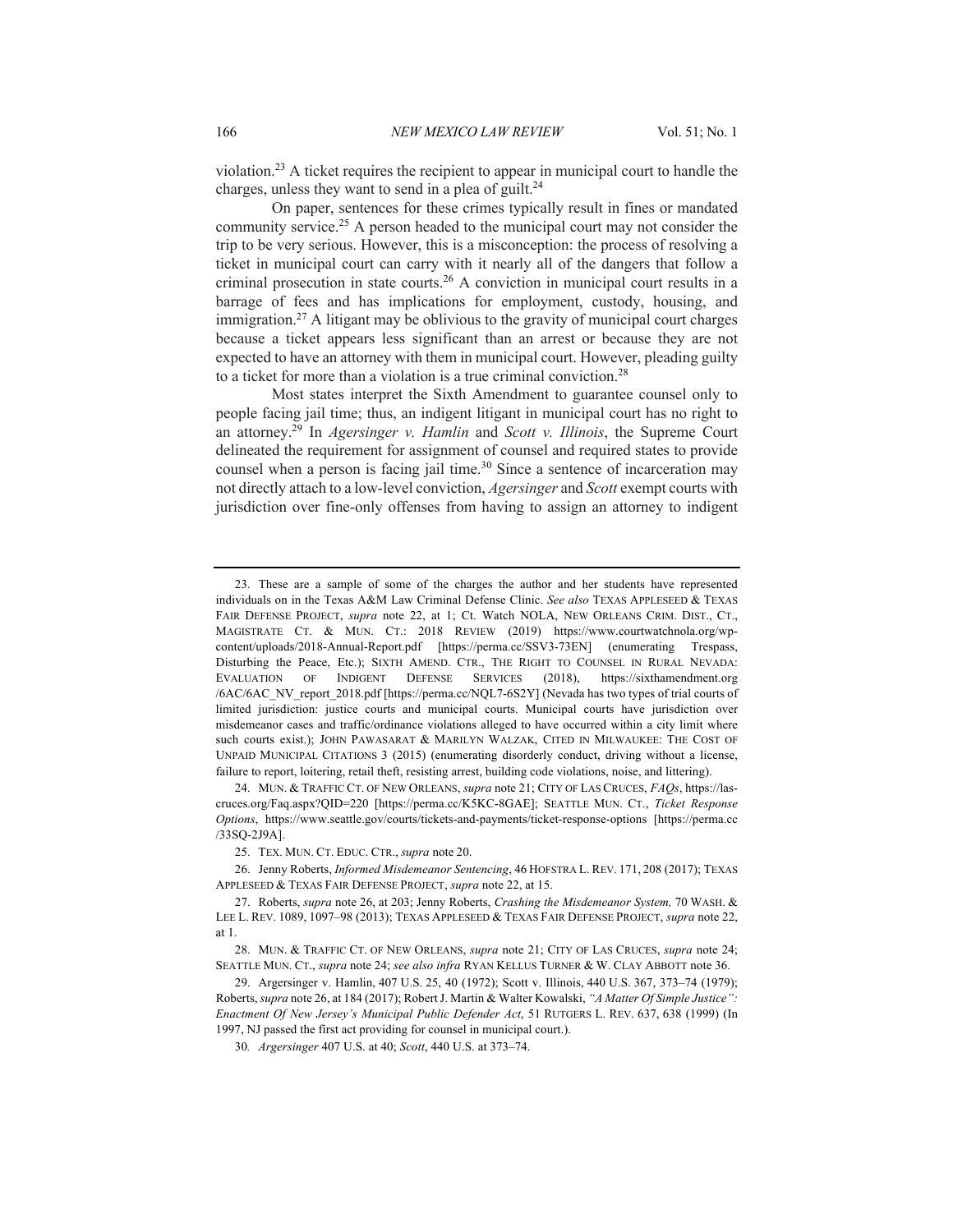litigants.31 Without counsel, no one is there to advise an individual about the consequences of her choices in municipal court. The litigant walks into the courtroom alone, is ushered to the prosecutor's table, and negotiates directly with the state. This direct negotiation with the prosecutor in municipal court would be outrageous in most state-level criminal courts that adjudicate state penal code misdemeanors and felonies.<sup>32</sup> In speaking with the prosecutor, the litigant waives her Fifth Amendment right to remain silent regarding her criminal charges. The negotiation is inherently uneven. The litigant may have no idea how to challenge the charges against her or apply burdens or proof.33 She is unlikely to know of the alternative resolutions that are available to indigent people facing a fineable offense.34

After the litigant's brief conference with the prosecutor, she will be asked how she wants to move forward on her case in that courtroom.<sup>35</sup> Though she is making a decision critical to her future, there is no defense attorney in the room to offer her guidance. Her options at that stage are to plead guilty or to elect for a trial. Neither of these decisions is without consequence.

If the litigant chooses to plead "not guilty" to the ticketed charges, the next stage is a municipal court trial in which she would represent herself.36 As a *pro se* litigant, she would be responsible for litigating each stage of a trial. If the litigant had an attorney, the attorney might file motions to dismiss charges based on lack of evidence—motions to dismiss require some familiarity with the criminal code and requirements of proof.<sup>37</sup> An attorney would argue suppression motions to exclude the fruits of unconstitutional or unlawful procedures<sup>38</sup> and might file motions to admit certain forms of evidence or witnesses, debate confrontation rights, or offer affirmative defenses. Legal issues that arise in lower-level misdemeanor cases often invoke complex constitutional arguments.39 A case may open up the possibility of challenging vague laws under the Fourth Amendment.<sup>40</sup> An accusation of unlicensed vending or disorderly conduct might brush against a litigant's freedom of expression

<sup>31.</sup> Roberts, *supra* note 27, at 1097–98.

<sup>32.</sup> Roberts, *supra* note 26, at 182. In at least one case, I have represented a person in municipal court where, despite representation, the prosecution still felt very comfortable speaking directly with my represented client—in violation of the Sixth Amendment.

<sup>33.</sup> Alexandra Natapoff, *Misdemeanors*, 85 S*.* CAL. L. REV. 1313, 1345 (2012).

<sup>34.</sup> DIANE DEPIETROPAOLO PRICE, COLETTE TVEDT, EMMA ANDERSSON, & TANYA GREENE, SUMMARY INJUSTICE: A LOOK AT CONSTITUTIONAL DEFICIENCIES IN SOUTH CAROLINA'S SUMMARY COURTS 14–15 (National Association of Criminal Defense Lawyers and American Civil Liberties Union 2016), https://www.aclu.org/sites/default/files/field\_document/summaryinjustice2016\_nacdl\_aclu.pdf [https://perma.cc/J86X-MLFD]; TEXAS APPLESEED & TEXAS FAIR DEFENSE PROJECT, *supra* note 22, at 8.

<sup>35.</sup> Natapoff, *supra* note 33, at 1345–46.

<sup>36</sup>*. See, e.g.*, MUN. & TRAFFIC CT. OF NEW ORLEANS, *supra* note 21; CITY OF LAS CRUCES, *supra*  note 24; CITY OF GROSSE POINTE WOODS MUN. CT., http://www.gpwmi.us/departments/mc.html [https://perma.cc/PT7E-SK5E]; SEATTLE MUN. CT., *supra* note 24; CITY OF PUEBLO COLO., *Mun. Ct. Payments*, https://www.pueblo.us/2572/ADVISEMENT-OF-RIGHTS [https://perma.cc/LF59-VHRP]; RYAN KELLUS TURNER & W. CLAY ABBOTT, THE MUNICIPAL JUDGES' BOOK (2018).

<sup>37</sup>*. See, e.g.*, N.M. R. CRIM. P. 7-304(F).

<sup>38</sup>*. Id.*

<sup>39.</sup> Natapoff, *supra* note 33, at 1369.

<sup>40.</sup> Livingston, *supra* note 5, at 560–61; Papachristou v. City of Jacksonville, 405 U.S. 156 (1972).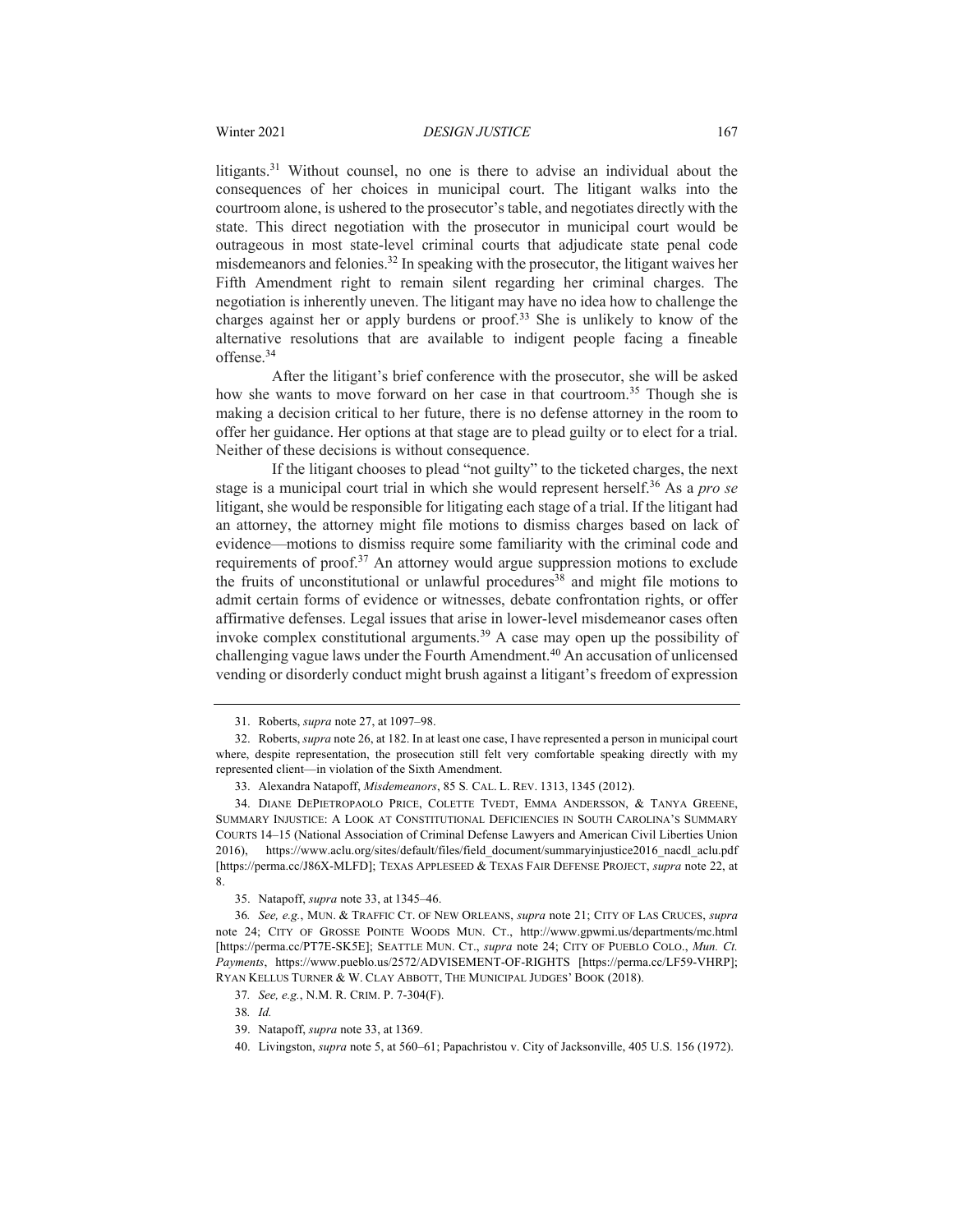guaranteed by the First Amendment.<sup>41</sup> A ticketing and arrest for sleeping in public may impermissibly punish homeless status under the Eighth Amendment.<sup>42</sup> Constitutional issues are involved and difficult for even experienced attorneys trained in litigation. It is difficult to imagine how a litigant, not trained in the law, would be able to provide justice for herself.<sup>43</sup>

Predictably, the feat of trial is discouraging to a *pro se* litigant. The most well-tread path for recipients of a criminal ticket is to waive their right to trial.<sup>44</sup> Most litigants will opt for a quick, non-confrontational resolution to the case.<sup>45</sup> Typically the resolution constitutes a plea of guilty.<sup>46</sup> Since judges are not advisors, they may give general warnings, but the warnings are not particularized to the individual accepting the conviction. A judge may only partially advise on the consequence of a guilty plea.47 The confines of a judge's neutral position leaves the judge unable to serve as an effective advisor to litigants.<sup>48</sup> Judges can only give general advisement that is untailored to the life context of the person taking the plea. Often, a litigant accepts and enters a plea with no opportunity to deliberate with an attorney and gauge the advisability of declaring guilt to a criminal charge.<sup>49</sup> After a plea, a litigant receives her fine and an assessment of fees, which may amount to thousands of dollars if she has more than one charge.<sup>50</sup> She signs paperwork and leaves the court with papers declaring new court-ordered debts.

The potential consequences of low-level criminal convictions are plentiful.51 A person may be impacted while interviewing for a potential job. If the

50. Courts are obligated to conduct a hearing for individuals unable to pay the debt prior to incarceration. Unfortunately, these hearings are not universally offered. In Texas, a study found that less than 1% of litigants had a hearing on ability to pay. People offered the hearing also may not be able to argue indigence sufficiently on their own. TEXAS APPLESEED & TEXAS FAIR DEFENSE PROJECT, *supra* note 22.

<sup>41.</sup> 27 C.J.S. Disorderly Conduct § 1 (1955).

<sup>42</sup>*. See* Jones v. City of L.A., 444 F.3d 1118, 1138 (9th Cir. 2006).

<sup>43.</sup> Natapoff, *supra* note 33, at 1362 (arguing that generally, there is a lack of procedural integrity in petty offenses).

<sup>44</sup>*. Id.* at 1344 ("[I]t is the rare defendant . . . who has the personal stamina to resist the formidable hydraulic forces of the guilty plea process.").

<sup>45</sup>*. Id.* at 1344 (Pleading is the default generally in the justice system—"in the US, pleas are not driven by evidence but institutional factors.").

<sup>46</sup>*. Id.* at 1345–46 ("[P]eople may not perceive themselves as having a choice in the matter.").

<sup>47.</sup> Roberts, *supra* note 26, at 185.

<sup>48</sup>*. Id.*

<sup>49.</sup> THOMAS HARVEY, JOHN MCANNAR, MICHAEL-JOHN VOSS, MEGAN CONN, SEAN JANDA & SOPHIA KESKEY, ARCHCITY DEFENDERS: MUNICIPAL COURTS WHITE PAPER (2013), https://www.archcitydefenders.org/wp-content/uploads/2019/03/ArchCity-Defenders-Municipal-Courts-Whitepaper.pdf [https://perma.cc/T574-BPJP]; SIXTH AMEND. CTR., THE RIGHT TO COUNSEL IN RURAL NEVADA: EVALUATION OF INDIGENT DEFENSE SERVICES (2018) (explaining that in Nevada, uncounseled defendants often negotiate directly with prosecutors and then plea guilty); TEXAS APPLESEED & TEXAS FAIR DEFENSE PROJECT, *supra* note 22; Natapoff, *supra* note 33, at 1329 ("Guilt is typically presumed in a process too rough-and-ready for the parties to develop and consider it properly.") (quoting Josh Bowers, *Legal Guilt, Normative Innocence, and the Equitable Decision Not to Prosecute*, 110 COLUM. L. REV. 1655, 1717 tbl.3 (2010)).

<sup>51.</sup> In many places, the mere arrest will leave a person with a record. Though penalties of misdemeanor are different than misdemeanors, "the difference in collateral consequences have shrunk considerably." Irene Joe, *Rethinking Misdemeanor Neglect*, 64 UCLA L. REV. 738, 763 (2017).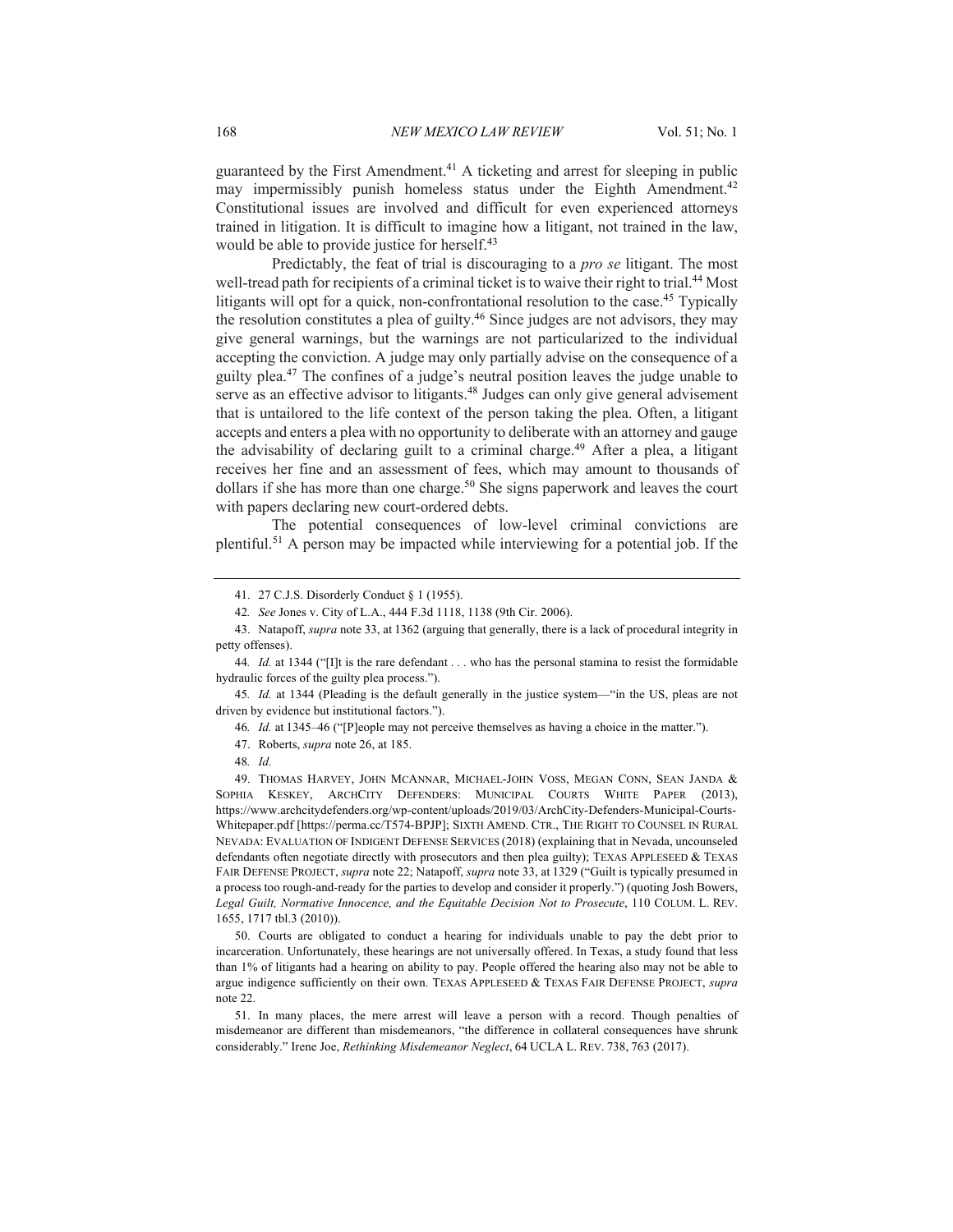company has not adopted Fair Hiring practices, she will be screened out by a record check and dismissed as a candidate. Similarly, a student's school environment may be negatively affected by the issuance of a criminal ticket against him by a school officer. A litigant may be unable to secure housing since renter screenings may also reveal municipal court convictions.<sup>52</sup> In this way, experiences of homelessness in the city may be tied to municipal court proceedings.<sup>53</sup> A municipal court conviction may re-emerge in different courtrooms and impact a litigant over child custody, immigration status, or a more serious charge in the state criminal courts.<sup>54</sup> In fact, it may take months or years before a person realizes the impact that a conviction will have on her life.<sup>55</sup>

The consequences of a conviction can outweigh the actual sentence and expand the punishment beyond the rule makers' intent.<sup>56</sup> While a criminal record can follow anyone, it is most disruptive to already vulnerable persons. Criminal records disproportionately change the life course of people with insecure employment or housing; people who have experienced prior state involvement in parenting; or people subject to compounding forms of discrimination.<sup>57</sup> Most importantly, people who cannot afford an attorney in court are also unlikely to be able to pay an attorney to avail themselves of remedies such as having records expunged.<sup>58</sup>

After a guilty plea, the litigant leaves the courthouse with papers describing unconquerable debts. Those debts can lead to time in jail—even though she was convicted of a non-jailable offense.<sup>59</sup> The courts' imposition of fees, on top of courtordered fines, makes compliance with the court-ordered payments difficult for many people.60 If a litigant is not able to summon the money quickly, these low-level charges result in insurmountable fees.<sup>61</sup> In most municipalities, the failure to pay a fine or an additional fee results not just in the snowballing of debt but also additional

<sup>52</sup>*. Id.*

<sup>53.</sup> There has been a good deal of recent scholarship on the burden of consequences that follow misdemeanor criminal convictions. *See* Roberts, *Crashing the Misdemeanor System, supra* note 27, at 1098.

<sup>54.</sup> Natapoff, *supra* note 33, at 1325; TEXAS APPLESEED & TEXAS FAIR DEFENSE PROJECT, *supra* note 22.

<sup>55</sup>*. See* Roberts, *supra* note 27, at 1097–98; *see* also Jason A. Cade, *The Plea-Bargain Crisis for Noncitizens in Misdemeanor Court*, 34 CARDOZO L. REV. 1751 (2013); Gabriel J. Chin & John Ormonde, *Infamous Misdemeanors and the Grand Jury Clause*, 102 MINN. L. REV*.* 1911 (2017).

<sup>56.</sup> Roberts, *supra* note 27, at 1126*.*

<sup>57</sup>*. See id*.; *see also* Natapoff, *supra* note 33, at 1316; Joe, *supra* note 51, at 756.

<sup>58</sup>*. See* Roberts, *supra* note 26, at 174–75.

<sup>59.</sup> TEXAS APPLESEED & TEXAS FAIR DEFENSE PROJECT, *supra* note 22, at 1.

<sup>60</sup>*. See id.*; *see also* LAISNE ET AL., *supra* note 6, at 2; Shen, *supra* note 7.

<sup>61.</sup> Heather Hunt & Gene Nichol, *Court Fines and Fees: Criminalizing Poverty in North Carolina*, N.C. POVERTY RSCH. FUND, Jan. 1, 2017, https://scholarship.law.unc.edu/faculty\_publications/444/ [https://perma.cc/2R22-B5YL]; CHRISTIAN HENRICHSON, STEPHEN ROBERTS, CHRIS MAI, AYESHA DELANY-BRUMSEY, MATHILDE LAISNE, CHELSEA DAVIS & ROSE WILSON, THE COSTS AND CONSEQUENCES OF BAIL, FINES AND FEES IN NEW ORLEANS (2017); PAWASARAT ET AL., *supra* note 23, at 1 (demonstrating how more money was spent on jailing individuals for failure to pay fines than would be collected in paid fines); TEXAS APPLESEED & TEXAS FAIR DEFENSE PROJECT, *supra* note 22, at 1; LAISNE ET AL., *supra* note 6; Shen, *supra* note 7.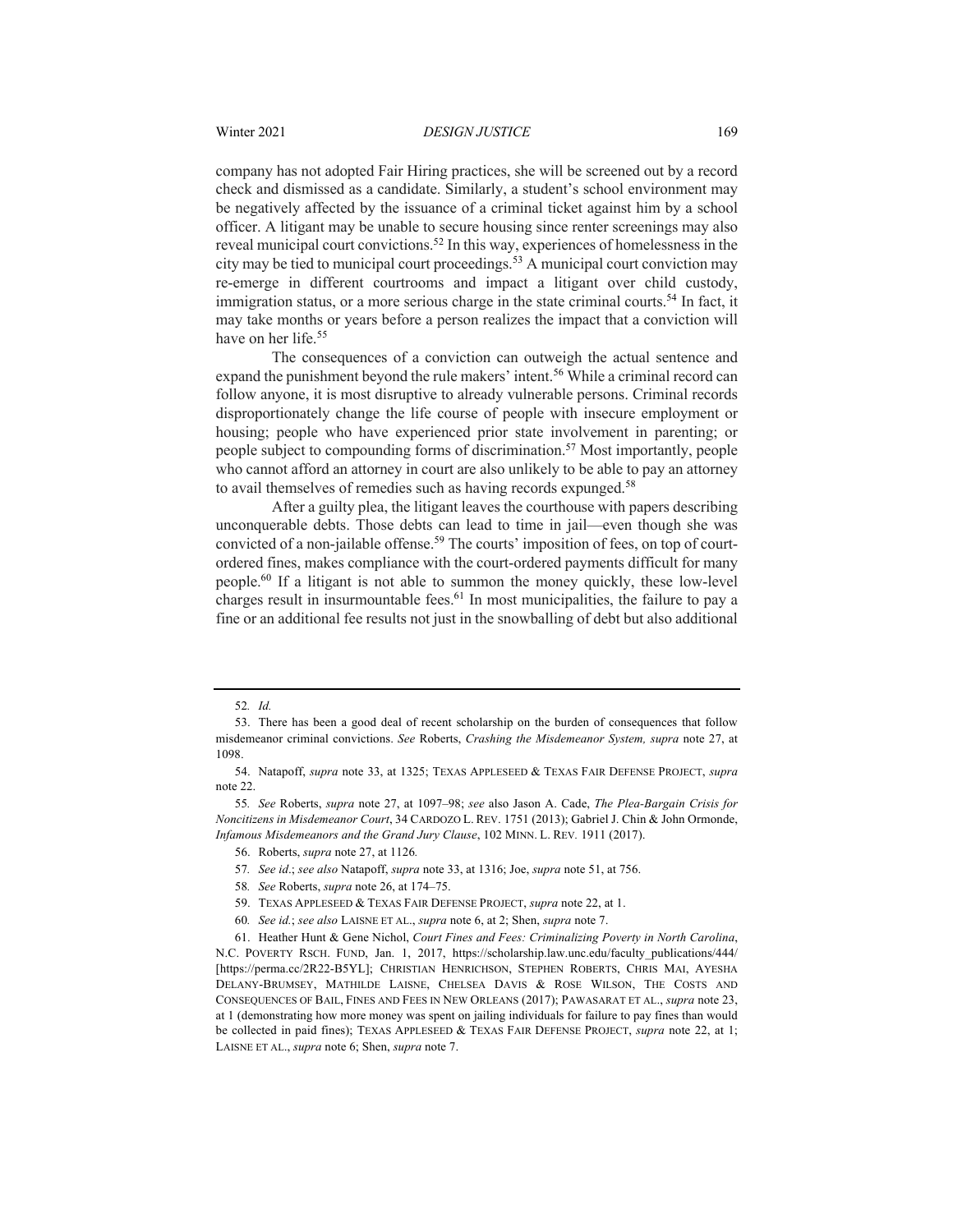criminal charges for a failure to follow the court order.<sup>62</sup> Individuals who cannot pay on time can be picked up on warrants, charged with more serious crimes, and imprisoned.63 In states that do not have public bond setting hearings, the municipal court litigant may be brought to a room in a jail full of other new arrestees.<sup>64</sup> There she sees a magistrate, likely communicating with the magistrate over a video feed.<sup>65</sup> The magistrate makes a perfunctory decision of whether to allow bail or force the respondent to remain in jail to meet obligations resulting from the ticket.<sup>66</sup> Just as the litigant had no attorney in the municipal courtroom, she may have no attorney with her in the jail to advocate for her release.<sup>67</sup> She will remain incarcerated if she cannot pay the bail bond that the magistrate sets.<sup>68</sup>

Often, bail bonds for municipal criminal court cases are small.<sup>69</sup> However, small bonds paradoxically expose the inequalities embedded in low-level criminal prosecutions. Bond companies often do not feel it worth engaging in a contract for such a low amount.<sup>70</sup> As a result, people may remain incarcerated for want of a few hundred dollars. Thus, local jails, serving as debtors' prisons, are sites of municipal court injustice.

Finally, the inability to pay a ticket may also result in the loss of a license through surcharges.<sup>71</sup> The loss of a license subjects people who need to drive to maintain jobs and childcare to additional criminal charges. Thus, people continue to be tethered to the consequences of the municipal criminal court.

66. TEXAS APPLESEED & TEXAS FAIR DEFENSE PROJECT, *supra* note 22, at 14.

<sup>62.</sup> In the New Orleans Municipal Court, failures to appear (FTAs) for scheduled court hearings are a routine event. *See* HENRICHSON ET AL., *supra* note 61, at 32. More than half of all cases in 2015 had an FTA at some point. *See id.* These FTAs lead to municipal attachments (meaning municipal court warrants), which are often listed as charges on subsequent arrests—either along with new charges or on their own. *See id.*; *see also* Hunt et al., *supra* note 61; PAWASARAT ET AL., *supra* note 23; TEXAS APPLESEED & TEXAS FAIR DEFENSE PROJECT, *supra* note 22.

<sup>63</sup>*. See e.g.*, TEXAS APPLESEED & TEXAS FAIR DEFENSE PROJECT, *supra* note 22, at 1; RYAN KELLUS TURNER & W. CLAY ABBOTT, THE MUNICIPAL JUDGES' BOOK (2018).

<sup>64</sup>*. See e.g.*, Daves v. Dallas, 341 F.Supp. 3d 688 (N.D. Tex. 2018); Michael Barajas, *Videos of Dallas Bail Hearings Show Assembly-Line Justice in Action*, TEX. OBSERVER (Sept. 3, 2018), https://www.texasobserver.org/videos-of-dallas-bail-hearings-show-assembly-line-justice-in-action/ [https://perma.cc/48KA-ZXWW].

<sup>65</sup>*. See* Barajas, *supra* note 64.

<sup>67</sup>*. See* SIXTH AMEND. CTR, *The Right to Counsel in Rural Nevada: Evaluation of Indigent Defense Services* 158 (Sept. 2018) ("Yet with no defense attorney present at the initial appearance, there is no one to advocate on behalf of an indigent defendant and show good cause for their release (with or without bail).").

<sup>68.</sup> In New Orleans, "1,153 individuals, in municipal court, spent an average of 29 pretrial days in jail because they could not pay their bail." HENRICHSON ET AL., *supra* note 61, at iv.

<sup>69</sup>*. See* MATTHEW MENENDEZ, MICHAEL F. CROWLEY, LAUREN-BROOKE EISEN & NOAH ATCHISON, THE STEEP COSTS OF CRIMINAL JUSTICE FEES AND FINES: A FISCAL ANALYSIS OF THREE STATES AND TEN COUNTIES 5 (Nov. 21, 2019), https://www.brennancenter.org/our-work/researchreports/steep-costs-criminal-justice-fees-and-fines [https://perma.cc/J7CF-DKHH]; *see generally* TEXAS APPLESEED & TEXAS FAIR DEFENSE PROJECT, *supra* note 22.

<sup>70</sup>*. See* MENENDEZ ET AL., *supra* note 69, at 30.

<sup>71</sup>*. See e.g.*, TEXAS APPLESEED & TEXAS FAIR DEFENSE PROJECT, *supra* note 22, at 17.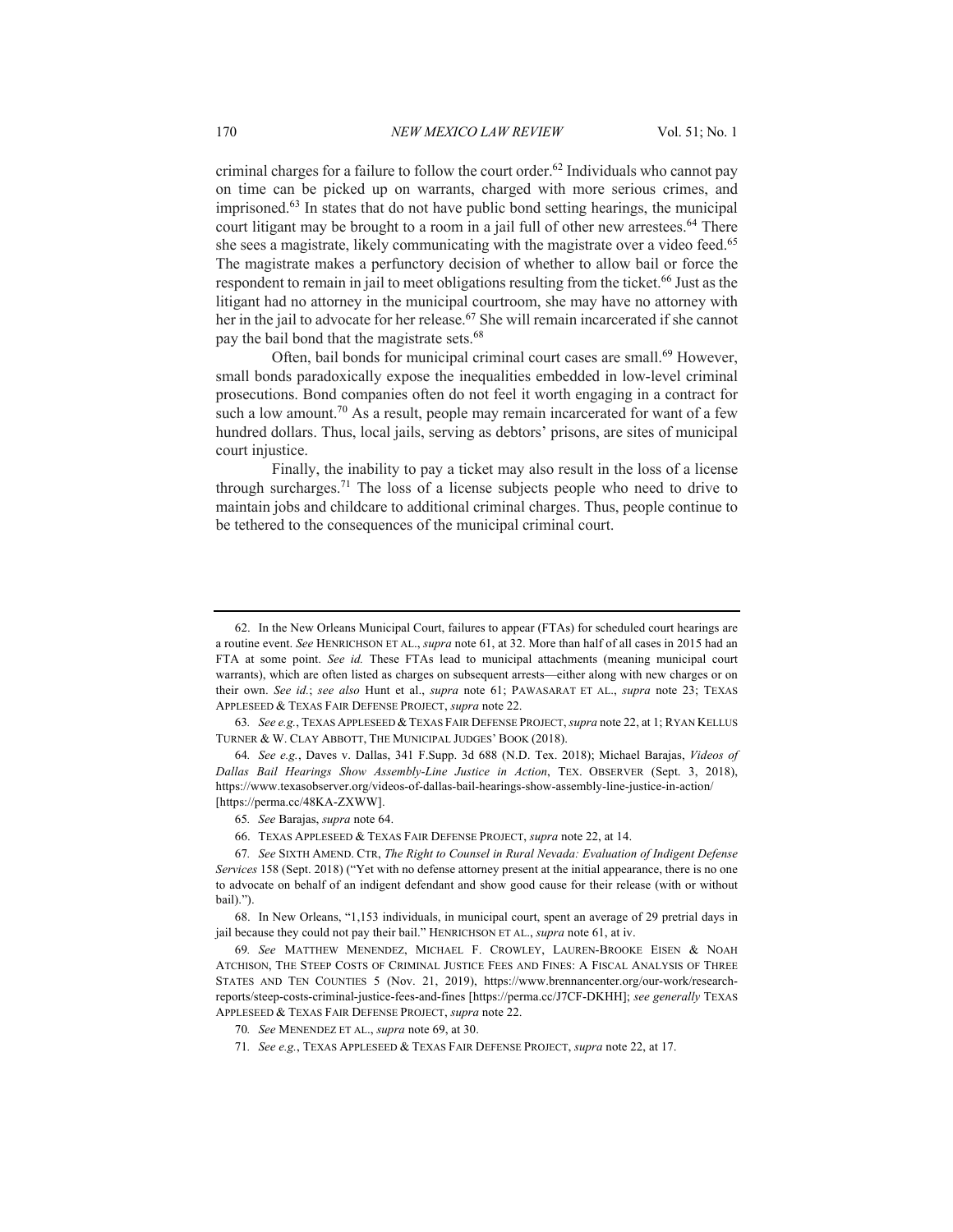#### **B. History of Municipal Criminal Regulation**

Our criminal laws are normatively understood to reflect community values.72 The dominant narrative that places value in municipal criminal regulation will persist unless we engage in critical historical examinations of the United States' local criminal laws. Many believe that municipal criminal laws appropriately stigmatize wrongdoers. It follows that punishment is justified to deter, to incapacitate, or at best to rehabilitate the wrongdoer. A historic examination of criminal regulation unearths more sinister, original motives for municipal criminal regulation. Enforcement of municipal crimes, at its outset, was intentionally aimed at subjugating minority communities.

Neutralizing the origins of low-level criminal enforcement makes it impossible for decision-makers to understand how this history impacts people today. For instance, most histories of United States criminal regulation acknowledged Black Codes—a set of laws against vagrancy, unemployment, and minor crimes directed at Black people.<sup>73</sup> These laws existed in postbellum United States, particularly in the South, to prevent Black assimilation.<sup>74</sup> Yet, until recently, the origins of the laws were mischaracterized as a response to the recklessness, poverty, and lack of structure of newly freed people.<sup>75</sup> Widely espoused mischaracterizations of history allow for maintenance of the status quo.

The history of misdemeanor criminal regulation informs how litigants experience municipal courts today. In the years following emancipation, jurisdictions began enacting criminal statutes for low-level crimes that had never previously existed: loitering, public disturbance, failure to pay transit fees, obtaining goods under false pretenses, abusive language, gaming, and possession of alcohol. Charges of these new crimes were brought in "informal local courts."76

Prosecutions of these new crimes targeted Black people. In fact, these small crimes were created in order to prevent equality for Black communities and to exact labor from Black people that the landowners could no longer get for free.<sup>77</sup> Black people were arrested on suspicion that they might have a warrant out in some jurisdiction.<sup>78</sup> They were almost always unrepresented. In court, efficient adjudication was prioritized and bringing witnesses or challenging charges came with disincentives. Fees were levied. When people could not pay the fee, they were sentenced to free labor or the city would contract with a company to pay the municipality for the person's labor. Some members of the Black community, and White advocates, tried to publicize the issue nationally. However, race-fatigued

<sup>72.</sup> Natapoff, *supra* note 33, at 1366 (noting that a "conviction" is a statement that one did something wrong, but this statement is really socially constructed).

<sup>73.</sup> DOUGLAS A. BLACKMON, SLAVERY BY ANOTHER NAME: THE RE-ENSLAVEMENT OF BLACK AMERICANS FROM THE CIVIL WAR TO WORLD WAR II 5 (Anchor Books 2009).

<sup>74</sup>*. Id.* at 56 (By the end of Reconstruction, every former Confederate state—except Virginia—had convict leasing. There was a forty-five percent mortality rate in Alabama's leasing system in its fourth year.).

<sup>75</sup>*. Id.*

<sup>76</sup>*. Id.* at 5.

<sup>77</sup>*. Id.*

<sup>78</sup>*. Id.*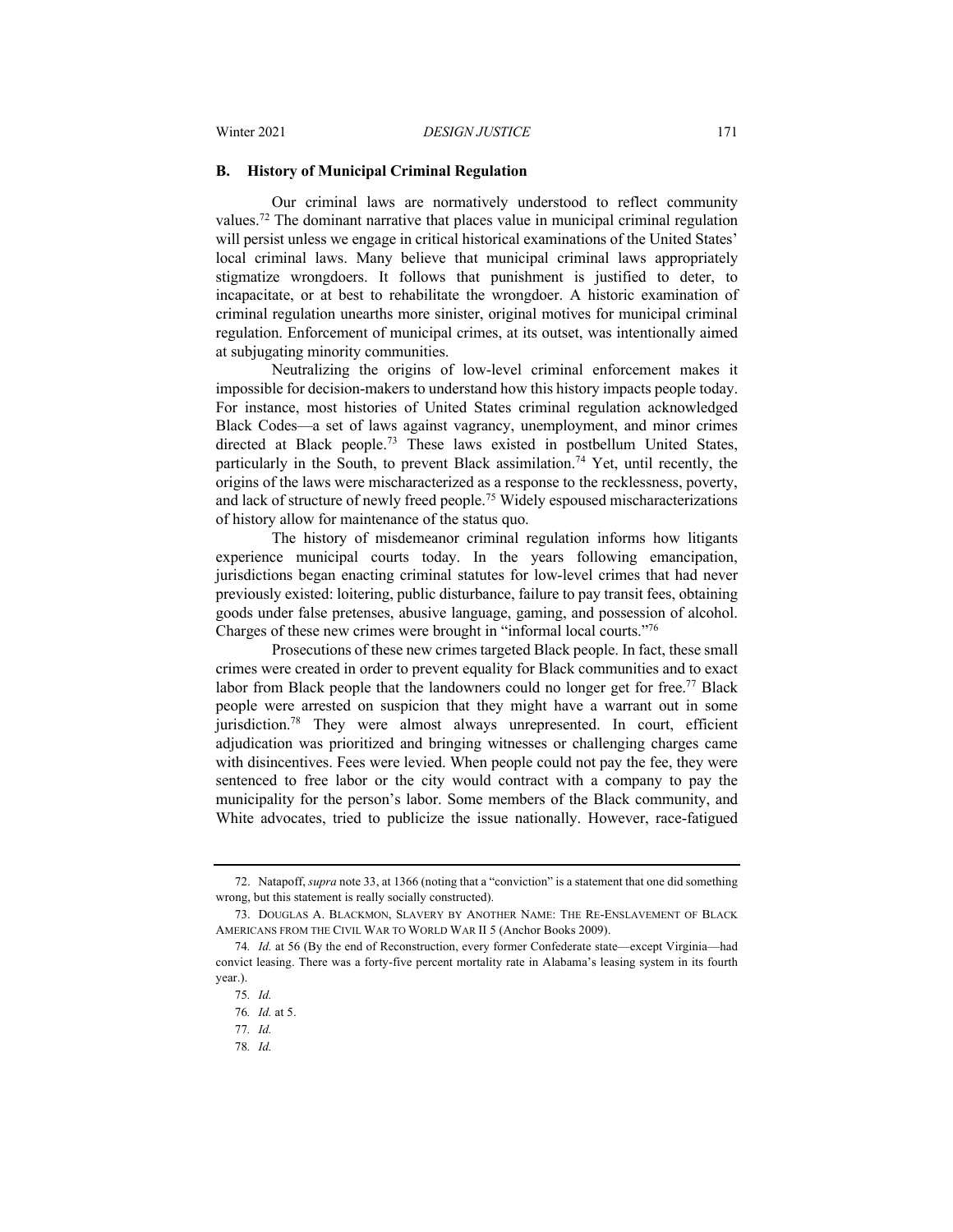White Americans in the North were not as interested in continuing to fight for equality post-bellum.

These new, low-level charges had huge consequence. Convicted people unable to pay fees were forced to become free sources of labor, which undercut job growth and potential union development. These prosecutions kept Black people from benefitting from the industrial revolution.<sup>79</sup> The indentured laborers made money for localities and—after Black people were disenfranchised post Reconstruction legislators did not have to worry about a backlash from Black people affecting elections.<sup>80</sup>

In the twentieth century, during the civil rights era, small courts adjudicated misdemeanors related to protest and dissent. People arrested at sit-ins and marches were brought to "city courts" or "police courts." The accused were charged with public disturbance, trespass, or parading without a permit.<sup>81</sup> The apartheid aims of these prosecutions were shrouded in low-level laws. People were arrested because they violated local regulations. The courts, the jails, and the local laws were all mechanisms for maintaining structures of racial hegemony, discouraging movement across racial lines, and warning outsiders against interference.<sup>82</sup>

Recent civil rights lawsuits demonstrate that vagrancy and trespass charges disproportionately target Black people—and that these claims by police are often used to justify investigatory stops.<sup>83</sup> The laws emerged at the time of Black Codes; however, the control levied *then* and implications for Black public life *now* are indistinguishable. The historic wounds caused by adjudications in these courts still resonate with many. And these prosecutions often epitomized the worst ways localities embraced their very-codified prejudices.<sup>84</sup>

As legal scholar Paul Butler points out, these types of prosecutions have been at the heart of policing communities of color since slavery—slave patrols quickly transformed into patrol vans seeking out the most minor of charges.<sup>85</sup> The locality could then levy their discretion to control the well-being, labor, and freedom of Black communities after slavery. Many of the low-level criminal offenses charged today are rooted in zero-tolerance policing and involve crime-mapping, defensible space, and anti-gang injunctions.<sup>86</sup> Commentators have found that the increase of

83*. See* Complaint at 2, Hightower v. City of Grand Rapids, 256 F. Supp. 3d 742 (W.D. Mich. 2017) (No. 1:13-cv-00469) (challenging discriminatory trespass arrests); Kohr v. City of Houston, 4:17-CV-1473, 2017 WL 6619336 (S.D.Tex. Dec. 18, 2017).

<sup>79</sup>*. Id.* at 92.

<sup>80</sup>*. Id.* at 93.

<sup>81</sup>*. See* Boynton v. Virginia, 364 U.S. 454, 456 (1960); Martin Luther King, Jr., *Letter from a Birmingham Jail*, STAN. UNIV., 8, http://okra.stanford.edu/transcription/document\_images/undecided/ 630416-019.pdf [https://perma.cc/J9RM-QWP3] (charged with parading without a permit); Livingston, *supra* note 5, at 598–99.

<sup>82</sup>*. See* Livingston*, supra* note 5, at 596–97 (recounting how vagrancy charges in municipal courts resulted in guilty findings without a semblance of a trial); *see also Boynton*, 364 U.S. 454.

<sup>84</sup>*. See* Livingston, *supra* note 5, at 597.

<sup>85.</sup> PAUL BUTLER, CHOKEHOLD (2017).

<sup>86.</sup> Roberts, *supra* note 5, at 778–79.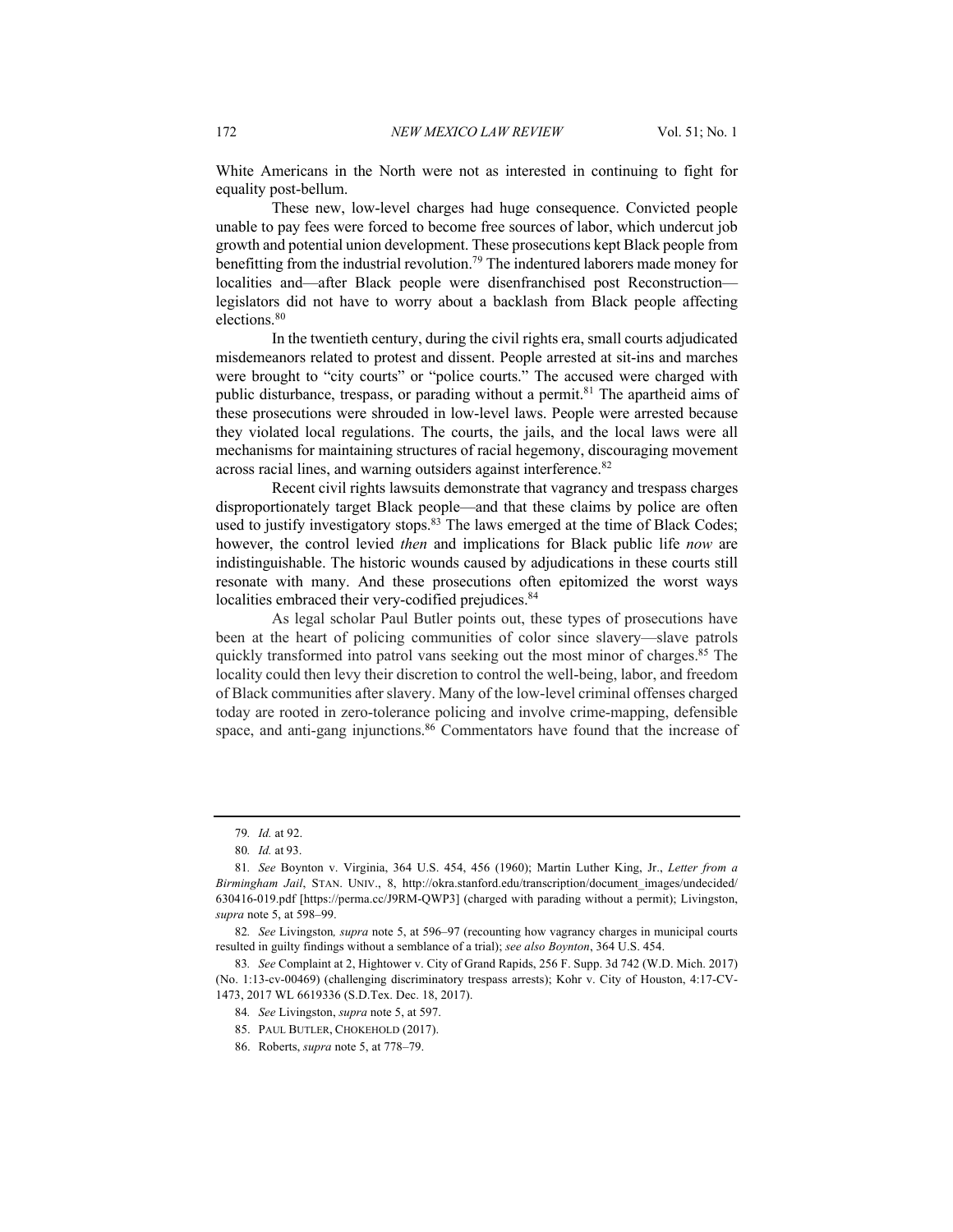minor crime arrests of poor people or minorities often aligns with city revitalization planning. 87

As with the legacies of Confederate monuments, the desire to change municipal courts must recognize the legacy that prosecution of these laws has left within many communities. These discriminatory practices do not just exist in the imaginative space of those targeted by the laws. The origins of these criminal regulations are still present in the practices of municipal rule makers, police departments, and local courts. To change how municipal courts regulate and sanction, we must address this history and acknowledge its impact.<sup>88</sup>

#### **C. Realities of Localism—Insiders and Outsiders to Municipal Criminal Regulation**

Localism, or regulation through local institutions, in its idealized form allows for the people affected by institutions to create the rules for managing them. Proponents of localism trust local officials to best address community needs; localism is at the core of democratic ideals.<sup>89</sup> But the idea that in all cases "local decision-making promotes citizen involvement and optimizes responsiveness to local needs" is a myth.<sup>90</sup>

Even at the very local level, criminal regulations are not fully representative of resident experiences. When a portion of municipal residents push for an increase in municipal criminal legislation, historically disenfranchised and marginalized groups within that community tend to disproportionately suffer based on their status and vulnerability to policing and the courts.<sup>91</sup> Traditional municipal regulatory schemes regularly fail those that request more police oversight.<sup>92</sup> Localism in and of itself has always posed a danger for minority groups marginalized or undervalued within a community.<sup>93</sup>

<sup>87</sup>*. See e.g.*, Katherine Beckett & Steve Herbert, *Dealing with Disorder: Social Control in the Post-Industrial City,* 12 THEORETICAL CRIMINOLOGY 5, 17, 20 (2008) (casting urban control as spatial governmentality and criminal regulation to contain populations). *See also* BUTLER, *supra* note 85, at 75 (One study looked at San Francisco's efforts to attract the creative class, which resulted in a significant increase in order-maintenance arrests. Loitering charges increased by almost three-hundred percent.); Paul Butler, *The System Is Working the Way It Is Supposed to: The Limits of Criminal Justice Reform,* 104 GEO. L. J. 1419, 1422 (2016).

<sup>88</sup>*. See* Amna A. Akbar, *Toward a Radical Imagination of Law*, 93 N.Y.U. L. REV. 405, 414, 468 (2018).

<sup>89.</sup> Georgette C. Poindexter, *Collective Individualism: Deconstructing the Legal* City, 145 U. PA. L. REV. 607, 622-23 (1997) (localism centers desires of local residents in decision-making); *id*. at 626–27 (localism prioritizes the locality's identity—an identity separate from state or federal government).

<sup>90.</sup> Logan, *supra* note 2, at 1410, 1449–51.

<sup>91</sup>*. See id.* at 1457–58; Roberts, *supra* note 5, at 828 ("Proposals for increased Black control over criminal justice decision making that threaten white supremacy, on the other hand, are soundly condemned as radical nonsense.").

<sup>92</sup>*. See generally* Sunita Patel, *Toward Democratic Police Reform: A Vision for "Community Engagement" Provisions in DOJ Consent Decrees*, 51 WAKE FOREST L. REV. 973 (2016).

<sup>93.</sup> Sheryll D. Cashin, *Localism, Self-Interest, and the Tyranny of the Favored Quarter: Addressing the Barriers to New Regionalism*, 88 GEO. L.J. 1985, 2027 (2000).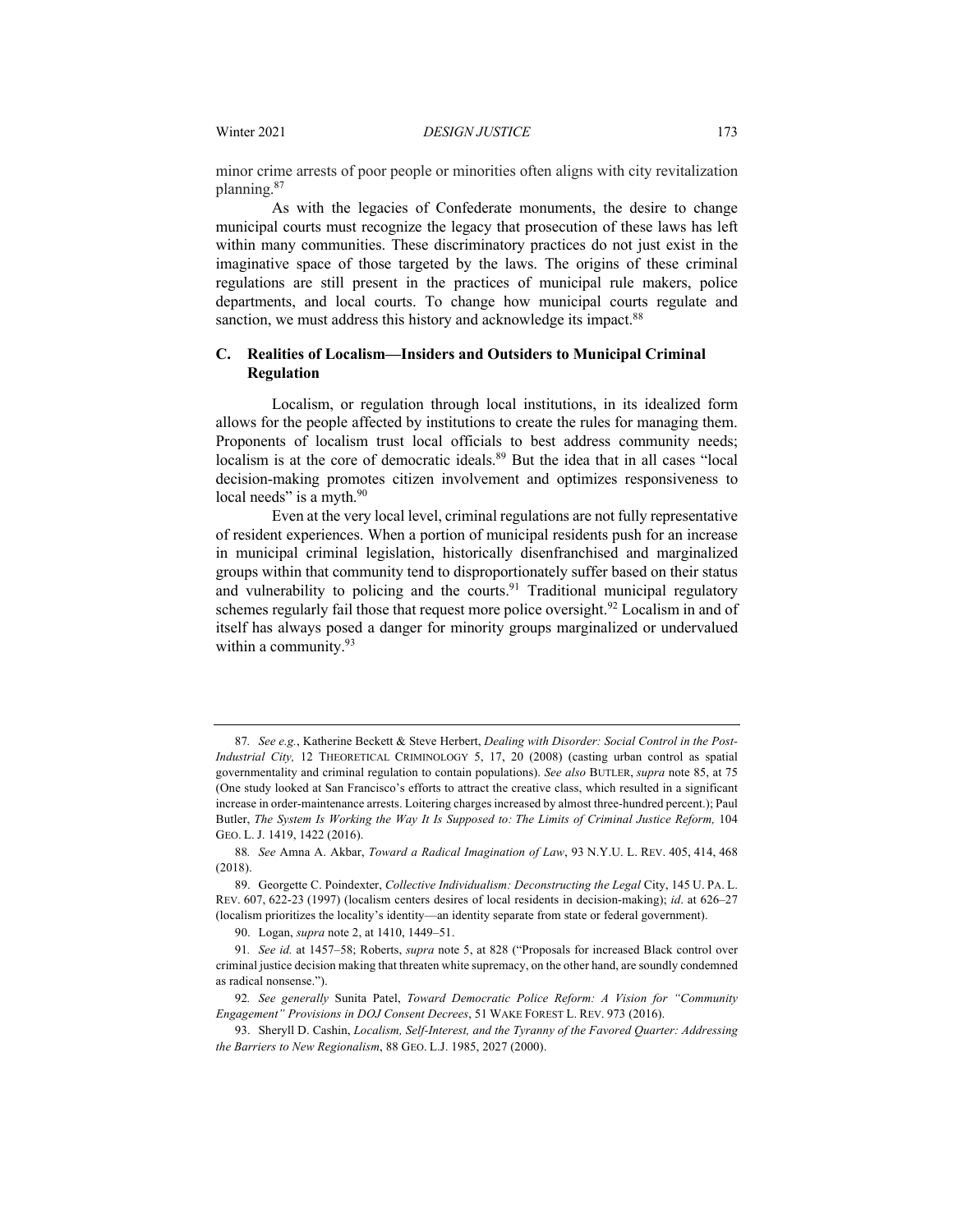#### *1. Insiders and Outsiders*

In describing individuals' access to policy-making, people within communities are often distinguished as "insiders" or "outsiders."<sup>94</sup> This dichotomy has been applied to local regulation in the realm of municipal criminal courts.<sup>95</sup> "Insiders" make decisions or affect the considerations of decision makers. At the local level, the standard policy-making insiders consist of people in the mayor's office, the mayor's appointees, elected council people, and those appointed or voted onto regulatory boards. The term "insiders" also includes local business owners, home association leaders, and residents with the resources and time to engage in local politics. "Outsiders" are community members who are denied access to decision making bodies or do not carry much influence with decision makers on issues affecting their needs.<sup>96</sup> Historically disenfranchised communities are most heavily represented in the outsider groups. In the municipal court context, outsiders are more likely to be entangled in the municipal courts. Thus, those most affected by municipal criminal regulation are unlikely to have been engaged in the process of municipal rulemaking.<sup>97</sup> For example, minors are rarely in the group of traditional rule makers—local elected or appointed officials—and are rarely able to elect these rule makers. Yet, young people of color are heavily impacted by local regulatory policing, especially in-school policing.98

Municipal rule-makers are unlikely to have the same experience as "outsiders." Rule makers and judges often travel differently through the world than the indigent litigants in municipal courtrooms.<sup>99</sup> In some instances, decision-makers have never been to the geographic sites where the local criminal law is applied they may not live or operate within neighborhoods with intensive policing in their local municipality.<sup>100</sup> For example, a judge may assume that people can travel freely or easily in their own neighborhood; however, that assumption is based on one,

96. Maloney et al., *supra* note 94, at 25.

97. Logan, *supra* note 2, at 1454 (noting that commentators, led by Kahan and Meares, argue that local governments are more racially inclusive than in the past).

<sup>94.</sup> William A. Maloney, Grant Jordan & Andrew M. McLaughlin, *Interest Groups and Public Policy: The Insider/Outsider Model Revisited*, 14 J. OF PUB. POL'Y 17, 18–19 (1994) (The authors critique the paradigm but define the terms as "insider groups enjoying some sort of privileged access to (and advanced intelligence on the thinking of) decision-makers, and outsiders who did not."). *See also*, *e.g.*, Nicole Smith Futrell, *Vulnerable, Not Voiceless: Outsider Narrative in Advocacy Against Discriminatory Policing*, 94 N.C. L. REV. 1597, 1599. Logan instead explains that community members who abide by the law may view themselves as "insiders" and those who violate laws as "outsiders." Logan, *supra* note 2, at 1445.

<sup>95</sup>*. See* Logan, *supra* note 2, at 1418.

<sup>98.</sup> Jocelyn Simonson, *Copwatching*, 104 CALIF. L. REV. 391, 402 n.51 (2016) ("For instance, some scholars have highlighted the tendency of community policing efforts to exclude the most marginalized and disadvantaged people in their meetings and interactions with 'stakeholders'"—particularly youth.).

<sup>99</sup>*. See id.* at 442–43 ("Surely judges do not intend to substitute their own individual views for those of all of society; but without access to information about society's views of particular practices, they are left with their own impressions of what society considers reasonable."). Some judges may experience this type of profiling—but many likely have superior experiences negotiating these stops through manifestations of status. They will not be likely to be pulled in and arrested on a low-level ticket. And it would be rare for them to be transferred to or remain in jail because they cannot pay a fine, fee, or bail.

<sup>100.</sup> Georgette C. Poindexter, *Collective Individualism: Deconstructing the Legal* City, 145 UNIV. OF PA. L. REV. 607, 609 (1997).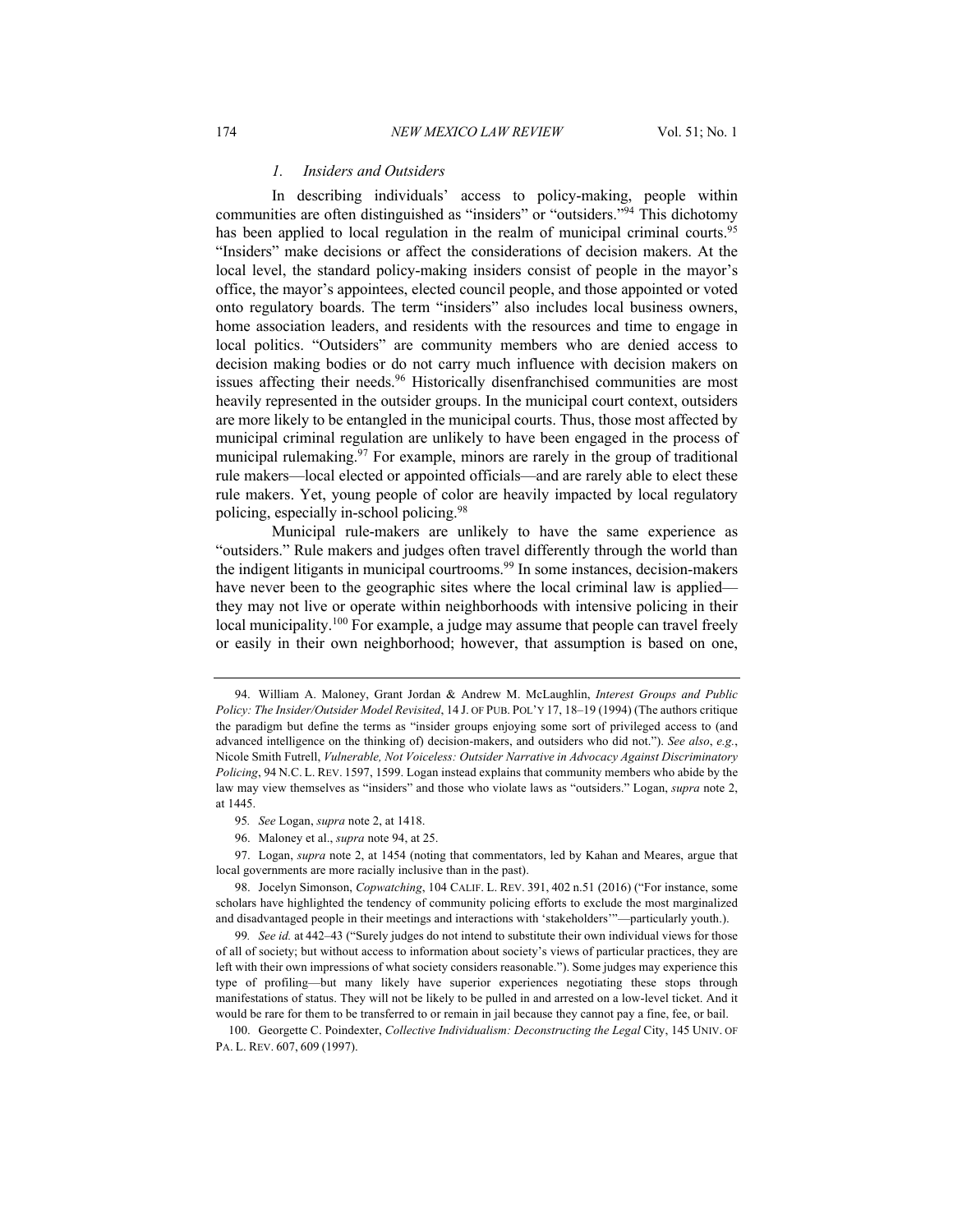limited experience of space. The application of criminal law in many communities interferes with this assumption. Or, within the same geographic sites, "insiders" and "outsiders" may have different experiences of municipal policing. On the same street, one individual may walk peacefully, blissfully unaware that others on that street remains on subconscious alert to potential police encounters.<sup>101</sup> People find the streets of their neighborhood to be welcoming or unwelcoming depending on whether they are policed as an "outsider."<sup>102</sup> The experience of municipal court itself for poorer, unrepresented laypeople is drastically more complex than rule makers often imagine. For instance, a local judge may not be attuned to the difficulty of taking time off from a low-wage job to travel to a courthouse multiple times for a case.103

Many insiders have no experience of jail time. Unlike those with positions as legislative and judicial decision-makers, people without money are much more likely to end up in jail for minor municipal crimes.<sup>104</sup> Jails in many cities are overflowing beyond capacity with people charged and convicted of minor crimes. Though the charges leading to incarceration are minor, city and county jails often have worse conditions than prisons.<sup>105</sup> Jail conditions have been fatal for people incarcerated for minor offenses.106 Jail can cause irreparable harm to mental health,

102. Experiences of trauma in a space can further "change the spatial dynamics of environment." Bryan Lee Jr.*, How to Mark an American Atrocity,* CITYLAB (May 15, 2018, 1:26 PM), https://www.bloomberg.com/news/articles/2018-05-15/the-brutal-truths-of-the-national-lynchingmemorial [https://perma.cc/NVV3-TP5G] (discussing the impact of lynching on the visual environment). *See also* Ritchie, *supra* note 101 (describing community organizations connecting police violence to broken windows policing). Communities may also be intentionally unfriendly to nonresidents, or visitors, to discourage their presence. Some traffic regulations—such as speed traps—may be particularly aimed at visitors to an affluent community. These socioeconomic, and often historically racially drawn, geographic divides are reinforced by municipal laws and policing that protects insular communities. Territorial policies and practices that discourage minorities from being in a space result in long-term harm to members of unwelcome groups. *See* Elise Boddie, *Racial Territoriality*, 58 UCLA L. REV. 401, 406– 07, 442 (2010); Roberts, *supra* note 5, at 788 ("Restricting people's freedom of movement is a form of political subjugation.").

103*. See* Ritchie, *supra* note 101.

106. Natapoff, *supra* note 33, at 1323.

<sup>101</sup>*. See* Simonson, *supra* note 98, at 443 ("'[C]ommunity policing' happens on the terms of the elite. Police departments and other state actors decide which community residents to consult, when and where to consult them, and the goals of those consultations."). Studies have determined that Black people who were stopped are less likely to be arrested than white people. This is because police frequently use excuses to stop a black person whereas police are more likely to stop a white person for something that is actually suspicious, which leads to an arrestable offense. Andrea J. Ritchie, *Black Lives Over Broken Windows,* PUB. EYE, Spring 2016, at 4, 9, https://www.politicalresearch.org/2016/07/06/black-lives-over-brokenwindows-challenging-the-policing-paradigm-rooted-in-right-wing-folk-wisdom [https://perma.cc/K9GN -EV2M] (describing some daily indignities of broken windows policing even where no conviction results—for example, being frisked in front of neighbors and spending hours in a police precinct).

<sup>104</sup>*. Id.*

<sup>105.</sup> Natapoff, *supra* note 33, at 1321–23. *See also* Adam Ferris, *Death of Cuyahoga County Jail inmate subject of criminal investigation: What we know about 7 jail deaths*, CLEVELAND.COM (Sept. 19, 2019), https://www.cleveland.com/news/erry-2018/11/12db721f324418/death-of-cuyahoga-countyjail.html [https://perma.cc/JVG5-XGM2]; Dan Solomon, *There is Video of Sgt. James Brown's Final Moments in an El Paso Jail,* TEX. MONTHLY (May 20, 2015), https://www.texasmonthly.com/the-dailypost/there-is-video-of-sgt-james-browns-final-moments-in-an-el-paso-jail/ [https://perma.cc/M4AE-ENSS].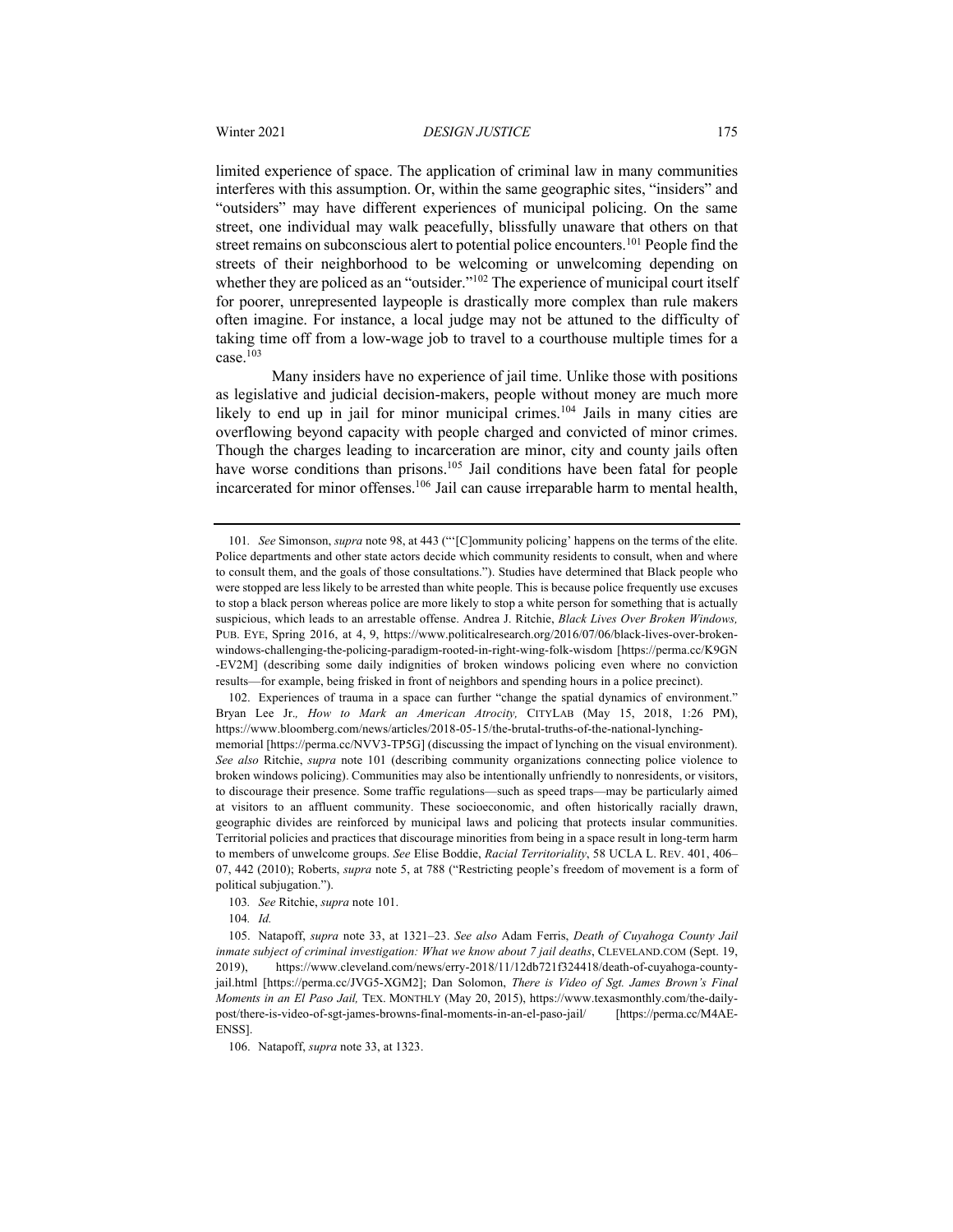particularly for people with existing mental health concerns.107 Poor conditions in jails are exacerbated when they become crowded from indiscriminate use of incarceration in pursuing fines and fees.<sup>108</sup> In many places, individuals will be vulnerable to immigration detention and deportation agents while in jail.<sup>109</sup> People lose parenting rights, housing, and employment due to incarceration on minor offenses.110

Yet municipal criminal rule makers have little insight into the experience and consequences of jail. Often those who wind up in jail on the lowest level offenses are unable to afford an attorney. And since there is no attorney assigned to clients facing low-level charges, attorneys are unable to act as initial reporters in jails or other sectors where adjudication of indigent people occurs.111 Which begs the question, without these insights, how can decision-makers fairly assess whether the experience of jail leads to a disproportionately punitive result for these minor crimes?

Thus, the challenge is how to demand more space for inclusion within municipal criminal regulation. The aim of inclusion is not just more local participation, but also centering the concerns of affected peoples—who are often outsiders in the system. Inclusion acknowledges that the experiences of traditional policymakers may reflect a narrow slice of experience and can blind them to the realities of other lives within the municipality.<sup>112</sup> Infusing the rulemaking space with more perspectives makes clear how the legislation's narrow focus assesses benefit and detriment through the lens of the privileged sectors.<sup>113</sup> Inclusion requires grappling with different lived experiences.114 It is necessary for accountability—but also for true deliberation. People cannot deliberate about concerns that are missing from the conversation.<sup>115</sup>

110*. See, e.g.*, Eli Hage and Anna Flagg, *How Incarcerated Parents Are Losing Their Children Forever*, THE MARSHALL PROJ. (Dec. 2, 2018), https://www.themarshallproject.org/2018/12/03/howincarcerated-parents-are-losing-their-children-forever [https://perma.cc/P2KF-N6UF].

<sup>107</sup>*. See generally* AZZA ABUDAGGA, SIDNEY WOLFE, MICHAEL CAROME, AMANDA PHATDOUANG & E. FULLER TORREY, INDIVIDUALS WITH SERIOUS MENTAL ILLNESSES IN COUNTY JAILS: A SURVEY OF JAIL STAFF'S PERSPECTIVES (2014), https://www.treatmentadvocacycenter.org/storage/documents/jailsurvey-report-2016.pdf [https://perma.cc/T4SB-2TGZ]; *Jailing People with Mental Illness*, NAT'L ALL. ON MENTAL ILLNESS, https://www.nami.org/Advocacy/Policy-Priorities/Divert-from-Justice-Involvement/Jailing-People-with-Mental-Illness [https://perma.cc/EQE9-768W].

<sup>108.</sup> ABUDAGGA ET AL., *supra* note 107.

<sup>109</sup>*. See*, *e.g.*, S.B. 4, 85th Leg. (Tex. 2017).

<sup>111.</sup> In Texas, as of 2019, most counties did not have open bail settings. Attorneys typically do not appear until the first court appearance after bail is set. TEX. APPLESEED & TEX. FAIR DEF. PROJECT, *supra* note 22.

<sup>112.</sup> Smith Futrell, *supra* note 94, at 1608 ("[D]ominant narratives or stock stories are deeply embedded in the legal standards and interpretation and have a powerful, subordinating effect on marginalized groups.").

<sup>113</sup>*. Id.*

<sup>114.</sup> Simonson, *supra* note 98, at 435–36. Agonism allows parties and affected community members to approach community engagement as an equalizing process by appreciating the conflict inherent when plural societies engage in decision making. *Id.* at 397.

<sup>115.</sup> Jaime Alison Lee, *Can You Hear Me Now?: Making Participatory Governance Work for the Poor*, 7 HARV. L. & POL'Y REV. 405, 409–10 (2013) ("The involvement of marginalized stakeholders is especially critical to accountability. Marginalized stakeholders are uniquely positioned to offer new information, perspectives, and ideas, as well as to serve as a check on more established actors who might otherwise use New Governance processes to further regulatory capture.").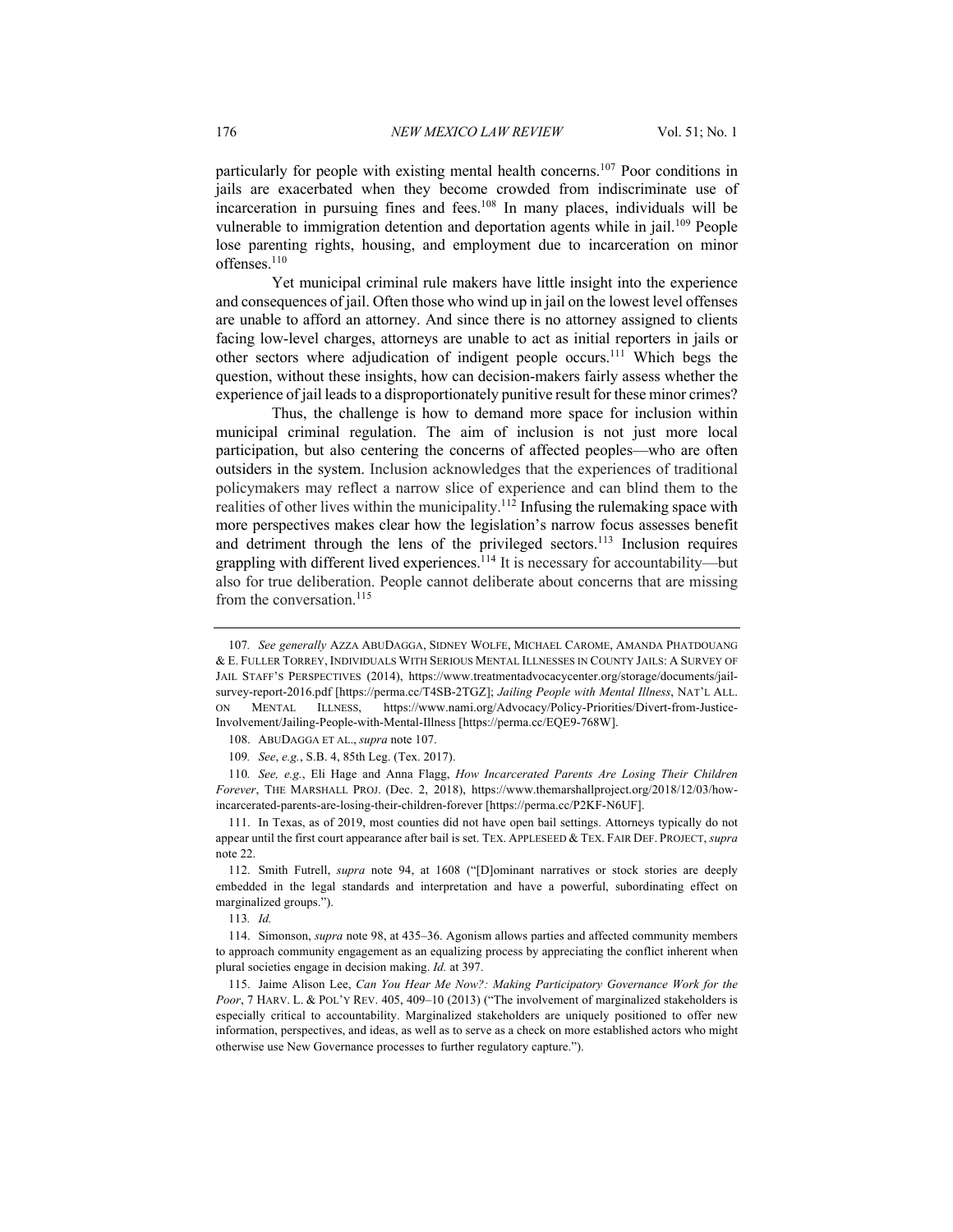#### *2. Dangers of Discretion*

Low-level misdemeanor criminal regulation is where discrimination within the criminal legal system is at its most evident. Much of this is tied to the discretion actors have to determine who is engaged in criminal activity and who engaged in harmless activity. There is more discretion at each stage in the adjudication of lowlevel municipal crimes than in the adjudication of higher-level misdemeanors and felony offenses.116 Many of the crimes that fall within municipal jurisdiction are *malum prohibitum*—regulatory offenses that do not involve a victim or a civilian complaint. Some do not fit our image of a "crime." Many such charges may appear as a civil violation in one jurisdiction, and a crime in a neighboring municipality.<sup>117</sup> Where it is a crime, there may be only a degree of difference between criminal and innocent behavior. For instance, it is difficult to gauge whether protestors are criminally obstructing a pedestrian pathway or lawfully congregating.118 Police, prosecutors, and judges in these instances have wide discretion to determine what situations fall inside or outside of the bounds of criminal law.<sup>119</sup> The police use their discretion when identifying activity as an ordinance or penal code violation; prosecutors use their discretion when deciding that a violation warrants prosecution; and judges use their discretion when finding that the necessary elements exist to prove a municipal offense.

The police make independent, and often biased, assessments of who is violating criminal laws and who is only subject to civil liability or less.120 In some instances, low-level municipal crimes—like obstruction of a pedestrian walkway suffer from vagueness in that a potential offender may be unable to tell lawful activity from criminal activity and may be subject to highly discretionary enforcement.121 Other common traffic crimes—such as failing to signal, rolling stops at stop signs, and wide turns—require police to enforce the law somewhat arbitrarily, since they are unable to stop all offenders. Enforcement of basic traffic crimes is demonstrably prejudicial yet continues to be legal.122 Often police officers use the stops to conduct investigations for other suspected crime—a practice that has been

<sup>116.</sup> Natapoff, *supra* note 33, at 1317 (There is a "correlatively heightened influence of law enforcement discretion as offenses get pettier and defendants grow poorer.").

<sup>117.</sup> One example, among many, is how different municipalities within the same state may handle dog leash laws. *See*, *e.g.*, Rebecca F. Wisch, *Brief Summary of State Dog Leash Laws*, ANIMAL L. WEB CTR., https://www.animallaw.info/intro/dog-leash-laws [https://perma.cc/R8JC-4LGS] (explaining that states may give municipalities the ability to decide if and how to legislate dog leashing).

<sup>118</sup>*. See*, *e.g.*, DUPONT, WASH., MUN. CODE § 9.17.030 (2020), https://www.codepublishing.com /WA/DuPont/html/DuPont09/DuPont0917.html [https://perma.cc/WK3Z-7U4S].

<sup>119.</sup> Quality of life offenses are selectively enforced. Ritchie, *supra* note 101 ("[L]aws that are widely violated . . . especially lend themselves to selective and arbitrary enforcement." (quoting Charles Reich)).

<sup>120</sup>*. See id.* Between 2001 and 2013, eighty-one percent of people charged with violations in New York City were Black or Latinx. *Id.*

<sup>121.</sup> See Maya Nordberg, *Jails Not Homes: Quality of Life on the Streets of San Francisco,* 13 HASTINGS W. L. J. 261, 267 (2002) (citing Papachristou v. City of Jacksonville, 405 U.S. 156 (1972) (finding vagrancy ordinance unconstitutionally vague)).

<sup>122</sup>*. Rethinking Traffic Stops*, NPR (Feb. 9, 2019, 7:57 AM), https://www.npr.org/2019/02/09/692955849/rethinking-traffic-stops [https://perma.cc/9EEZ-MCBL] (interviewing Frank Baumgartner, professor of political science at the University of North Carolina of Chapel Hill).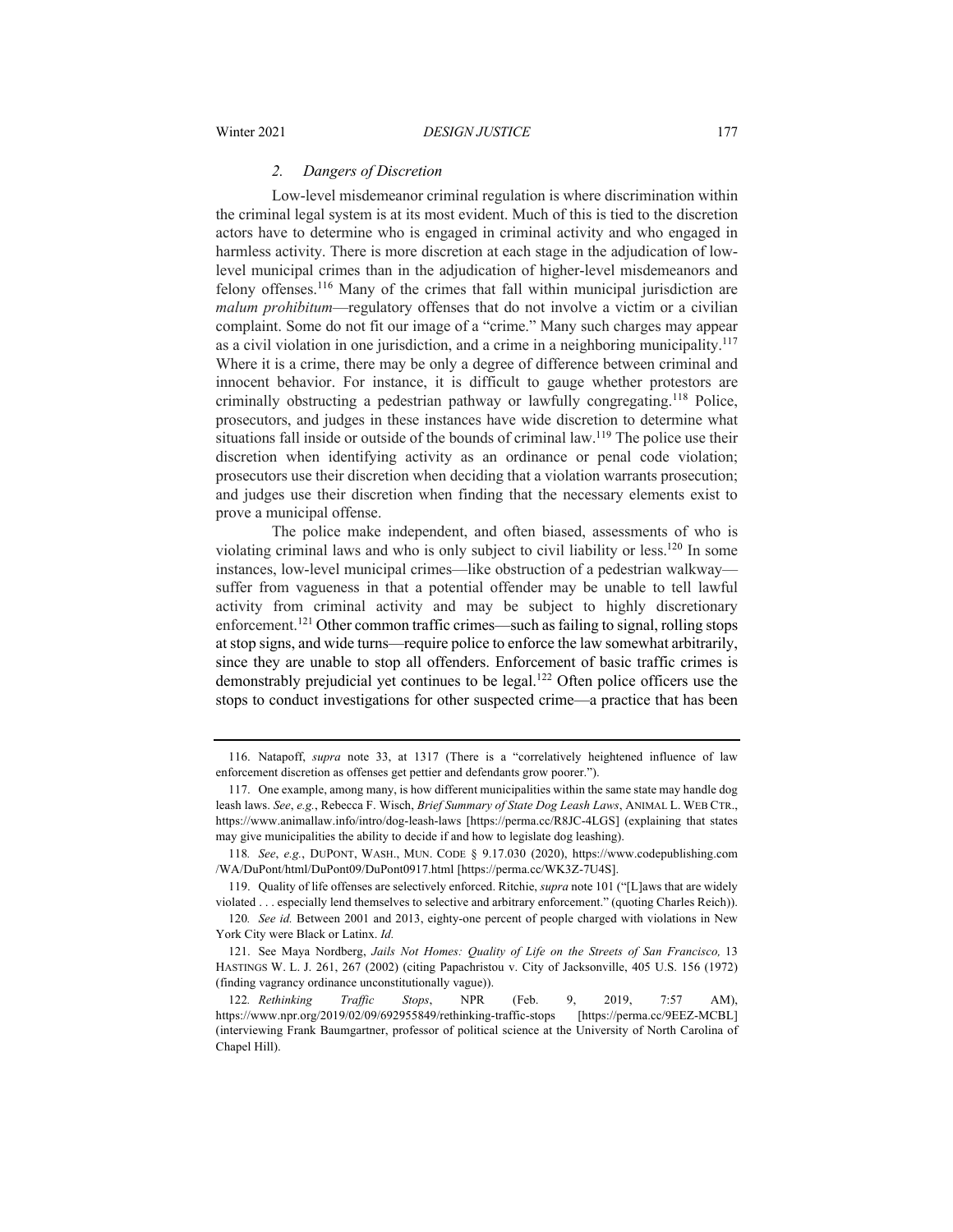deemed lawful under the federal constitution.<sup>123</sup> During these stops, officers can legally conduct preliminary investigations, less-invasive searches, and interrogations.124 In line with their general mission, the police are seeking out crime in the way regulators, local policy, and departmental training have promoted.

Stops often target people based on stereotypes and reflect societal biases about who is criminal, which communities need to be controlled, and whose loss of freedom is significant.<sup>125</sup> These biases directly affect the policing of municipal criminal laws and lead to the increased targeting of people of color, people whose identity does not conform to traditional gender norms, and people who are clearly impoverished.126

An example of allowances for police discretion can be found in Texas's disorderly conduct statute, which may be adjudicated in a municipal court. According to the Texas penal code, a person engages in disorderly conduct if that person "[i]ntentionally or knowingly uses abusive, indecent, profane, or vulgar language in a public place, and the language by its very utterance tends to incite an immediate breach of the peace."127

An officer, upon a report or observation, must decide whether or not to cite an individual. The officer first evaluates whether the act included prohibited language—an assessment based on the officer's own cultural context and the assumed intent of the speaker.<sup>128</sup> The police officer then decides if they think that the person's use of language is likely to cause a disruption. When the language is aimed at the officer, they might make this assessment based on whether the act disrupted their policing duties.<sup>129</sup> Then, the officer determines whether or not the language they've heard is worth the intervention of criminal law.<sup>130</sup> As an incentive to arrest, an allegation of disorderly conduct—or any crime—provides the opportunity for an officer to detain and search a person.<sup>131</sup>

In this example, discretion then passes on to municipal prosecutors who review police interventions and decide whether the disorderly conduct allegation

129*. See* Christy Lopez, *Disorderly (mis)Conduct: The Problem with "Contempt of Cop" Arrests*, AMERICAN CONSTITUTION SOCIETY (June 2010), http://cdn.ca9.uscourts.gov/datastore/library/2015 /08/10/Velazquez\_ContemptOfCop.pdf [https://perma.cc/S6BS-JPLN]; Norwell v. City of Cincinnati, 414 U.S. 14, 16 (1973) (holding the arrest of a man for being loud and boisterous "unconstitutional"); Johnson v. Campbell, 332 F.3d 199, 213–14 (3rd Cir. 2003) (holding that the man was improperly arrested for disorderly conduct after cursing in front of the arresting officer).

<sup>123.</sup> Whren v. United States, 517 U.S. 806 (1996); Livingston, *supra* note 5, at 629 (explaining that courts have difficulty applying laws equally and avoiding selective enforcement.).

<sup>124</sup>*. See Whren*, 517 U.S. at 811–12.

<sup>125.</sup> Roberts, *supra* note 5, at 783.

<sup>126.</sup> Ritchie, *supra* note 101, at 7 (noting that quality of life offense are selectively enforced).

<sup>127.</sup> TEX. PENAL CODE ANN. §42.01 (2007).

<sup>128.</sup> Ritchie, *supra* note 101, at 7 (what is considered "disorderly" or "lewd" is in the eye of the beholder); Livingston, *supra* note 5, at 619 (public order laws invite police to make judgements about application based on middle-class norms).

<sup>130.</sup> Natapoff, *supra* note 33, at 1317.

<sup>131</sup>*. See* Whren v. United States, 517 U.S. 806 (1996) (noting that officers are permitted to make pretextual stops and searches).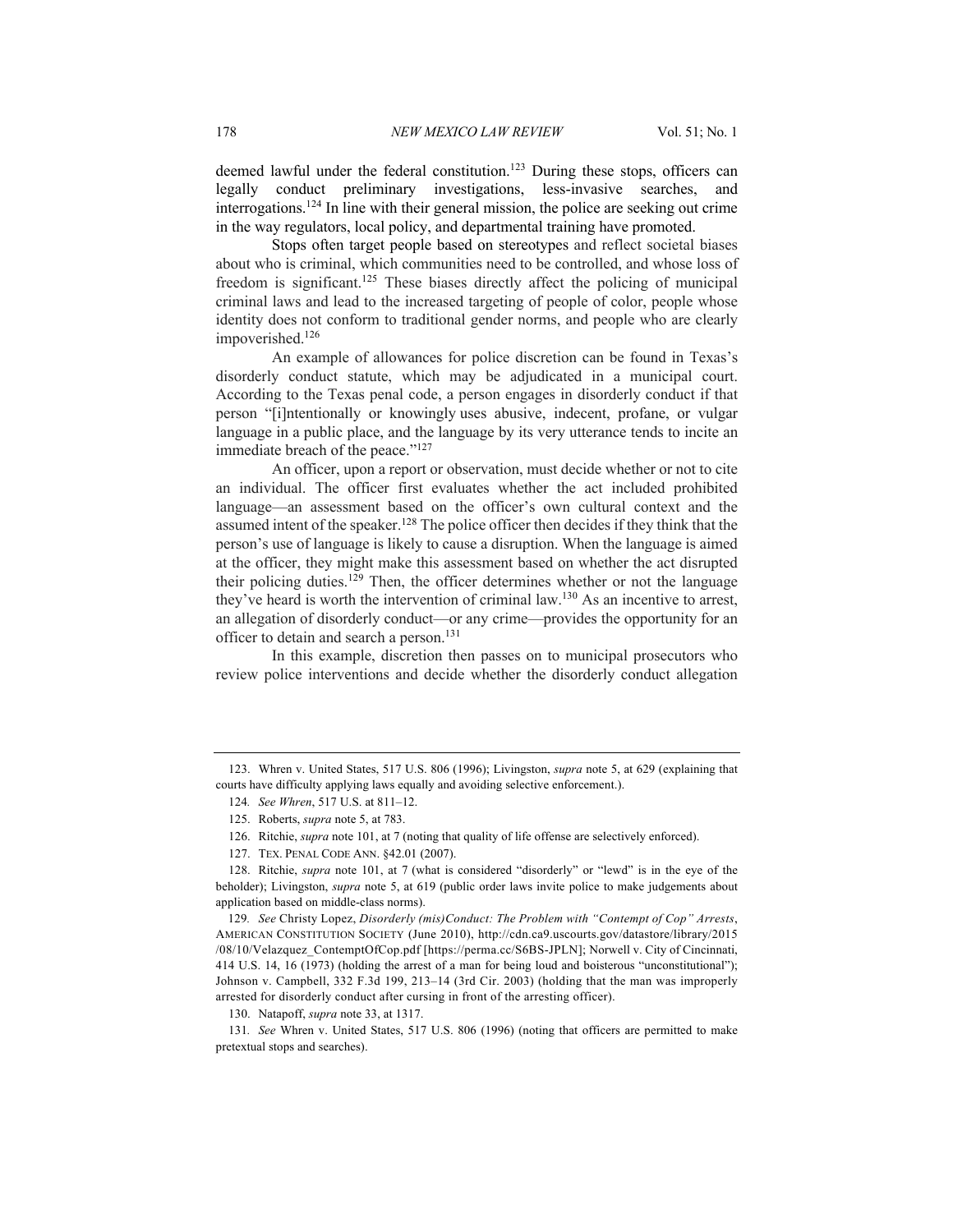warrants prosecution.<sup>132</sup> Prosecutors are likely to credit the impressions of officers at the scene rather than a person they have not met or that they met in handcuffs after an arrest. Judges too have some discretion when faced with the question of whether to find a crime constitutionally sound, sufficiently charged, and proven—this is especially true when judges are adjudicating charges on the edge of criminal and non-criminal regulation.<sup>133</sup> This problematic discretion persists in part because the adjudication of misdemeanors is largely invisible because the processes are informal and the system keeps poor track of the proceedings.<sup>134</sup>

#### **D. Deconstructing "Neutral" Impacts of Municipal Criminal Regulation**

To a rule maker—distanced from the experience of people affected regulations can appear to be neutral and non-discriminatory.<sup>135</sup> Norms are how people construct appropriate behavior and responses to an environment. In our society, norms are based on the experiences of wealthier people. Accordingly, norms devalue the actions, reactions, and lives of the poor and characterize them as deviant.136 "Normal" people are not ticketed, or they resolve their tickets quickly while incurring as little stigma as possible. "Deviant" people are prosecuted, fail to appear at weekday court appearances, earn lasting convictions and fines, fail to pay fines, and go to jail.

Repeat offenders are considered particularly deviant within municipal criminal regulation. Individuals with open cases and outstanding warrants on lowlevel offenses are more likely to be arrested if found in violation again.<sup>137</sup> They receive compounding charges for open cases. Minor charges can stack into higher level charges and the fines and fees for people who cannot pay will continue to compound until they tower over the charged individual.<sup>138</sup> From the perspective of police, judges, or local legislators, these people are flaunting the law. Through the lens of experience of those arrested, their lack of ability to financially resolve prior cases has resulted in an impossible situation.<sup>139</sup>

Rule makers and the institutions they inhabit also often benefit from the collection of fees and fines. Municipal courts appear to make money for many cities'

<sup>132</sup>*. See* Roberts, *Crashing the Midemeanor System*, *supra* note 27, at 1092, 1108 (noting that prosecutors decline to prosecute more felonies than misdemeanors); Natapoff, *supra* note 33, at 1328, 1337–39 (noting that prosecutors may screen charges based on officer allegations and petty offenses screening can be nonexistent).

<sup>133.</sup> Natapoff, *supra* note 33, at 1328 (acknowledging that judges are pressured to resolve pleas and move the docket).

<sup>134</sup>*. Id.*, at 1329–30.

<sup>135.</sup> Sarah Schindler, *Architectural Exclusion: Discrimination and Segregation Through the Physical Design of the Built Environment*, 124 YALE L. J. 1934, 1948 (2015) (citing Richard Thaler & Cass Sunstein, NUDGE: IMPROVING DECISIONS ABOUT HEALTH, WEALTH, AND HAPPINESS 3 (2008) ("[There is] no such thing as 'neutral' design.").

<sup>136.</sup> SHARON E. SUTTON & SUSAN P. KEMP, THE PARADOX OF URBAN SPACE: INEQUALITY AND TRANSFORMATION IN MARGINALIZED SPACES 260 (2011) (describing the imposition of hegemonic norms).

<sup>137.</sup> TEXAS APPLESEED & TEXAS FAIR DEFENSE PROJECT, *supra* note 22, at 1.

<sup>138</sup>*. Id.*

<sup>139</sup>*. See id.*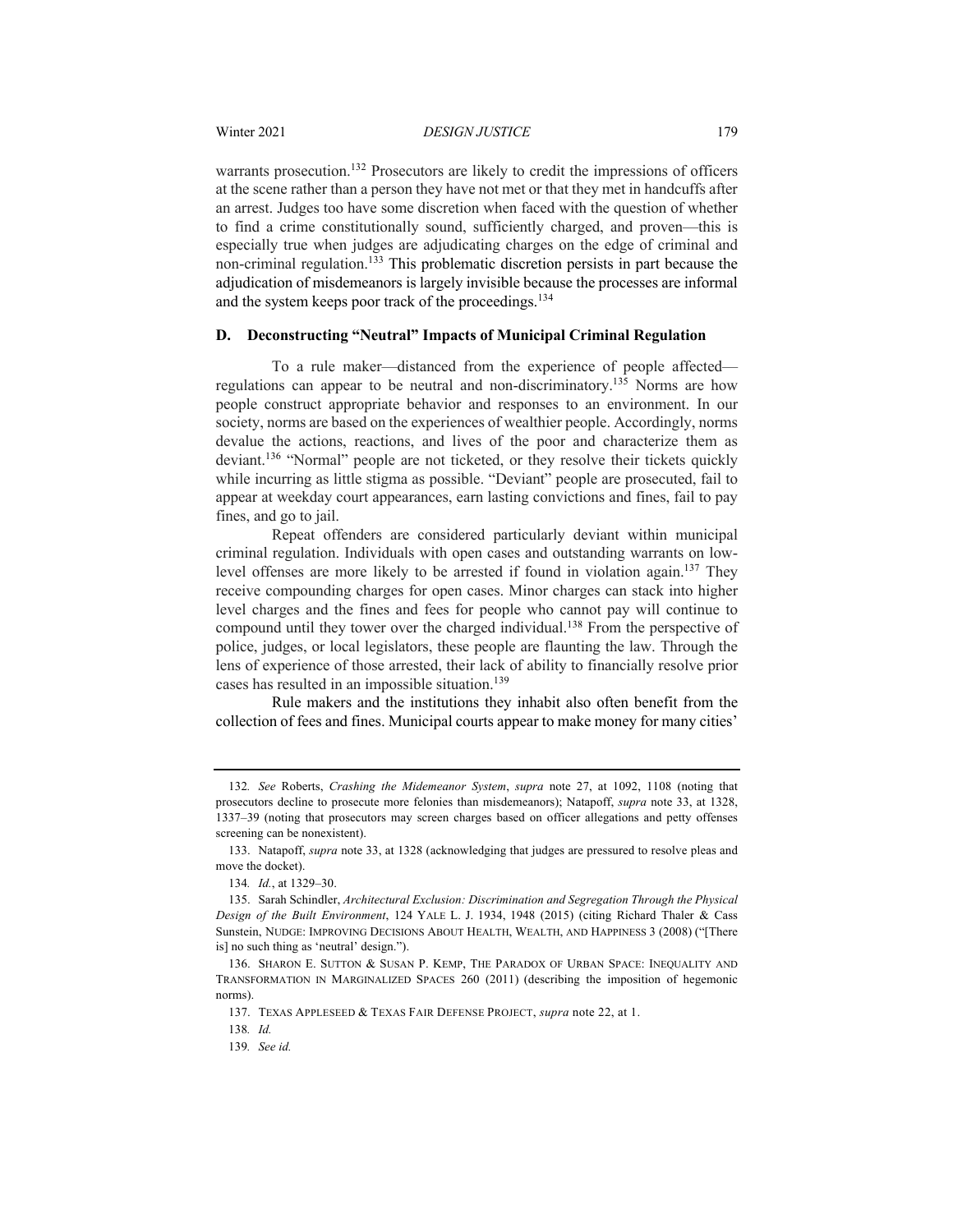coffers.140 Court fees cover some of the court's expenses—such as the hearing, the officer's time, and the clerks' work.<sup>141</sup> Fees are written up as though they solely pay for court costs, but often fees also contribute to other municipal budgetary needs.<sup>142</sup> Furthermore, municipal revenue is not a distributed resource: Municipal revenue is disproportionately "hoarded" by wealthier communities represented in local rulemaking processes.<sup>143</sup> Those with power are not likely to give it up rather than use it for their own benefits.144

In some instances, the pursuit of fines cost cities more than it would to waive costs.<sup>145</sup> Additionally, the costs to a community of pursuing these fines can include families scrambling to find money to pay bonds, an individual losing a job, a family being kicked out of an apartment, and whole groups of people feeling unsafe in public spaces. These costs may not seem immediately relevant or connected to how courts operate, but they are the costs that litigants with little financial resources pay.

#### **E. Efforts at Municipal Court Reform**

Historically, municipal courts in this country have been the bodies that adjudicate crimes related to dissent. These small, local courtrooms have played an integral role in the sentencing of people arrested for sit-ins or for violating apartheid ordinances.146 However, agencies around the country that are responsible for court reforms dedicate little space to excavating the history of "quality of life" policing, the profits municipalities have made from Black people for low-level offenses, and other historically racialized uses of municipal courts.147 The creation of ordinances and policing within municipalities is inextricable from efforts to exert control over marginalized communities. Forgetting history is not just an oversight; it renders certain experiences of history invisible. Such sidelining of marginalized experiences results in ineffective reforms.

Criminal regulation within the municipality generally trends in one direction: towards more criminal controls.<sup>148</sup> It is much easier to get the municipal rulemaking bodies to create a new criminal law than to decriminalize an existing

<sup>140.</sup> Andrea Marsh & Emily Gerrick, *Why Motive Matters: Designing Effective Policy Responses to Modern Debtors' Prisons*, 34 YALE L. & POL'Y REV. 93, 105 (2015).

<sup>141</sup>*. See* TEXAS APPLESEED & TEXAS FAIR DEFENSE PROJECT, *supra* note 22, at 31.

<sup>142</sup>*. See* Marsh & Gerrick, *supra* note 140, at 99.

<sup>143.</sup> SUTTON & KEMP,*supra* note 136 (Under the banner of local control, resource-rich municipalities were able to hoard opportunities at the expense of other more needy ones, thus "reinforc[ing] and redefin[ing] local control in such a way as to retrench and eventually undermine the scope and promise of civil rights.")

<sup>144</sup>*. See* Lee, *supra* note 115, at 415–16 ("[It is difficult to] overcome cognitive and other biases that protect the status quo, and to sacrifice selfish interests in favor of policies that benefit less powerful groups or some notion of the public good.").

<sup>145</sup>*. See* Jeffrey Selbin, *California Needs to End All Collection on Juvenile Detention Fees*, L.A. TIMES (Sept. 11, 2018), https://www.latimes.com/opinion/op-ed/la-oe-selbin-juvenile-fees-sb190- 20180911-story.html [https://perma.cc/Z8W2-6XPZ].

<sup>146</sup>*. See, e.g.*, Boynton v. Virginia, 364 U.S. 454 (1960).

<sup>147</sup>*. See* Beth A. Colgan, *Lessons from Ferguson on Individual Defense Representation as a Tool of Systemic Reform*, 58 WM. & MARY L. REV. 1171 (2016).

<sup>148.</sup> Logan, *supra* note 2, at 1433–35.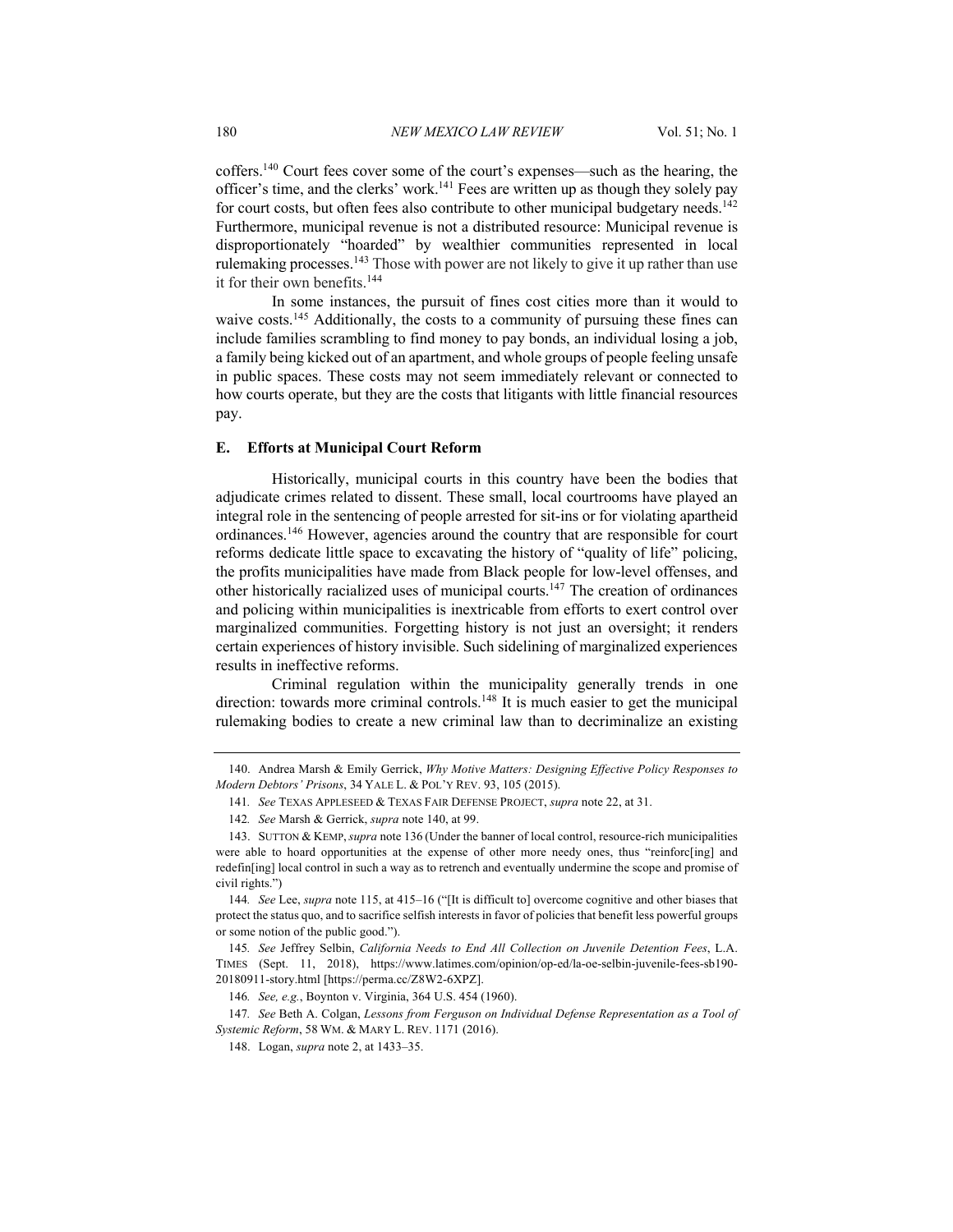one.149 Campaigns to increase criminal regulation are not matched by analogous efforts for more police oversight or procedural protections in municipal courts.<sup>150</sup>

Most municipal courts systems around the country implemented some reform efforts in the last three years.151 Some reform efforts have attempted to combat deep systematic problems. Many—though not all—municipal judges are now very aware of lasting problems with local criminal regulation. Some courts have made intentional efforts to accommodate vulnerable groups that appear in the courts. These efforts appear in many forms: advice clinics, waivers of fees for indigent litigants, amnesty from warrants, or online systems for resolving matters and paying fees.152 These are improvements, but reforms can miss vital needs by not including indigent people who have been directly affected by municipal court regulation in the planning processes.<sup>153</sup> While some benefits are undoubtedly accrued through these efforts, such reforms may only reach portions of a community, may have inadvertent detrimental effects, or may not tap into the core problems.

One such reform effort can be seen in the Department of Justice's investigation into Ferguson's courts. While this investigation certainly spurred discussions about debtor's prisons across the country,<sup>154</sup> critics point out that the changes to Ferguson's courts were distanced from the voices of people who had been harmed by the courts.<sup>155</sup> Ultimately, the reforms did not substantially meet the core objectives of the Black Lives Matter movement and others calling for change.<sup>156</sup>

153. SUTTON & KEMP, *supra* note 136, at 77 ("Here, the contrast between richly detailed practical knowledge (residents' perspectives and experiences of their communities) and the simplified accounts of those communities imposed through the agency of state power becomes visible.").

154*. See* Marsh & Gerrick, *supra* note 140.

155*. See* Amna Akbar, *Toward a Radical Imagination of Law*, 93 N.Y.U. L. REV. 405, 460 (2018);

Sunita Patel, *Toward Democratic Police Reform: A Vision for 'Community Engagement' Provisions in DOJ Consent Decrees*, 51 WAKE FOREST L. REV. 973 (2016); Kimberly Jade Norwood, *Recalibrating the Scales of Municipal Court Justice in Missouri: A Dissenter's View*, 51 WASH. UNIV. J. L. & POL'Y 121 (2016).

156*. See* Akbar, *supra* note 155; Patel, *supra* note 155; Norwood, supra note 155 (stating that race and economic status are part of what drive the dysfunction in the municipal court system); Thomas Harvey & Kathleen Heath, *For-Profit Policing, Municipal Courts, and Human Rights Violations,* 42 HUM. RTS. 24, 24 (2016) (noting concerted efforts to control black lives and maximize revenue).

<sup>149</sup>*. Id.*, at 1433–34*.*

<sup>150</sup>*. Id.*, at 1435*.*

<sup>151.</sup> Marsh & Gerrick, *supra* note 140.

<sup>152</sup>*. See, e.g.*, Austin Mun. Ct., *Austin Driver's License Recovery Clinic*, https://austintexas.gov/sites/default/files/files/Municipal\_Court/Flyer\_11-13-17.pdf [https://perma.cc /99WU-FYW8] (describing local clinic at the courthouse); TEXAS MUNICIPAL COURT EDUCATION CENTER, THE MUNICIPAL JUDGES' BOOK 207 (2020) (outlining indigence hearings); Shahla Farzan, *Municipal Court Will Forgive Outstanding Warrants For 3 Days — No Questions Asked*, ST. LOUIS PUB. RADIO (Mar. 2, 2019, 4:25 PM), https://news.stlpublicradio.org/post/municipal-court-will-forgiveoutstanding-warrants-3-days-no-questions-asked [https://perma.cc/8HJV-8RPF] (advertising a warrant forgiveness program); Steven St. Vincent, *A Day in Court Without Leaving Home*, PHILADELPHIA CITIZEN (Oct. 12, 2016), https://thephiladelphiacitizen.org/court-innovations-matterhorn-handle-court-casesonline/ [https://perma.cc/E84V-LH5C] (noting online payment systems implemented in Ohio and Michigan).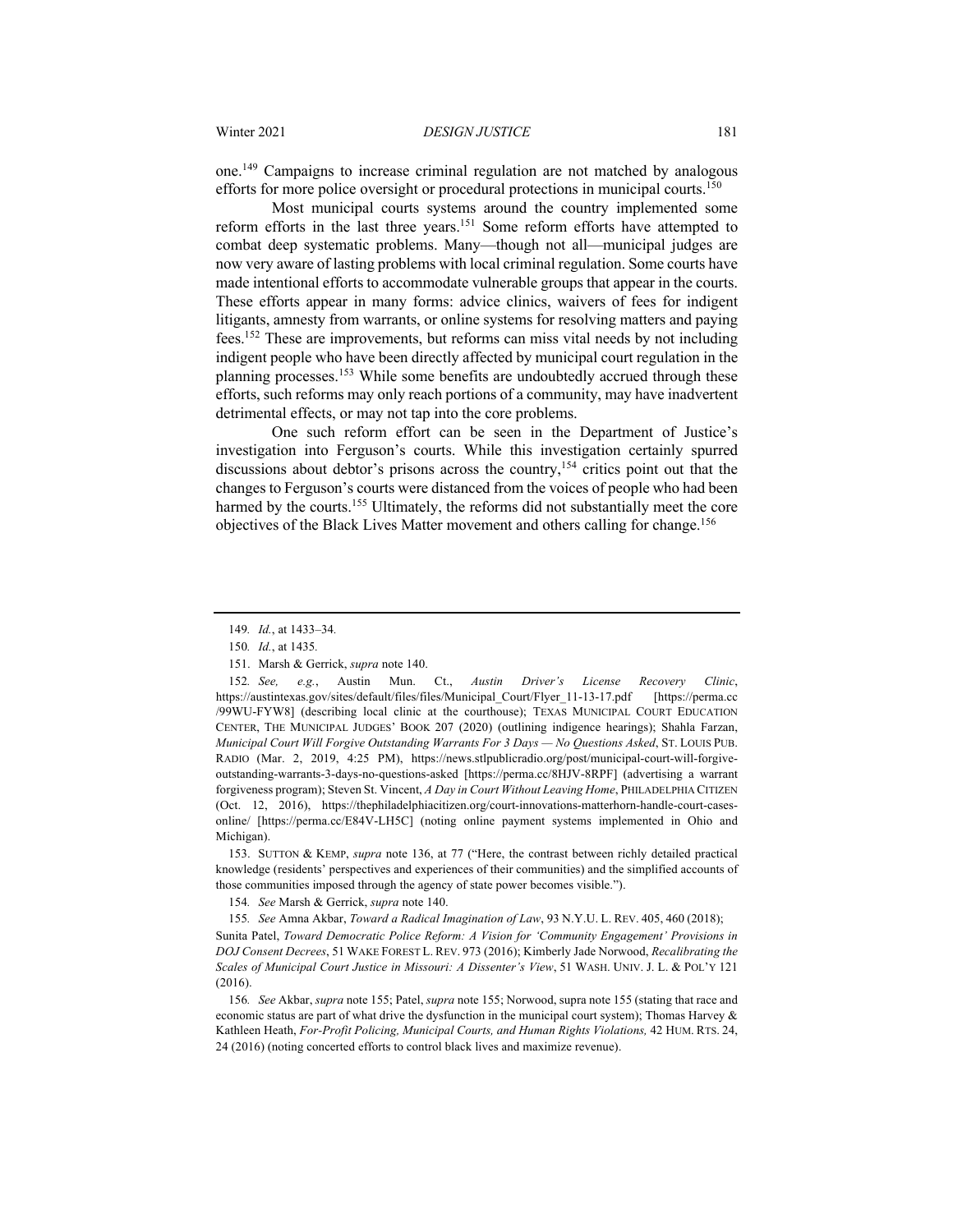#### **II. DESIGN JUSTICE**

#### **A. Overview of Traditional Participatory Design**

Participatory design is a design strategy that prioritizes user experience.<sup>157</sup> Within European-derived traditions, architecture and planning has been treated as the province of formally-trained professionals.<sup>158</sup> It is assumed that formally-trained professionals would design the most useful, aesthetically pleasing structures for the community.159 Participatory design, in its idealized form, rebukes this tradition. Instead, "participation" is viewed as a utilitarian and morally necessary component of design.160 According to participatory design theory, only users and intended users can provide the history and understanding of experience, need, and future goals necessary.<sup>161</sup> A public space's success is evaluated largely on its usefulness to the general public; the sentiments people attach to a space; its avoidance of common harms; and its inclusive nature.<sup>162</sup> In this paradigm, the more information designers have from the public, the better the ultimate product.<sup>163</sup>

The moral basis of participation design is its equity practices. Equity requires that designers seek participation from the people least likely to be incorporated in traditional decision-making processes.164 Designers working in this area note that the first step in a design project is to identify historic oppression of communities.165 Equity practices also ensure that the final product incorporates more than just the objectives of enfranchised community members.166 Thus, a designer may seek guidance from children, people who feel unwelcome in a space, people who speak different languages, or community members who never attend traditional municipal meetings.167

The "charrette" is a standard process employed in participatory design. In the classical sense, a charrette was the process of collecting art student design proposals for a project.<sup>168</sup> In common usage today "charrette" describes a process

<sup>157</sup>*. See generally* Diana R. Sherman, Participatory Parks Planning: Exploring Democratic Design as a Tool to Mediate Cultural Conflict Over Neighborhood Green Space (June 2005) (M.A. Thesis, M.I.T.) (on file with the university).

<sup>158</sup>*. See generally id.*

<sup>159</sup>*. See generally id.*

<sup>160</sup>*. See generally id.*

<sup>161</sup>*. See generally id.*

<sup>162</sup>*. See id.* at 79; Keskeys, *supra* note 15; SUTTON & KEMP, *supra* note 143, at 1.

<sup>163</sup>*. See* Sherman, *supra* note 157, at 79.

<sup>164</sup>*. See id.*

<sup>165.</sup> Noah Billig, *Start by Listening*, *in* DESIGN AS DEMOCRACY: TECHNIQUES FOR COLLECTIVE CREATIVITY 48, 48 (2017); *see also* CREATIVE RECREATION LAB, EQUITY-CENTERED COMMUNITY DESIGN FIELD GUIDE 1 (2018).

<sup>166.</sup> SMITH, *supra* note 16, at 14. Sherman, *supra* note 157, at 80.

<sup>167</sup>*. See* SUTTON & KEMP, *supra* note 136, at 84 ("If group difference exists and is attached to oppression and privilege . . . then social justice requires an examination of those differences to undermine their effect."). *See also* Elizabeth Greenspan, *Bryan Lee Jr. and Sue Mobley, Colloqate Design,* ARCHITECT (May 31, 2018), https://www.architectmagazine.com/practice/bryan-lee-jr-andsue-mobley-colloqate-design\_o [https://perma.cc/Y8P9-YT45]; Keskeys, *supra* note 15.

<sup>168.</sup> Charettes have centuries-old practices that are rooted in European traditions. A charrette ("cart") would travel through the halls of art schools to collect the students' sketches submitted for a project.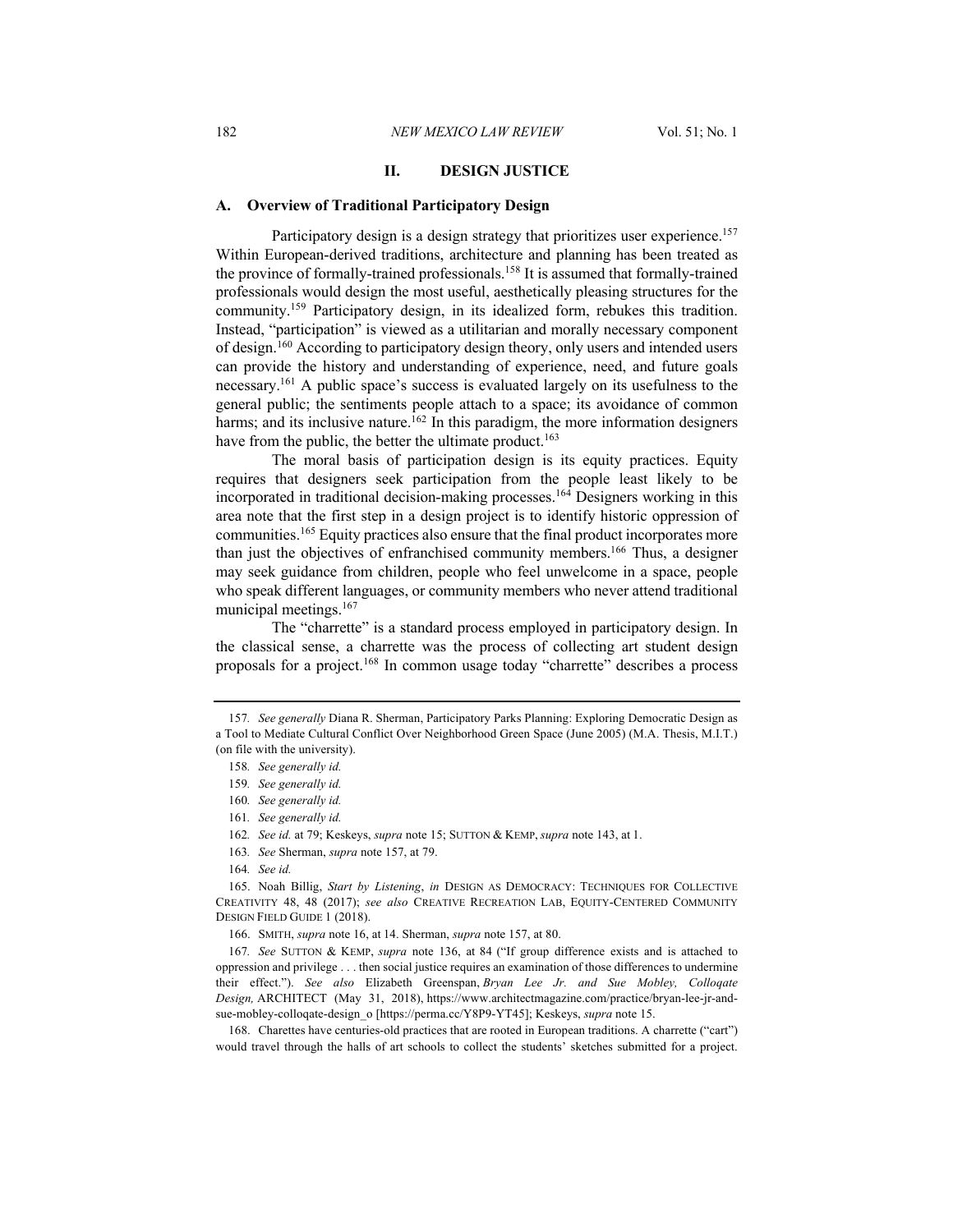where team members, or stakeholders, join with professionals to contribute to the vision of a project.169 Versions of charrettes are recognizable to those outside of design fields; they manifest as "a workshop, a listening session, surveys, public hearing, or a design exercise."<sup>170</sup> The goal of charrettes today is to encourage all participants to contribute ideas to a community design plan.<sup>171</sup> Ideally a charette is used to neutralize power imbalances within decision-making.<sup>172</sup> Often, the end goal of a charrette is not consensus.173 Instead, the charrette is used to create space for affected members of the public to voice their vision and opinions about a project.<sup>174</sup>

While participatory design—and charrettes in particular—first emerged as radically inclusive ideas, the discipline struggles to cultivate and deepen authentic community participation.<sup>175</sup> This section explores three central oversights of traditional participatory design: (1) the technical limitations of non-professional designers; (2) the fact that participants are not fully representative of marginalized sub-communities; and (3) the fact that participation is often only a facade.

#### *1. Technological Limitations*

Technological limitations are an obstacle to inclusion. Designers cannot expect full inclusion of laypeople in a design process when participation requires specialized knowledge and skills.<sup>176</sup> Imagine designers and residents come together for a charrette to map out a public memorial. The aspirational vision of an untrained community member entering a room and executing a technical design is not going to occur in reality:177 A resident is blocked from accessing the ideal equal partnership in a charrette if she does not know how to technically draft a design. Aspects of the

Architects absorbed the term into their field and used the term "charrette" to describe intense sessions where a team worked together to hash out a final design of a project. These sessions were notable for their equalizing effect—partners would work alongside junior designers and all contributions would be considered equal. *See* Daniel Willis, *Are Charrettes Old School?,* 33 HARVARD DESIGN MAGAZINE 2 (2010), http://www.harvarddesignmagazine.org/issues/33 [https://perma.cc/5V73-TRW3]; Terri-Ann Hahn, *Community Design Charrettes - Getting the Most from a Charrette*, NEREJ (November 23, 2010), http://nerej.com/44212 [https://perma.cc/GX6B-4Q33].

<sup>169.</sup> Willis, *supra* note 168*.*

<sup>170</sup>*. Id.*

<sup>171.</sup> Recently, a designer in the South of France instated a throw-back charrette in her project and used a cart to travel through the streets of Sospel to engage residents in a city planning process for public spaces. The cart both served a participatory design purpose—inclusion advocacy—and harkened back to the original charrette by traveling around collecting different ideas for the design. *See* Javier Fraga Cadórnica & David de la Pena*, El Carrito: Rolling Out the Cart*, *in* DESIGN AS DEMOCRACY: TECHNIQUES FOR COLLECTIVE CREATIVITY 64, 66 (2017).

<sup>172.</sup> SUTTON & KEMP, *supra* note 136, at 98.

<sup>173</sup>*. See generally id.* at 98 (describing how charettes function); Jeffrey Hou & Michael Rios, *Community-Driven Place Making: The Social Practice of Participatory Design in the Making of Union Point Park*, 57 J. ARCHITECTURAL EDUC.19, 19, 21 (2003); *see also* Sherman, *supra* note 157, at 87.

<sup>174.</sup> Hou & Rios, *supra* note 173, at 19, 21.

<sup>175</sup>*. See* Sherman, *supra* note 157, at 89.

<sup>176.</sup> Leah Wulfman, *Recognizing Hungers That Are Already There: A Conversation with Designer Mitch McEwen*, SAMPSONIA WAY (Jan. 12, 2017), https://www.sampsoniaway.org/interviews /2017/01/12/recognizing-hungers-that-are-already-there-a-conversation-with-architect-mitch-mcewen/ [https://perma.cc/FF83-D52E].

<sup>177</sup>*. Id*.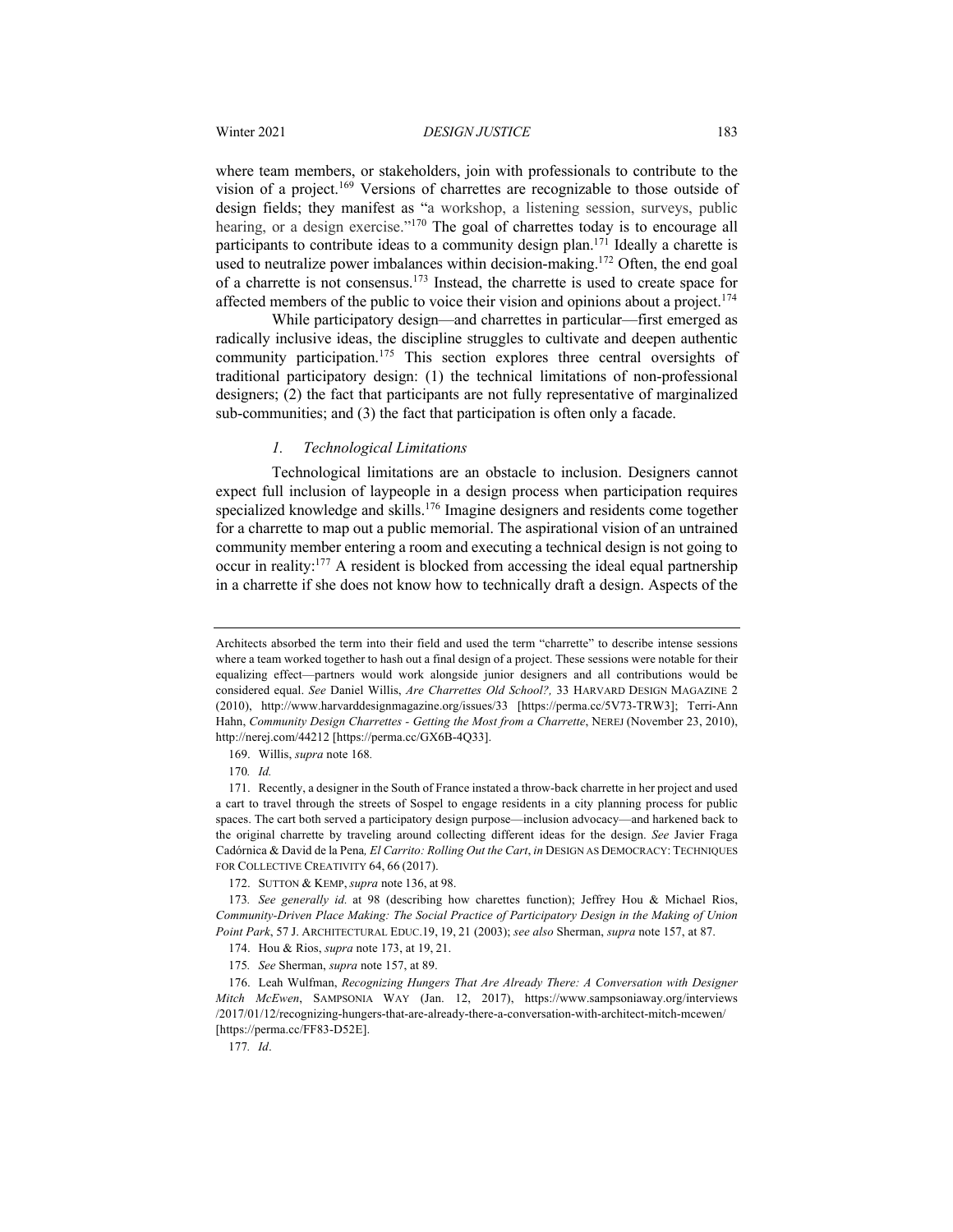memorial require the use of traditional design techniques, so community participation, realistically, is limited in some aspects.<sup>178</sup> Essentially, broad community inclusion in technical components of a design project is hampered by a community's lack of information, education, or access to technical knowhow.179

#### *2. Problems of Representation*

Participatory design often overlooks the reality that those who participate in a charrette are not always representative of their community. To a certain extent, designers themselves determine who will be considered the "public."<sup>180</sup> Often those chosen to represent their community consist of residents within a geographic boundary.<sup>181</sup> However, a designer invested in equity may narrow their "public" to the least enfranchised members of a local geographic community.

Participatory design may reject top-down planning, but it does not necessarily destabilize the intra-community power dynamics.<sup>182</sup> In any group, a subsection of the community can play a disproportionate role in the decision-making. This active subsection is frequently made up of elected officials, business owners, moneyed residents, or those appointed to care for the community—which, in many minority communities, often means women elders.<sup>183</sup> Other members of that community are not represented. For instance, young people are often left out of participatory design projects despite being useful contributors with unique insights based on their age.  $184$ 

Without critical examination of inclusion, participation does not necessarily enhance equity. Many segments of the desired public may not have infrastructure or existing bodies to be represented at decision-making tables by accountable organizations.<sup>185</sup> Additionally, community development groups that are tasked with providing the voice of the community may not have socio-economic, racial, or age diversity within their ranks.<sup>186</sup> Thus, if equity is not prioritized, participatory design can actually re-entrench inequality by continuing to allow resource-rich segments of a locality to hoard resources and local decision-making power.<sup>187</sup>

#### *3. Participation as a Facade*

Often participatory designers seek input to further their preconceived plan for a community. Participatory designers often become attached to their own initial

<sup>178</sup>*. Id*.

<sup>179</sup>*. But see* Sherman, *supra* note 157, at 89.

<sup>180.</sup> Wulfman, *supra* note 176.

<sup>181</sup>*. Id.*

<sup>182</sup>*. See generally* SUTTON & KEMP,*supra* note 136, at 95 (discussing power dynamics in community development).

<sup>183</sup>*. See* Sherman, *supra* note 157, at 71; *see generally* SUTTON & KEMP, *supra* note 136, at 118 (discussing examples of community involvement in farming and household initiatives).

<sup>184</sup>*. See generally* SUTTON & KEMP, *supra* note 136, at 118 (demonstrating the importance of family and child involvement in community households).

<sup>185</sup>*. See generally id.* at 157 (offering an example of grassroots organizing with limited resources).

<sup>186</sup>*. See generally* Sherman, *supra* note 157 (promoting equity through community-informed design when designers do not share the same characteristics as community members).

<sup>187</sup>*. See generally id.* (advocating for equity focused participatory design).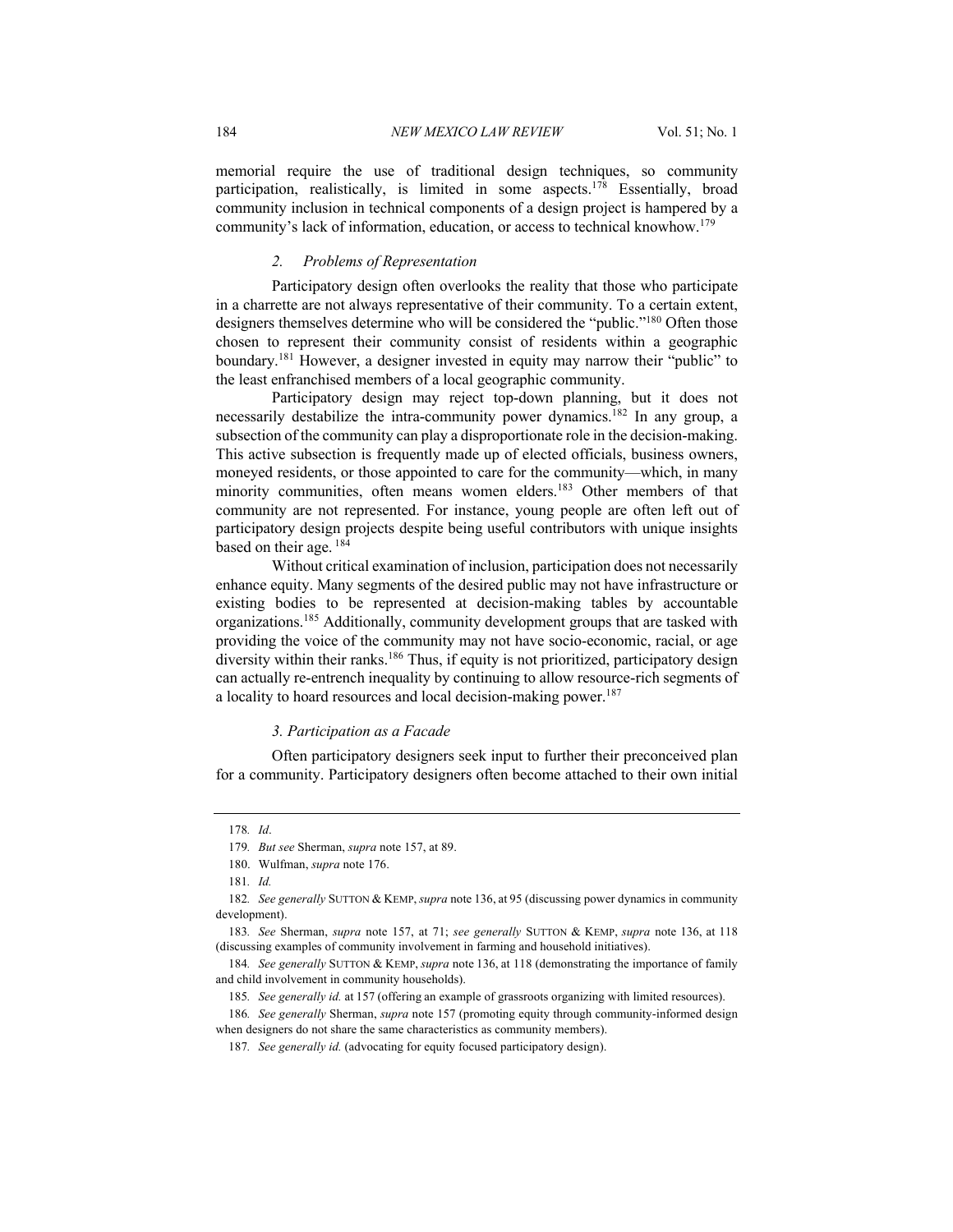ideas and find it difficult to accommodate or shift as they learn of the community's actual wants and needs. For example, a designer may seek input on a particular structure only to discover that it is not desired by the community.<sup>188</sup> A designer does not invite true participation by requesting input on what to do with a new, empty space if people do not want an existing structure to be demolished.<sup>189</sup> True participation does not exist if participants cannot dissent from a proposal; people must be able to challenge an underling proposal even if that destabilizes the designer's initial vision.<sup>190</sup>

The facade of participation may cover up a highly bureaucratic process that is not actually influenced by the input of users.<sup>191</sup> Perfunctory practices that allow professionals to claim that their processes are inclusive do more harm than good.<sup>192</sup> When people learn that the energy they have invested in expressing their needs has little impact on the final design, they are less likely to believe that professionals have a true desire to be inclusive.193 When professional designers do not change their approach, community members are less likely to give up their time to participate in future projects.194

#### **B. Design Justice**

Design justice has emerged out of participatory design as a response to many of the limitations of participatory design.<sup>195</sup> This form of design focuses not just on changing a place but on the process through which change occurs. Design justice prioritizes understanding the historically oppressive impact of a space and designing projects to defeat those legacies.<sup>196</sup> By opening up new dialogues, designers invite a community to assist professional planners in designing inclusive processes that can more effectively meet users' needs.<sup>197</sup>

Design justice began at the same time as the Black Lives Matter movement.<sup>198</sup> Prompted by this movement, designers began focusing their attention on gentrification, the historic experiences of marginalized communities, and

<sup>188</sup>*. See* ADRIENNE MAREE BROWN, EMERGENT STRATEGY: SHAPING CHANGE, CHANGING WORLDS 117 (2017).

<sup>189</sup>*. See generally* SUTTON,*supra* note 143, at 122 (discussing spatial interdependence and approaches for achieving regional equity, sustainability and environmental justice, and global networking).

<sup>190</sup>*. Id.*

<sup>191</sup>*. Id.*

<sup>192.</sup> Lee, *supra* note 115, at 413–436.

<sup>193.</sup> Hou & Rios, *supra* note 173, at 20.

<sup>194.</sup> Lee, *supra* note 115, at 413–36.

<sup>195</sup>*. See* SASHA COSTANZA-CHOCK, DESIGN JUSTICE: COMMUNITY-LED PRACTICES TO BUILD THE WORLDS WE NEED 11 (2020) (claiming that design justice is also inspired by participatory action research).

<sup>196.</sup> CREATIVE RECREATION LAB, *supra* note 165, at 19*.*

<sup>197</sup>*. Id.*

<sup>198</sup>*. See* Keskeys, *supra* note 15 (describing the rise of humanitarian and participatory design); Greenspan, *supra* note 167 (describing the work of Colloqate Design to engage the public in humanitarian design); Brooke Staton, Julia Kramer, Pierce Gordon, & Lauren Valdez, From the Technical to the Political: Democratizing Design Thinking (July 2016) (conference paper, Contested Cities), https://www.researchgate.net/publication/306107677 From the Technical to the Political Democrati zing\_Design\_Thinking [https://perma.cc/XF7C-VVGW] (describing "public interest design").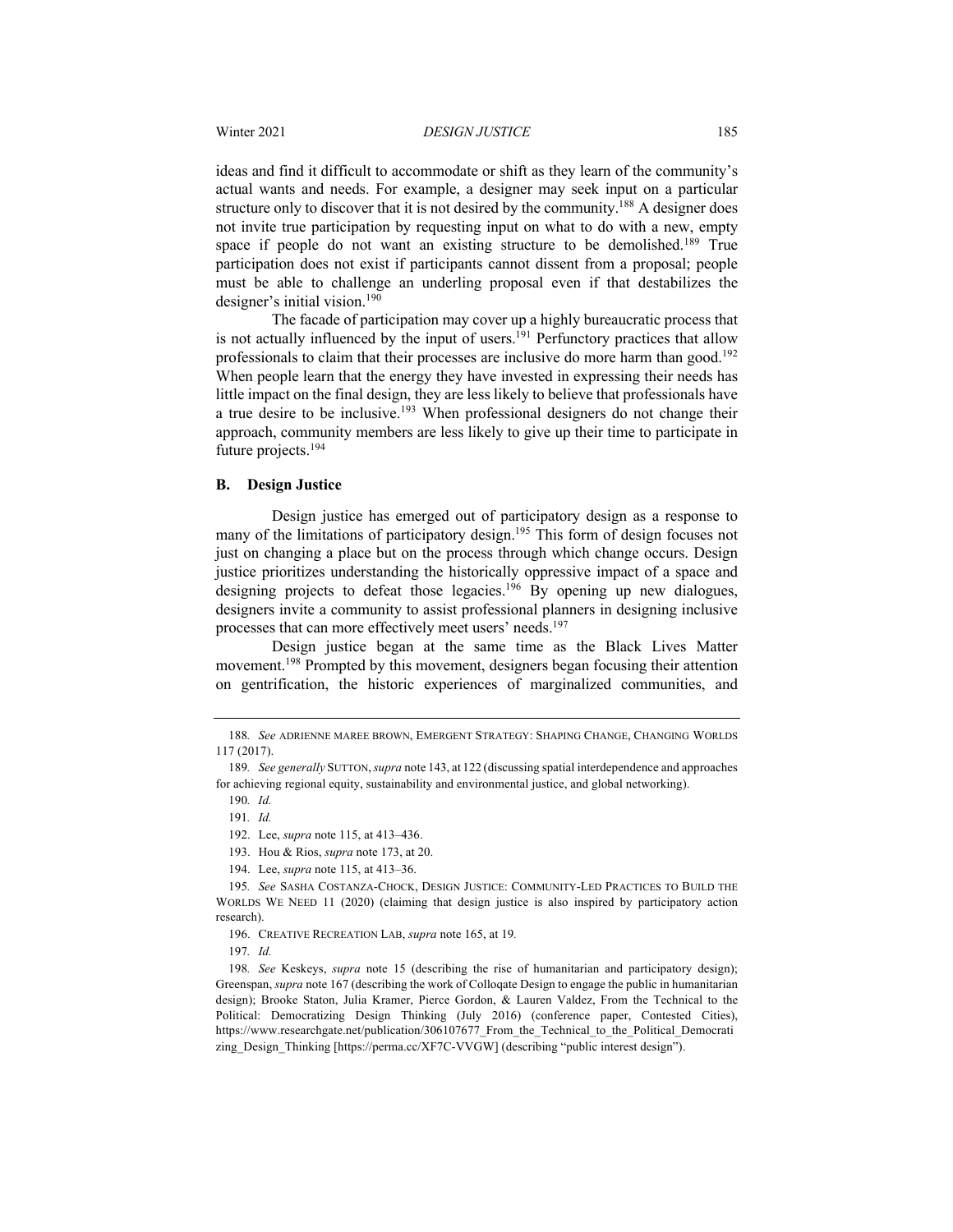sustainable community health. A growing and vocal community of designers of color undertook design projects to transform sites of historic injustices.<sup>199</sup> These activist designers began referring to their work as "design justice."<sup>200</sup>

Design justice principles help carve out necessary spaces for collaboration and rebuke past perfunctory uses of participation.<sup>201</sup> Three planning principles of design justice are critical to creating meaningful change within the municipal courts: (1) excavating the history and impact of a space; (2) creating tools for true participation; and (3) articulating clear and shared understandings of spatial experience.

#### *1. Excavating the History and Impact of a Space*

Design justice projects emphasize the investigation of a site's historic context.202 Professional designers make space for the experiences of residents. 203 Without an understanding of what has occurred in a space, transformative design is impossible.204 Meaningful change "requires examining also who wrote the dominant history of what occurred in this community and the context in which this information emerges."<sup>205</sup> Project planning must address the history of the space and not simply seek to build over that history. For example, the projects at the sites of former Confederate statues do not simply seek to cover history with new and unrelated designs, but rather they center experiences that were repressed by the monuments that previously stood there.<sup>206</sup> By listening to residents tell the history of a space, designers gain new frames of reference to understand the context in which the monuments, for example, existed and their impact on residents.<sup>207</sup>

The Paper Monuments project in New Orleans developed in the aftermath of the Take 'Em Down campaign to remove all confederate monuments. The Paper Monuments project solicits locally developed artwork that addresses unpublicized histories of the city.208 The project includes events, workshops, and proposals from the public on how the city's history should be honored. Some initiatives allow residents to create model designs for future monuments.<sup>209</sup> Designers work with the public to investigate how the space has historically been used; who was celebrated

205*. See id.*

<sup>199</sup>*. See* Greenspan, *supra* note 167.

<sup>200.</sup> Keskeys, *supra* note 15.

<sup>201</sup>*. See* Costanza-Chock, *supra* note 195; *Design Justice Network Principles,* DESIGN JUST. NETWORK (2018), https://designjustice.org/read-the-principles [https://perma.cc/G9KH-MLZE].

<sup>202.</sup> DE LA PEÑA ET AL., *supra* note 16, at 73 –74.

<sup>203</sup>*. Id.*

<sup>204.</sup> CREATIVE RECREATION LAB, *supra* note 165, at 27 ("[One must] first[] begin to understand how the system is designed before attempting to disrupt it.").

<sup>206.</sup> Lee Jr., *supra* note 102 (describing the work of the Equal Justice Initiative's lynching memorial as an attempt to represent and recognize our collective past in physical form).

<sup>207.</sup> Holland Cotter, *Half-Measures Won't Erase the Painful Past of Our Monuments*, N.Y. TIMES (Jan. 12, 2018), https://www.nytimes.com/2018/01/12/arts/design/statues-monuments-deblasiocommission.html?\_r=0 [https://perma.cc/9PDA-MZH9]; *see also* Greenspan, *supra* note 167.

<sup>208</sup>*. See About Paper Monuments*, PAPER MONUMENTS, https://www.papermonuments.org /aboutus [https://perma.cc/YPF6-FTFS].

<sup>209</sup>*. Id.*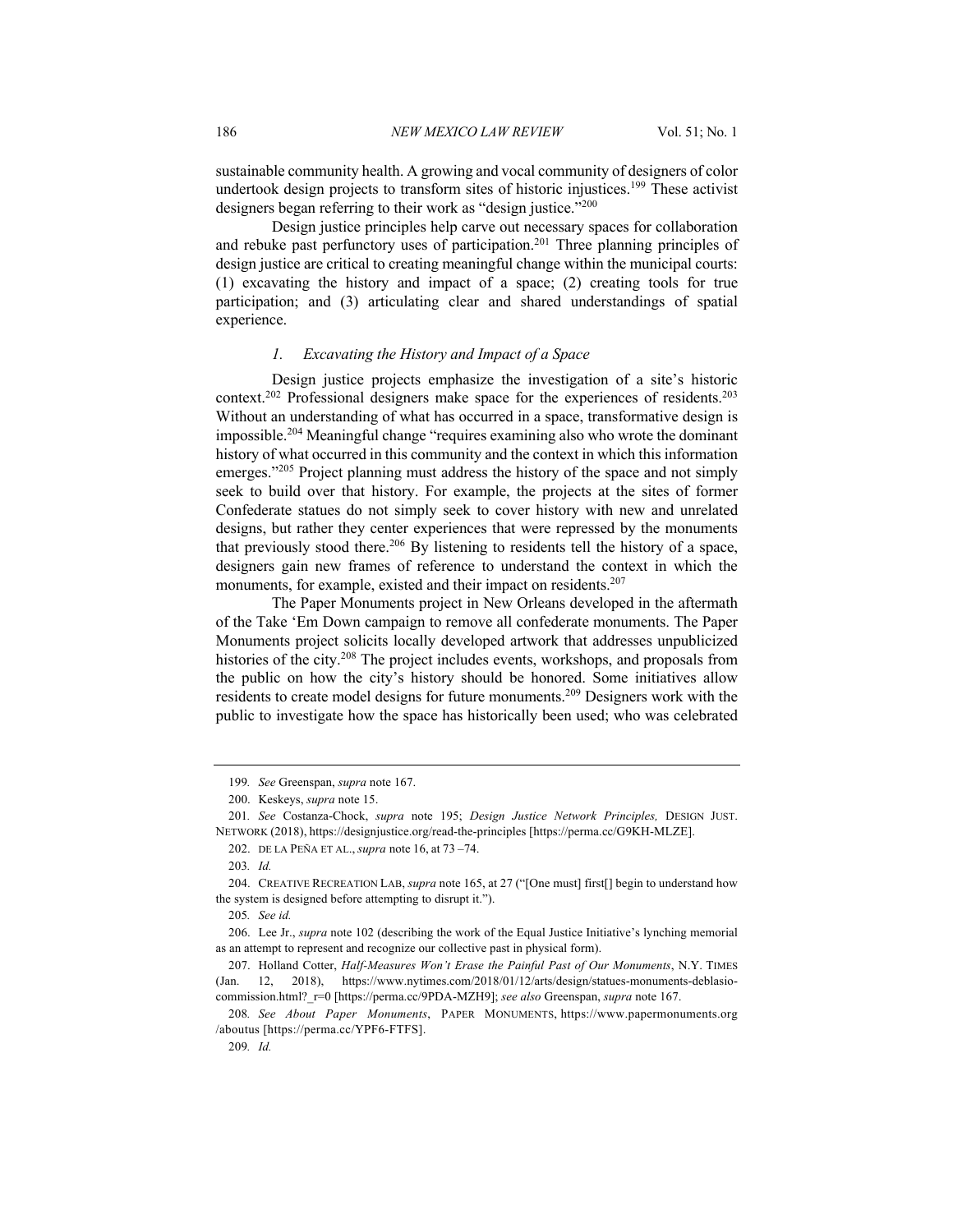in the public space; who has been excluded; and who has felt protected.<sup>210</sup> These histories have been shared widely through storytelling events and artistic posters.<sup>211</sup> These participatory practices help solidify residents' sense of ownership of the public project.

Even where design is not used to create or replace monuments, narrative and history is often used to create shared understandings about experiences of the space among those working on the project.<sup>212</sup> The excavating of history within a project allows collaborators to grapple with how to uproot historical injustices.<sup>213</sup> Deliberation can expose different frames for "understanding [the] realities experienced" within a space. Conflicting values are also potentially exposed in the process.<sup>214</sup> It can also be calming for parties to exhume history together.<sup>215</sup> These discussions are necessary for "true collaboration" and to open up the "binary of served and provider."<sup>216</sup>

Narratives and share histories informed the initial stages of designing a new park space in the Fruitvale neighborhood of Oakland, California.<sup>217</sup> Here, the designers held events about the yet untouched site for residents and the community of future users: high school students. The designers asked the students to sketch out an entire vision of their ideal park, which included elements such as a tower for privacy and romantic canoodling.<sup>218</sup> Some of these aspects were incorporated into the final design.219 And ultimately, these events created a forum for residents to comment about their neighborhood and to share their experiences of green spaces.<sup>220</sup> The stories shared led to a common sense of the importance of green space for this community.221

In some projects, the process for gathering historic narratives is more openly controlled by community members. For example, in creating a master plan for a park in Raleigh, North Carolina, designers conducted oral histories with residents.222 These oral histories focused on residents' experiences in the park and

221*. Id*.

<sup>210</sup>*. Id.*; *see also* AMS. FOR THE ARTS, *supra* note 14.

<sup>211</sup>*. See* Greenspan, *supra* note 167.

<sup>212.</sup> CAROLYN FINNEY, BLACK FACES, WHITE SPACES (UNC Press 2014) ("through our institutions, our policies, our changing social mores and beliefs, we continue to navigate, negotiate, revisit and revise" the legacy of our history").

<sup>213</sup>*See id.*

<sup>214.</sup> DE LA PEÑA ET AL., *supra* note 16, at 2 ("Shared values are articulated and conflicting ones exposed.").

<sup>215.</sup> CREATIVE RECREATION LAB, *supra* note 165.

<sup>216.</sup> As Septima Clark emphasized in her development of Freedom Schools around the South, the space for narratives of experience was necessary for developing trust and a shared vision for change. "I found I could say nothing to those people, and no teacher as a rule could speak with them. We [first] had to let them talk to us and say to us whatever they wanted to say." SEPTIMA CLARK, READY FROM WITHIN: SEPTIMA CLARK AND THE CIVIL RIGHTS MOVEMENT 53 (Cynthia Stokes Brown, ed.) (1990).

<sup>217.</sup> Hou & Rios, *supra* note 173, at 24.

<sup>218</sup>*. Id.*

<sup>219</sup>*. Id.*

<sup>220</sup>*. Id.*

<sup>222.</sup> DE LA PEÑA, *supra* note 16, at 2 ("Shared values are articulated and conflicting ones exposed.").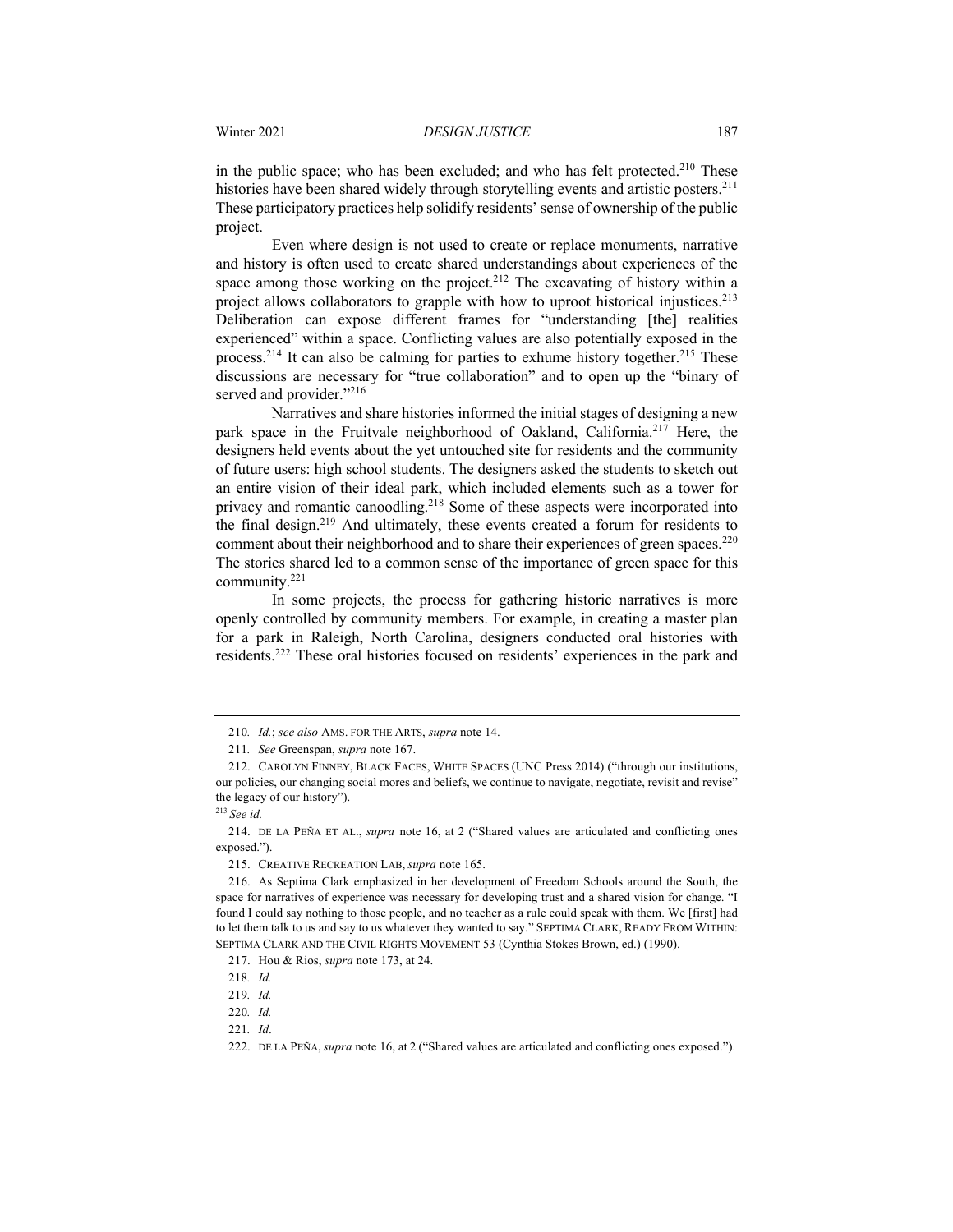the park's role within the Black community where it was located.<sup>223</sup> The goal of the recorded histories was to "identify key historic themes to inform the plan."<sup>224</sup> These designers also asked residents to travel through a gentrified, historically Black neighborhood and record significant personal experiences that occurred within it.225 As a result, residents used their own experiences as tie-ins to the city's revitalization project.226

Another participatory project used a method described as the "investigative reporter," in which design professionals give community members video recorders to capture their neighbors' experiences of the space under consideration.<sup>227</sup> This method gives community members control over identifying issues for discussion, posing questions, and deciding how the information is put together.<sup>228</sup> Excavating the history of a space provides the opportunity for designers to more fully understand the context of the space where a new design will stand.

#### *2. Creating Tools for Community Participation*

Control of the design process will always rest in the hands of professionally trained designers unless everyone has the tools to participate. A critical stage of design justice projects is creating tools to allow for community participation. The Detroit Future City project popularized new and innovative tools for participation in city planning and design processes.229 When project planners realized that many older and immobile residents might not be present at neighborhood forums, the planners found new pathways for providing information to these residents.<sup>230</sup> They broadcasted information on the city planning process on local radio shows.231 The shows were call-in, which allowed residents to get in-depth information through conversations.232 On the other end of the age spectrum, Detroit Future City used video game technology to introduce younger residents to the city plan via a virtual city design game.<sup>233</sup>

The architect Kofi Boone describes the expansion of expertise as learning "to expert."234 Design justice requires designers to both respect the tools that community members arrive with and provide the education necessary to allow people to expand their areas of expertise.<sup>235</sup> The better people understand the systems

<sup>223</sup>*. Id.*at 81.

<sup>224</sup>*. Id.*at 82.

<sup>225</sup>*. Id.*at 94.

<sup>226</sup>*. Id.*

<sup>227.</sup> Patsy Eubanks Owens, *The Investigative Reporter*, *in* DESIGN AS DEMOCRACY: TECHNIQUES FOR COLLECTIVE CREATIVITY 87, 87 (2017).

<sup>228</sup>*. Id*.

<sup>229.</sup> SMITH, *supra* note 16, at 222–225.

<sup>230</sup>*. Id.*

<sup>231</sup>*. Id.*

<sup>232</sup>*. Id.*

<sup>233</sup>*. Id.*

<sup>234</sup>*. See* Kofi Boone, *Cellphone Diaries: Asset Mapping with Mobile Technology*, *in* DESIGN AS DEMOCRACY: TECHNIQUES FOR COLLECTIVE CREATIVITY,*supra* note 16, at 73–86 (explaining the notion of "experting").

<sup>235</sup>*. See generally* CREATIVE RECREATION LAB, *supra* note 165.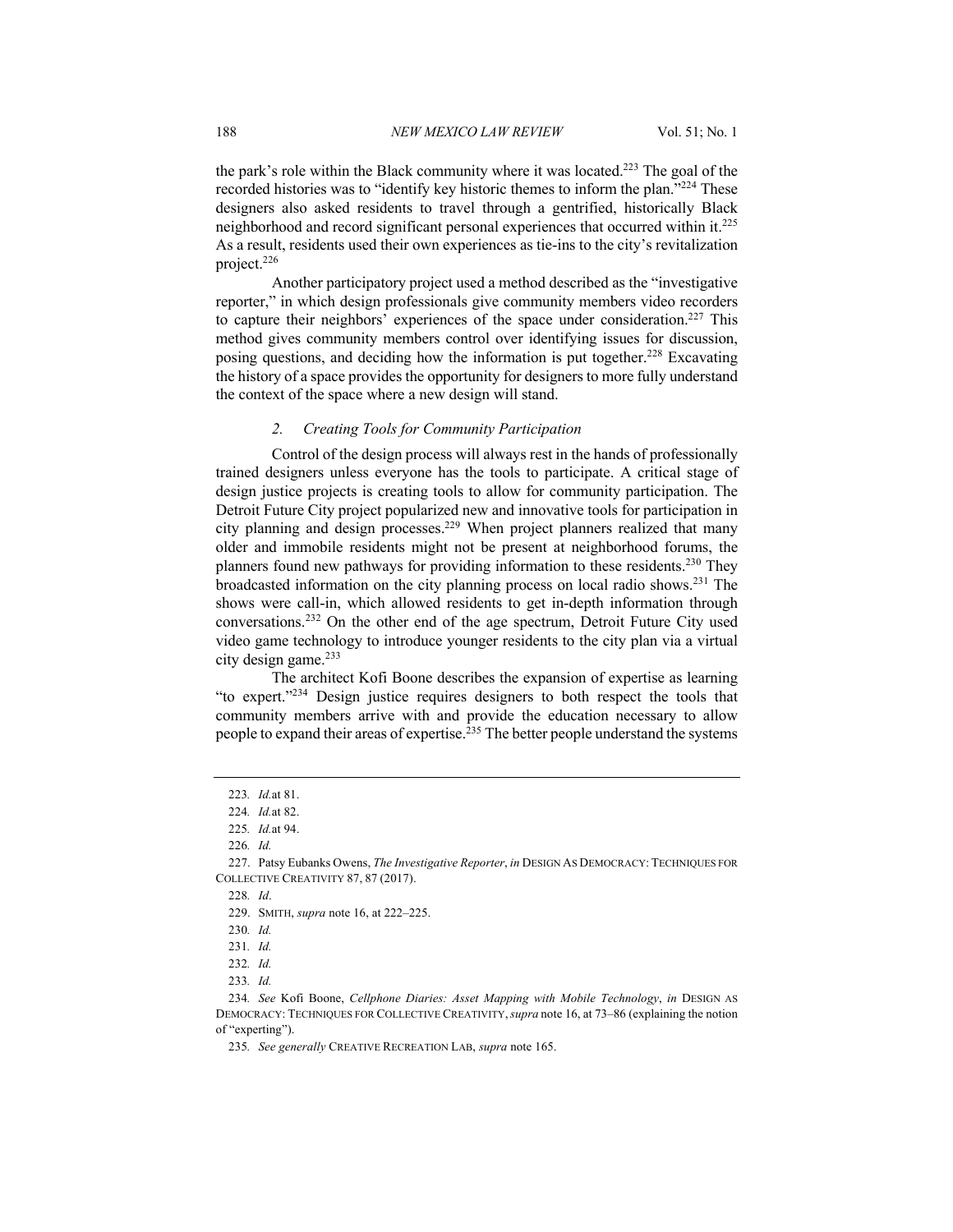at play, the better able they are to disrupt those systems.<sup>236</sup> In Boone's Raleigh park project, community members and professionals reviewed the videos together to unearth themes.<sup>237</sup> This project encouraged "experting" by community members by ensuring that everyone was on equal footing while assessing the videos for design objectives. Detroit Future City's video tool allowed for young people to insert their design preferences via the videogame;<sup>238</sup> thus, the project created ways for young people "to expert."

#### *3. Articulating Clear and Shared Understandings of Spatial Experience*

A central part of planning for a design justice project is defining how the community would like a space to inform human behavior. Particularly, design justice is interested in how the experience of the space might impact larger systems. The way a space is arranged can impact social behavior. In design justice, the intentions for a space are often framed boldly. They tend to transcend the superficial uses of the site. The projects aspire to such lofty goals as "shaping the moral capacity of our living democracy."239

The symbolic nature of space and place matter within design justice projects. Designers advocating for the removal of monuments make a salient point about place: A pedestal is place of honor. Without a counter-narrative, a statue on a pedestal is honored by such placement. By erecting statues in their names, the leaders of the Confederacy were recast as regional heroes and hometown liberation fighters—and completely removed from their history of perpetuating slavery, oppression, torture, and racial hegemony. These figures became symbols of the selfdetermination of the South, in the eyes of some.<sup>240</sup> This type of ahistorical narrative erases the interests of a large segment of the southern population: Black people, Indigenous people, and Mexican Americans.241

Certainly, each of us experience space differently, and effective design justice projects recognize this fact. As a part of design justice projects, collaborators examine their "space origins."<sup>242</sup> Through practices such as the collection of oral histories, or "investigative reporter" assignments, diverse viewpoints on a space are laid out on the table for all to see. Exercises in spatial subjectivities can also help

241. The statutes were re-historicized in the years after they were placed as historic relics representing Southern pride. In reality, many were made from cheap materials—materials that would be rejected by many museum material standards. *See id.* These statues were not placed until well after the war, and most were pointedly placed to intimidate. *Id.*

<sup>236</sup>*. See id.* at 1.

<sup>237.</sup> Boone, *supra* note 234.

<sup>238.</sup> SMITH, *supra* note 16, at 222–25.

<sup>239</sup>*. See* David de la Peña et al., *Introduction*, *in* DESIGN AS DEMOCRACY: TECHNIQUES FOR COLLECTIVE CREATIVITY, *supra* note 16, at 2.

<sup>240.</sup> One architect argued that those interested in preservation of this legacy should pay for the institutions where the statues would be house; it should not be at the expense of the public. *Tear Down the Confederate Monuments—But What Next? 12 Art Historians and Scholars on the Way Forward*, ARTNET NEWS (August 23, 2017), https://news.artnet.com/art-world/confederate-monuments-experts-1058411 [https://perma.cc/3MEX-KTSP].

<sup>242.</sup> Marcia J. McNally & Laura J. Lawson, *Environmental Autobiography Adaptions*, *in* DESIGN AS DEMOCRACY: TECHNIQUES FOR COLLECTIVE CREATIVITY, *supra* note 16, at 26. *See generally* CREATIVE RECREATION LAB, *supra* note 165; DE LA PEÑA, *supra* note 16, at 17–31.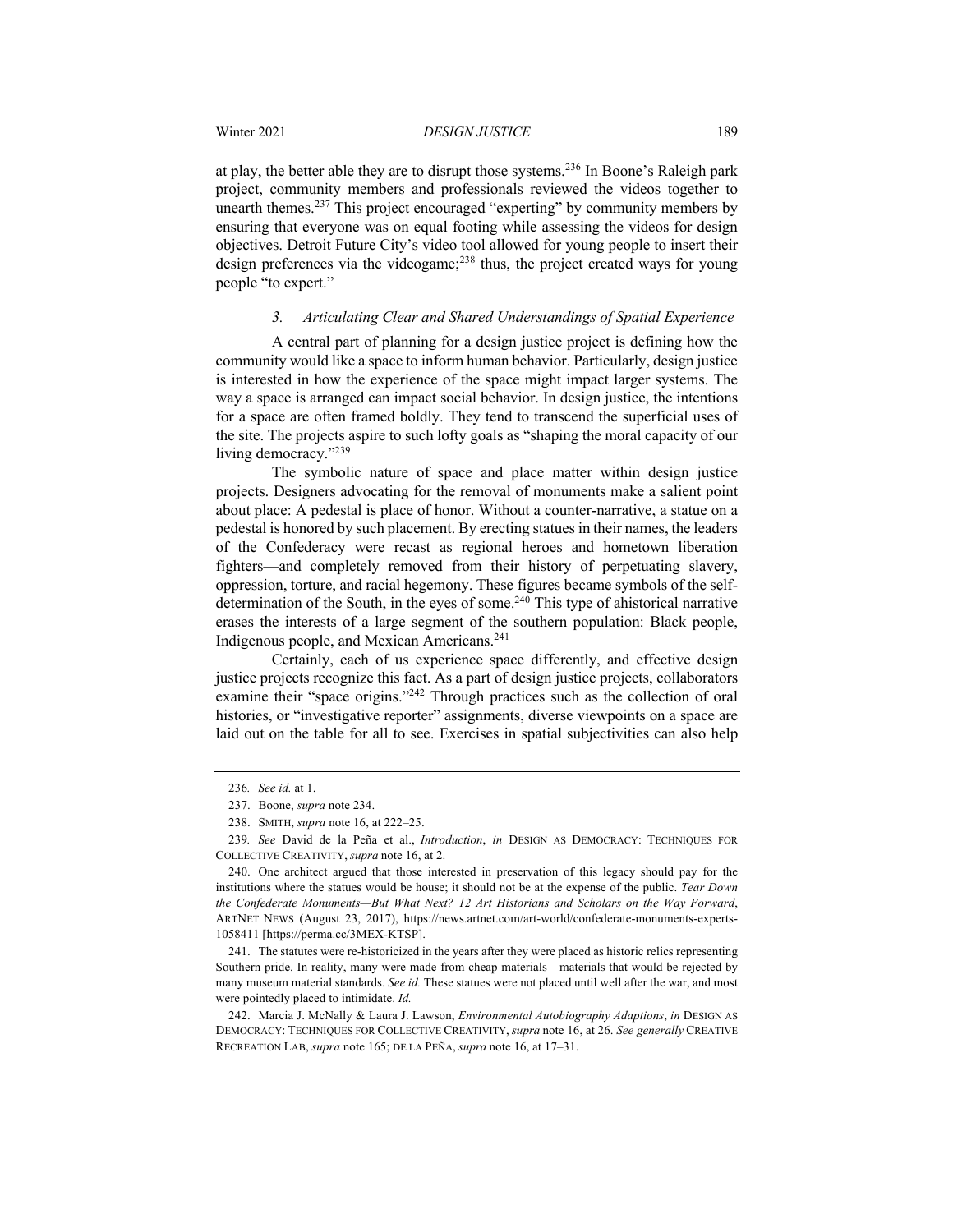participants understand the limitations of their own experiences. Through collaboration, design justice participants can come to a clear understanding of the diverse experiences that a space holds. From this understanding, designers can move forward and better support both diverse and shared goals for a project.

#### **III. APPLYING DESIGN JUSTICE TO MUNICIPAL CRIMINAL COURTS**

Participatory design is rooted in the aesthetics of structures and the planning of landscapes. While spatial design practices seem like an unlikely model for assessing courts, design justice has developed a useful framework to contextualize and understand multiple, invisible experiences of systemic oppression. Design justice potentially flips—or at least equalizes—power structures and sees the people most affected by the courts' inequities as knowledgeable insiders to the impacts of municipal courts.<sup>243</sup> By applying design justice principles to municipal court reform, radically inclusive and transformative change is possible. Three planning principles of design justice are critical to creating meaningful change within the municipal courts: (1) excavating the history and impact of municipal criminal courts; (2) creating tools for community participation in municipal court reform; and (3) articulating clear and shared understandings of spatial experience.

#### **A. The History and Impact of Municipal Criminal Courts**

Understanding the long and often complex history of municipal criminal courts within communities is integral to any reform effort. Design justice projects prioritize listening. <sup>244</sup> Historic investigation requires developing an in-depth understanding of how different communities historically have viewed the court and its reach. Those invested in change might be involved in exploring collections of local historical narratives. The realms of relevant narratives might include histories of local policing, adjudication of crimes, resolution of fines and fees, and the city's jails. The importance of these histories must be recognized when reformers seek to change municipal courts.

Court reformers might very well come to understand that the court will never be free of their historical context and that any reform effort will have to explicitly address the history and the postbellum uses of municipal courts. After gaining a fuller understanding of the history of municipal courts, reformers might

<sup>243</sup>*. Cf.* Caitlin Cahill & Matt Bradley, *Documenting (In)justice: Community-Based Participatory Research and Video*, *in* THE PARADOX OF URBAN SPACE,*supra* note 143, at 227 (citing to Linda Tuhiwai Smith: "Research, like schooling, once the tool for colonization and oppression is very gradually coming to be seen as a potential means to reclaim languages, histories, and knowledge, to find solutions to the negative impacts of colonialism, and to give voice to an alternative way of knowing and of being."). The spirt of these participatory design's origins may be best captured by the Citizen Education School developed by Septima Clark. In her work, the people most affected and experiencing the inequality are considered expert in problem analysis. *See* CLARK, *supra* note 216 at 50. *See also* ARCHON FUNG, EMPOWERED PARTICIPATION: REINVENTING URBAN DEMOCRACY 56–68 (2004) (laying out the ideal of participatory deliberation in community policing using Chicago as a model).

<sup>244</sup>*. See Restorative Justice City*, DESIGNING JUSTICE + DESIGNING SPACES, http://designingjustice.org/restorative-justice-city/ [https://perma.cc/KBC4-ZUZH] (emphasizing tools to enhance listening).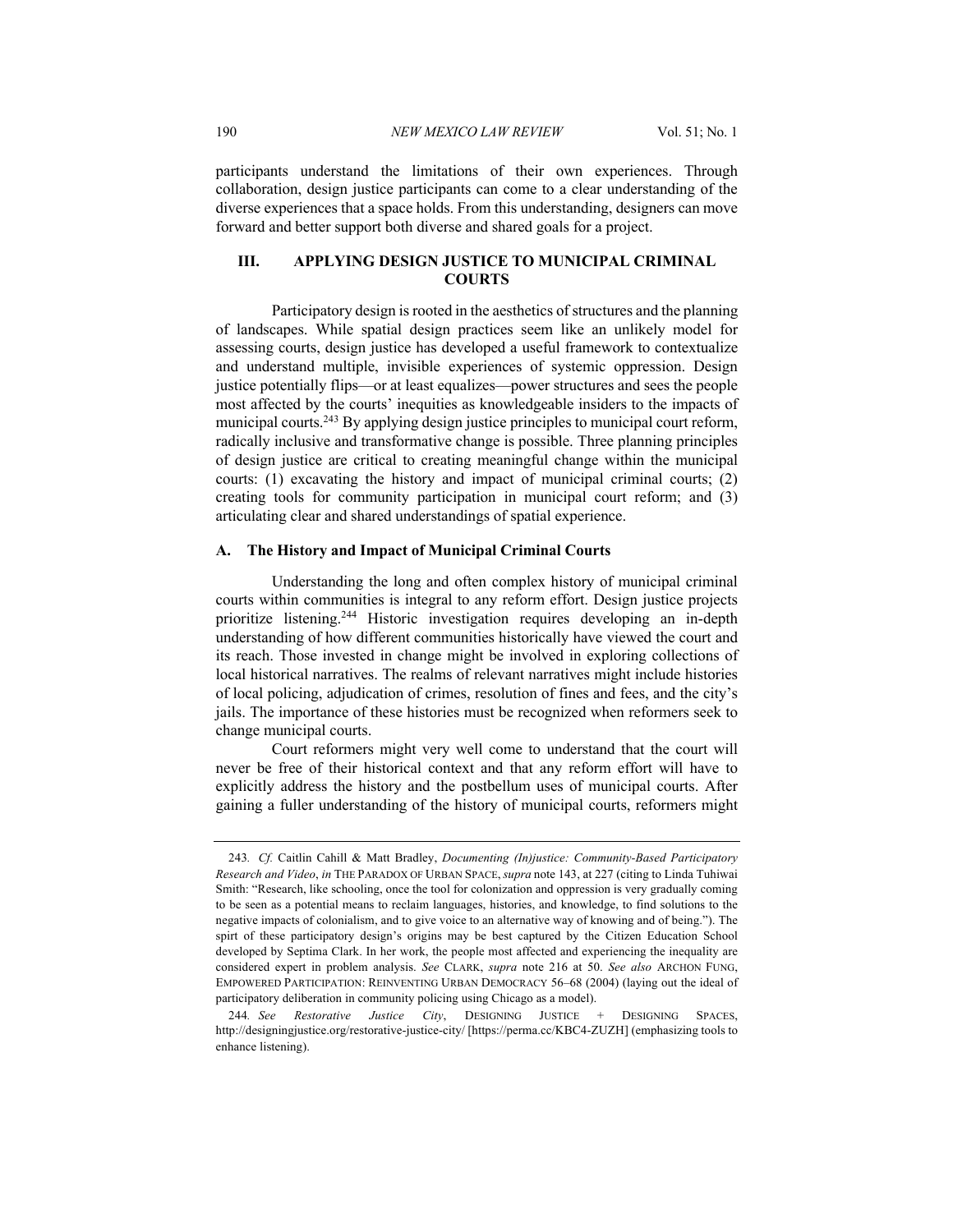eliminate crimes like basic trespass from municipal criminal codes. Similarly, reformers might move away from punishment and toward creating opportunity for the municipality to meet the needs of marginalized community members who are disproportionately affected by regulation. The histories may in fact recruit new allies who were previously unsympathetic to the cause of decriminalization.

#### **B. Creating Tools for Community Participation in Municipal Court Reform**

Design justice offers steps towards developing deep local involvement of people from affected communities. True design justice flips traditional insider/outsider planning participant paradigms.245 Design justice invites traditional "outsiders" who use and are affected by a space to participate in the planning process. The perspectives of people affected by these injustices are the most urgent, important messages about still-existing injustice in local criminal courts. Their accounts are the most telling—from students who have been ticketed for disruption in school, to spouses fearful of riding in cars together because they each have warrants for fees they cannot pay, to people experiencing homelessness jailed for unpaid fines, to respondents alone in court pleading to charges that will forever complicate job searches. Under-represented communities have the most intimate knowledge of our justice systems, the problems therein, and how these systems can be improved.

Design justice projects must not only aim to listen to the community but also to provide integral education and access. Design justice projects must gather and share information in a way that is easily accessible to laypeople. As applied to municipal criminal courts, this education might center on municipal rulemaking, policing, and the role of the court.<sup>246</sup> It might also include transparent analyses about which communities or demographics are charged to generate revenue through the court.<sup>247</sup> Education about the system—that is presented in a digestible, accessible form—signals to participants that a reformer is investment in inclusion.

To involve community members, design justice projects can tap into the current expertise of people marginalized from municipal decision making. Some designers have experimented with new ways to apply experiential community insights to reform municipal criminal court. The Just City Innovation Lab at Detroit Justice Center collaborated with the firm Designing Justice + Designing Solutions for a charrette with local students to create alternatives to the municipality's proposal for a multimillion-dollar jail.<sup>248</sup> The students'

<sup>245</sup>*. See generally* SUTTON & KEMP,*supra* note 136, at 94–96 (describing the insider/outsider concept as used in design literature).

<sup>246</sup>*. See* Harvey & Heath, *supra* note 156, at 24.

<sup>247</sup>*. See, e.g.*, *id. See also* Marsh & Gerrick, *supra* note 140. *Cf.* SMITH, *supra* note 16, at 82–83 (describing a high school project outlining communities' relative contributions to the New York Lottery system).

<sup>248.</sup> "Nationally, we suffer from a lack of strategic vision about how to divest from jails and prisons and reinvest in the health and safety of our communities. Our focuses on introducing and normalizing alternatives to punitive justice. We convene change-makers from Detroit and elsewhere who are, for example, experimenting with restorative justice approaches to architecture and urban planning, 'flipping' prisons into community support centers, and implementing justice reinvestment solutions through policy change. We incubate and amplify Just City solutions that will ripple far beyond Detroit." *Just Cities Lab*, DETROIT JUSTICE CENTER (Jan. 23, 2019),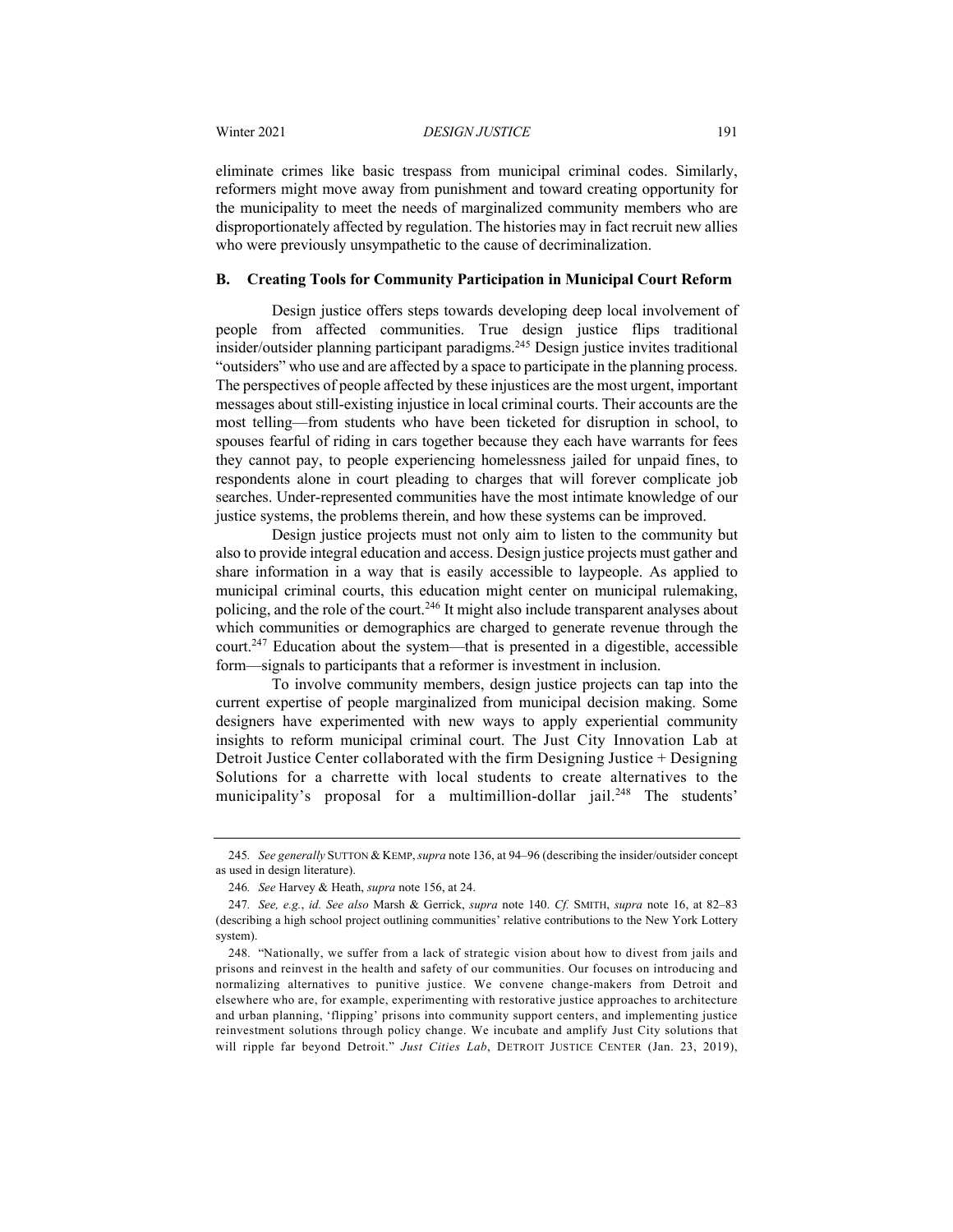experiences of youth policing were developed into useful expert insights for the project.<sup>249</sup> The workshop highlighted that youth expertise in important areas—such as public sites of policing—could serve to improve the health of the city.<sup>250</sup> This project is one example of how design justice can be applied successfully to municipal court reform.

#### **C. Articulating Clear and Shared Understandings of Spatial Experiences of Court**

Design justice explores new practices for understanding multiple narratives of spatial experience. Design justice projects acknowledge that people have different experiences of space. Spatial considerations are a critical part of the experience of criminal law that is often entirely disregarded by decision-makers.<sup>251</sup> In many instances, municipal rule-makers traverse the exact same physical spaces as litigants, but each group views comfort and danger through a very different lens. Safety might mean something very different to a criminologist consulting municipal regulators than to a resident who has been frequently ticketed for "broken widows" offenses.<sup>252</sup> Through education initiatives, participants may create shared understandings of critical concepts that were previously taken for granted to have a common meaning, such as "safety."

Relevant questions for examining local spatial experiences might include: How and why do these local criminal laws exclude? How does municipal "broken windows" policing affect feelings of safety for "undesirable" or targeted groups?<sup>253</sup> How do people's feelings of safety relate back to the operations of courts? Articulations of spatial experience unveil the implications municipal criminal regulation has within a municipality.

Court reformers have also taken on reforming the physical space of justice systems. These designers often work with legal professionals on plans to improve these spaces and meet system goals.<sup>254</sup> Often justice design projects aim to enhance

https://www.detroitjustice.org/just-cities-lab [https://perma.cc/BTA8-S43D]; *see also Detroit Teens Reimagine Criminal Justice with Alternative to New Jail*, DETROIT METRO NEWS (Oct. 5, 2018), https://www.metrotimes.com/news-hits/archives/2018/10/05/detroit-teens-reimagine-criminal-justicewith-alternative-to-new-jail [https://perma.cc/7U34-NYL9].

<sup>249.</sup> Municipal courts often adjudicate school disciplinary misdemeanors—misdemeanors that students would be uniquely poised to assess. THE MUNICIPAL JUDGES' BOOK, *supra* note 152, at 303.

<sup>250.</sup> The project also serves long-term "experting" goals by exposing youth to local court processes and municipal criminal regulation. This could create a pipeline of people with insights into critical justice issues. People's involvement with these issues could even spur careers within the field.

<sup>251</sup>*. See* Boddie, *supra* note 102.

<sup>252.</sup> In Medellín, Colombia—a poster city of participatory budgeting practices—participants in local budgeting meetings disagreed on how to spend money for "safety." Traditional regulators wanted to fund police, while residents wanted "nonviolent [security] based on citizen training." Omar Uran, *Medellín: Participatory Creativity in a Conflictive City*, *in* PARTICIPATION AND DEMOCRACY IN THE TWENTY-FIRST CENTURY CITY 127, 139 (Jenny Pearce ed., 2010).

<sup>253</sup>*. See* THE MUNICIPAL JUDGES' BOOK, *supra* note 152, at 61.

<sup>254.</sup> As an example of recent justice design work, the Center for Court Innovation responded to complaints that visitors to a New York City courthouse found the court hard to navigate. The organization worked with actual designers on enhancements to court signage to alleviate the disorientating effect of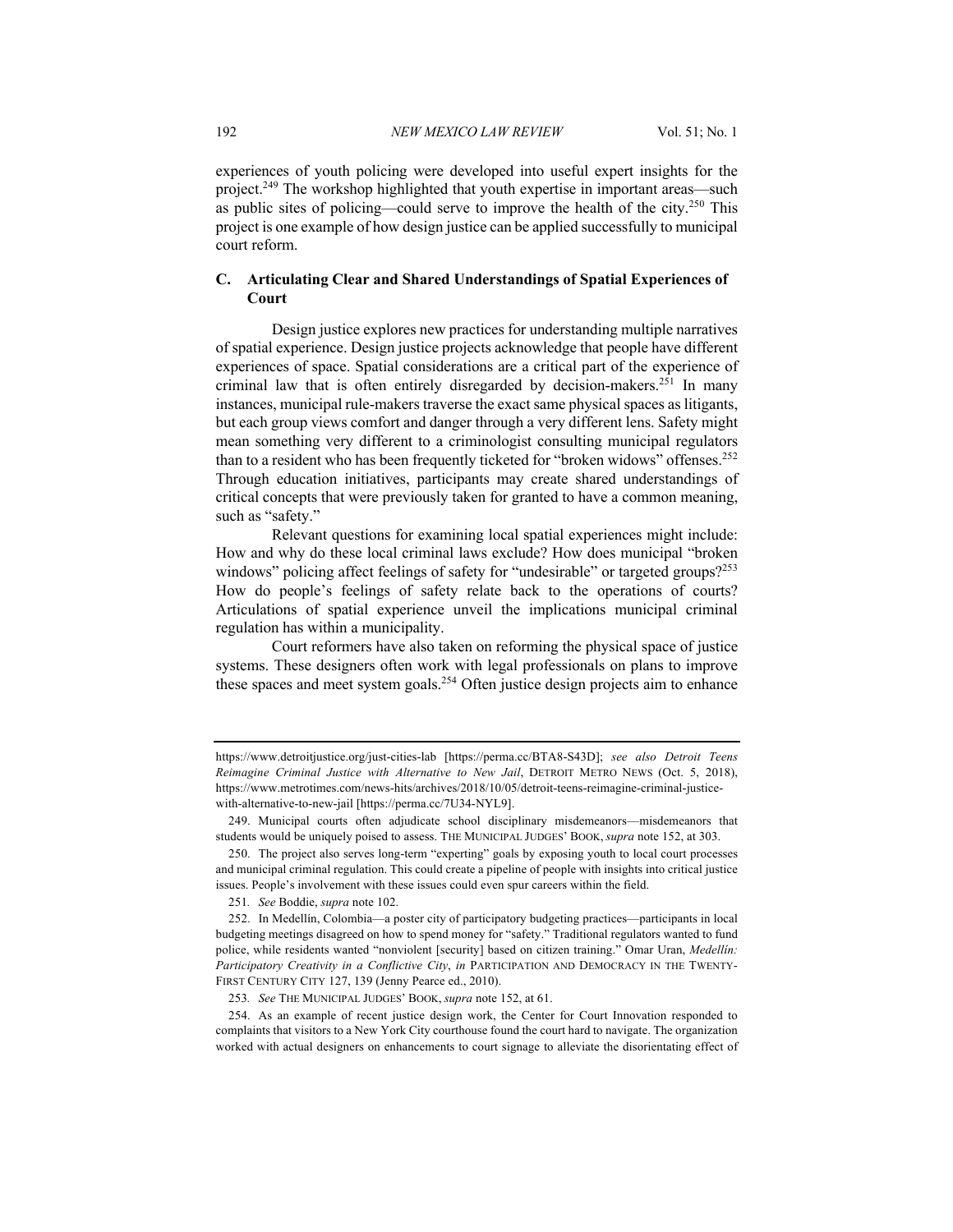procedural justice and user perceptions of procedural justice by making the physical design of the environment less stressful. For example, if the objective is to alleviate anxiety in the court, the project may post clear signage directing litigants to the proper courtroom.<sup>255</sup> They may enhance transparency in courtroom operations through posters that maps the stages of a case. Some project designers use construction materials such as light-colored wood to create spaces that have a calming effect.256

To a certain extent, less stressful environments result in better decisionmaking.<sup>257</sup> However, the outcome sought through procedural justice project is that more people will be likely to abide by court orders.<sup>258</sup> The orientation of the reform effort thus hinges in part on the courts' objectives. As a journalist observing a holding cell in a community court observed: "The trappings of a regular court remain in place, however moderated."<sup>259</sup> The courtroom design can confer respect on all defendants, but it can also obscure the fact that the system as a whole does not confer such respect.<sup>260</sup> Thus, justice design that focuses solely on physical aspects of a court does not always address fundamental issues of injustice.<sup>261</sup> In fact, calming design may provide people with a level of comfort and ease that actually belies the true consequences of the court. If the goal is to alert people to potentially life-altering consequences attached to these proceedings, alleviating anxiety and causing people to feel sufficiently informed actually undermines the sense of urgency necessary to relay that message.<sup>262</sup>

A design justice project for municipal criminal regulation must first define what behavior the community wants to encourage through design. The purposes might be multi-layered, for instance basic needs can be addressed through altering

262*. See id.*

the court. Emily Gold-LaGratta, Justin Barry & Manuel Toscano, *Retrofit for Fairness,* URBAN OMNIBUS (Feb. 7, 2018), https://urbanomnibus.net/2018/02/retrofit-for-fairness/ [https://perma.cc/J6UQ-9CDA].

<sup>255</sup>*. Id.*

<sup>256</sup>*. But cf.* Anna Altman, *The People's Court,* URBAN OMNIBUS (Jan. 10, 2018), https://urbanomnibus.net/2018/01/the-peoples-court/ [https://perma.cc/3LPM-JCJ5] (critiquing, in part, whether or not this kind of change truly leads to greater justice).

<sup>257</sup>*. See generally* Gold-LaGratta et al., *supra* note 254 (explaining how redesigning a criminal court can lead to better outcomes); Altman, *supra* note 256 (discussing how changes to the conception and design of courthouses away from the drama and hierarchy of the traditional courtroom can improve outcomes).

<sup>258.</sup> Altman, *supra* note 256.

<sup>259</sup>*. Id.*

<sup>260.</sup> Projects designing Restorative Justice Sites might offer more alignment with participatory design practices and goals of the affected community of users. Designing Justice + Designing Spaces, a collective working on a restorative justice center and resource hubs in Oakland, CA, proclaims a user-centered approach. New justice spaces have the ability to define their purposes from scratch and are less beholden to the historic purposes of "court" than a traditional municipal court. *Restorative Justice Center*, DESIGNING JUSTICE + DESIGNING SPACES, http://designingjustice.org/restorative-justice-center/ [https://perma.cc/B27W-NCBV]. If the physical space of institutions influences the behavior of people within systems, then the design of streets, courthouses, jails, and re-entry spaces can be contoured to meet the justice goals of the community. *See generally* JOHN R. PARKINSON, DEMOCRACY & PUBLIC SPACE: THE PHYSICAL SITES OF DEMOCRATIC PERFORMANCE (2012) (arguing that form relates to political behavior).

<sup>261</sup>*. See* BUTLER, *supra* note 85, at 198 (arguing that the focus on improving perceptions cloaks aggressive policing in enhanced legitimacy).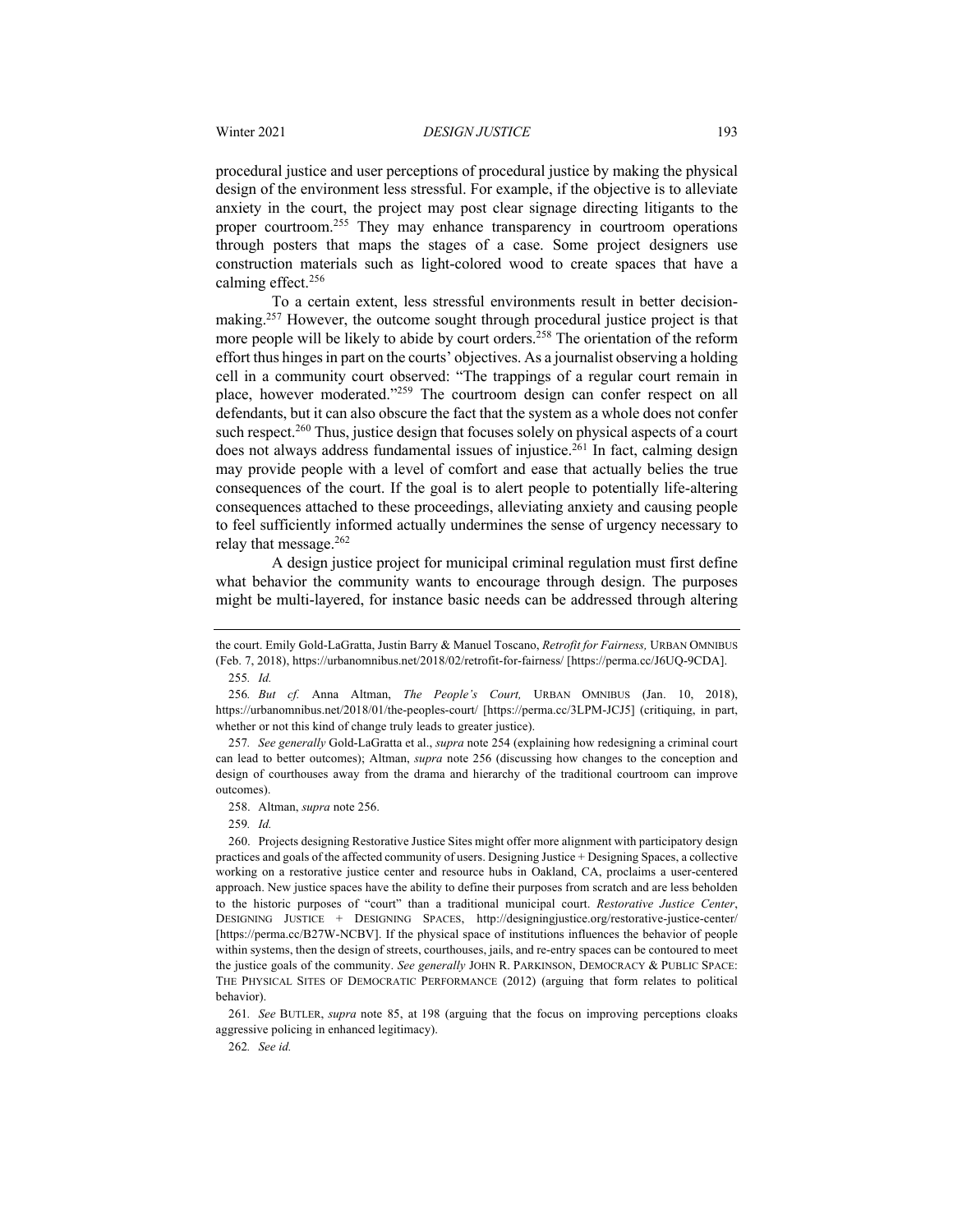the immediate experiences of court.<sup>263</sup> Just as participatory design projects at the site of Confederate and segregationist monuments hope to heal, there might be deeper, secondary purposes of municipal criminal regulatory design. This underlying objective is where the limits of inclusion are often tested. Collaborators may have underlying objectives that are different but merge at critical points. Conversely, they may also have underlying objectives that are incompatible. At that point, the question becomes, whose objectives are prioritized.

One method to develop participation might be diffusing sites for participation and centering some of the analysis in locations where people are charged with municipal offenses. This practice would allow court reformers to tap into the representatives, services, and people that already practice or embody advocacy within the existing community support structures.

Another method for acknowledging the varying impacts of space may be to have conversations about experiences of municipal criminal regulation in the locations where people have been negatively affected. In-situ design processes help affected people evoke the experience and outsiders understand it.<sup>264</sup> The investigation in real space is critical for better tactile understanding of experiences and the forces needed to change that space.<sup>265</sup> Part of the design justice project is, as architect Bryon Lee Jr. asserts, being and recreating the space—and as a designer "unabashedly fac[ing] down the nation's flaws."266 In this way, design justice provides a strong foundation for re-imagining municipal criminal regulation.

#### **IV. CONCLUSION**

When applied to municipal courts, design justice can transform how localities treat people who live and move through them. Through design justice, reformers can advance the objectives of people traditionally excluded from municipal decision-making. The past has shown us that superficial, symbolic inclusion is more dangerous than no community participation at all. At times, organizations and professionals who seek to reform institutions fail to tap into networks of traditionally marginalized people. Instead, experts that claim to speak for the people—non-profits, elected officials, public interest attorneys, even law professors, like myself—are often consulted as the representatives of people who have had harmful experiences of adjudication in the courts.

<sup>263</sup>*. See generally* Randolph T. Hester Jr., *I Am Someone Who*, *in* DESIGN AS DEMOCRACY: TECHNIQUES FOR COLLECTIVE CREATIVITY, *supra* note 16, at 17–20 (setting forth a technique for a designer to assess their personality traits and reflect on design intentions); Sungkyung Lee & Laura J. Lawson, *Challenging the Blank Slate*, *in* DESIGN AS DEMOCRACY: TECHNIQUES FOR COLLECTIVE CREATIVITY, *supra* note 16, at 21–25 (describing a technique intended for a designer to reflect prior to a participatory design process); McNally & Lawson,*supra* note 242 (setting forth a technique for designers to evaluate their preconceptions about what the designer thinks is "standard" so it is not imposed on the community); CREATIVE REACTION LAB, *supra* note 165 (discussing problem-solving processes to focus on community needs and culture).

<sup>264</sup>*. See e.g.*, SMITH, *supra* note 16, at 90–91 (describing D.C. workshop's popup, for designing the new D.C. public library, that places the stand on the site of the new library).

<sup>265</sup>*. See generally* Theodore Jojola, *The People are Already Beautiful*, *in* SMITH, *supra* note 16, at 45–53 (discussing the need to recognize and complement the sustainability practices that are already in place in Indigenous communities).

<sup>266.</sup> Lee Jr., *supra* note 102.